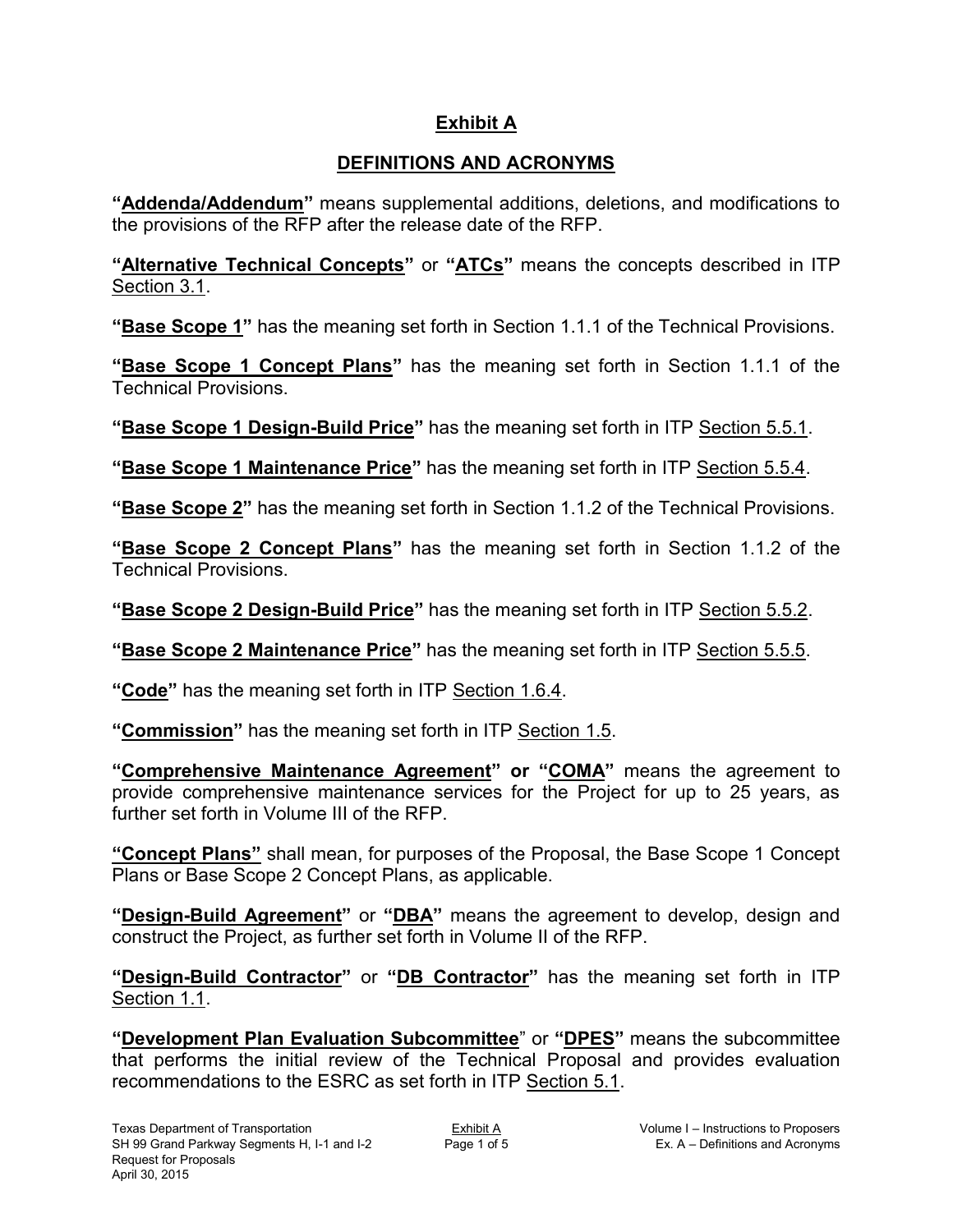**"Design-Build Price"** means either the Base Scope 1 Design-Build Price, or the Base Scope 2 Design-Build Price, as applicable.

**"Disadvantaged Business Enterprise"** or **"DBE"** has the meaning set forth in 49 C.F.R. Part 26.

**"Equity Member"** means (a) each entity with a direct equity interest in the Proposer (whether as a member, partner, joint venture member or otherwise) and (b) each entity with a 10% or greater indirect interest in the Proposer. Notwithstanding the foregoing, if the Proposer is a publicly traded company, shareholders with less than a 10% interest in the Proposer shall not be considered Equity Members.

**"Evaluation and Selection Recommendation Committee"** or **"ESRC"** means the committee that will review and evaluate the Proposals and make a recommendation to the Steering Committee as set forth in ITP Section 5.1.

**"FHWA"** means the Federal Highway Administration.

**"Financial Proposal"** means the financial information included in a Proposal submitted by a Proposer providing the information requested in Exhibit C-1 of the ITP.

**"Financial Proposal Evaluation Subcommittee"** or **"FPES"** means the subcommittee that performs the initial review of the Financial Proposal and provides evaluation recommendations to the ESRC as set forth in ITP Section 5.1.

**"Instructions to Proposers"** or **"ITP"** means the documents, including exhibits and forms, included in the RFP containing directions for the preparation and submittal of information by the Proposers in response to the RFP.

**"Key Personnel"** means the individuals designated by a Proposer pursuant to Section 3.2.5 of Exhibit B to the ITP.

**"Key Subcontractor"** means any subcontractor that will (a) fill any of the following key project roles: project management, lead design firm, quality control management, quality assurance management, and maintenance or (b) serve as a key task leader for geotechnical, hydraulics and hydrology, structural, environmental, utility or right-of-way issues. *See* Form Q.

**"Maintenance Price"** means either the Base Scope 1 Maintenance Price or the Base Scope 2 Maintenance Price, as applicable.

**"Major Participant"** means each Equity Member and each member of the Proposer's organization with: (a) primary responsibility for design; (b) primary responsibility for construction; (c) primary responsibility for comprehensive maintenance; or (d) a proposed subcontract with a value greater than or equal to \$10 million (excluding subcontracts with Suppliers).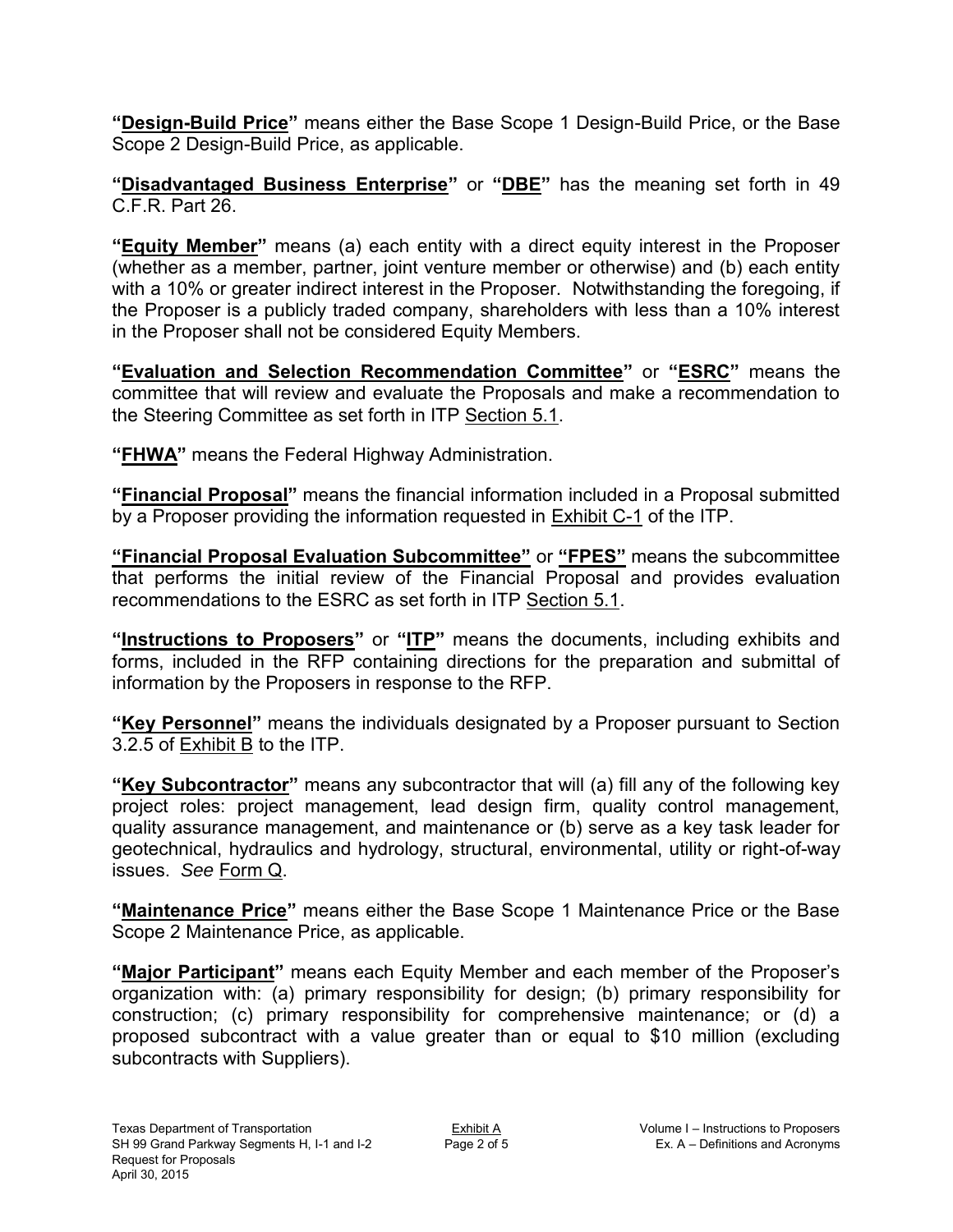**"Major Professional Services Firm"** has the meaning set forth in Section 3.2.2 of Exhibit B to the ITP.

**"Option Maintenance Price"** has the meaning set forth in ITP Section 5.5.7.

**"Option Price"** has the meaning set forth in ITP Section 5.5.6.

**"Payment for Work Product Agreement**" means the agreement between a Proposer and TxDOT set forth as ITP Exhibit H that governs the payment for work product and use of the Proposer's work product, if unsuccessful, in accordance with ITP Section 6.3.

**"Post-Selection Deliverables"** has the meaning set forth in ITP Section 5.12.

**"Preliminary Project Baseline Schedule"** means the Project schedule required to be submitted with the Proposal and meeting the requirements set forth in Section 4.3.2 of Exhibit B to the ITP.

**"Pre-Proposal Submittal"** has the meaning set forth in ITP Section 2.4.

**"Price Proposal"** means the price offer included in the Proposal submitted by a Proposer as set forth on the forms requested in Exhibit C-2 of the ITP.

**"Project"** has the meaning set forth in ITP Section 1.1.

**"Project Development Plan"** means the plan submitted with the Technical Proposal providing the information requested in Section 4.0 of Exhibit B to the ITP.

**"Project Management Plan"** means the portion of the Project Development Plan providing the information requested in Section 4.1 of Exhibit B to the ITP.

**"Project Website"** has the meaning set forth in ITP Section 2.2.

**"Proposal"** has the meaning set forth in ITP Section 1.1.

**"Proposal Due Date"** means the deadline for submission of Technical, Financial and Price Proposals identified in ITP Section 1.5.

**"Proposal Revisions**" has the meaning set forth in ITP Section 5.8.

**"Proposal Security"** means the proposal bond as described in Section 3.3.2 of Exhibit B to the ITP.

**"Proposer"** means the consortium, joint venture or entity, whether or not yet formed, which is intended to act as the DB Contractor of the Project.

**"Qualifications Submittal**" or **"QS"** means the submission made by a Proposer in response to the RFQ, including all clarifications thereto submitted in response to requests by TxDOT.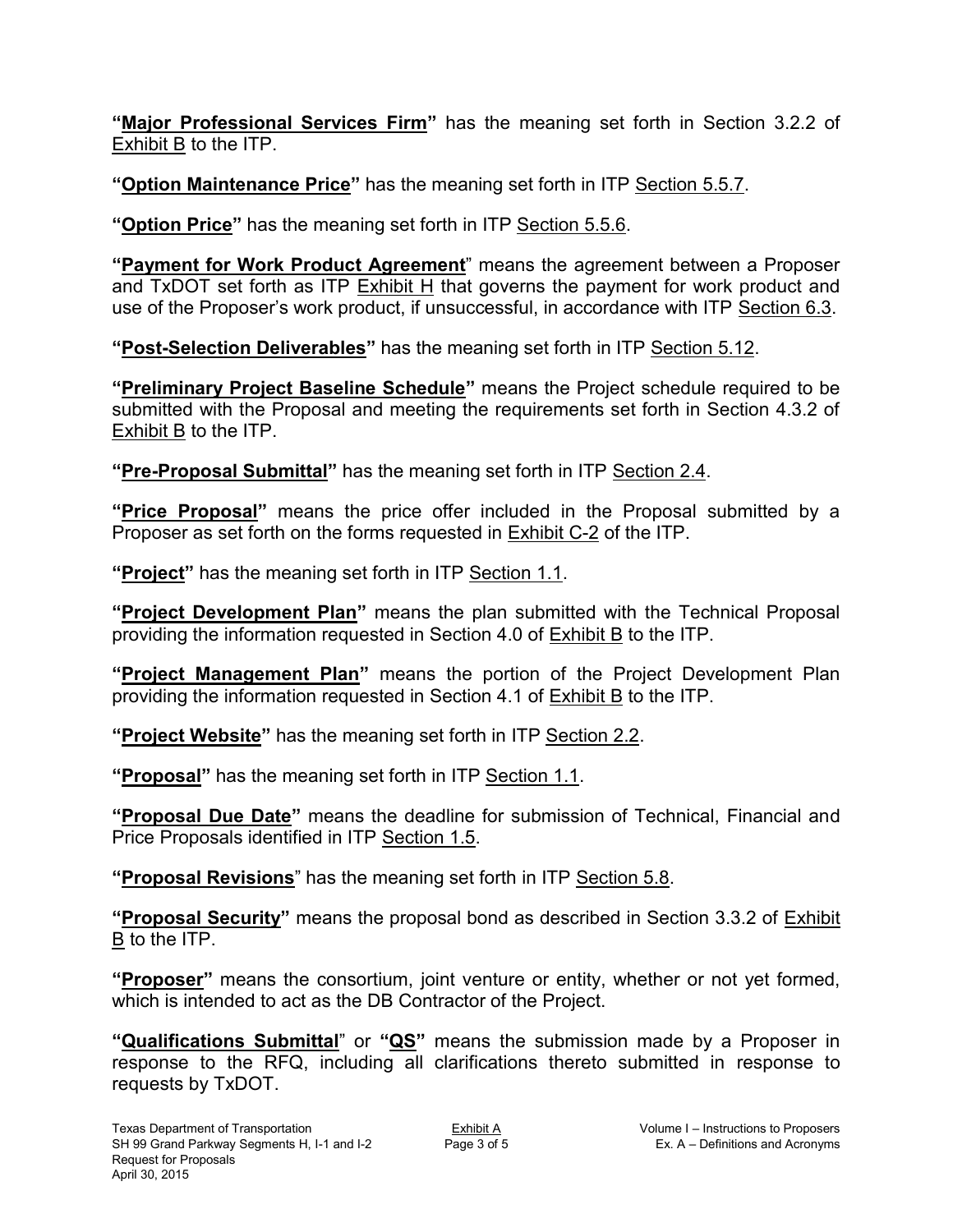**"Quality Management Plan"** means the portion of the Project Development Plan providing the information requested in Section 4.2 of Exhibit B to the ITP.

**"Reference Information Documents"** means the documents and information included in Volume IV and described in ITP Section 1.2.1.

**"Request for Qualifications"** or **"RFQ"** means TxDOT's Request for Qualifications issued on July 31, 2014, as amended.

**"Request for Proposals"** or **"RFP"** means the set of documents identifying the Project and the work to be performed and materials to be furnished in response to which a Proposal may be submitted by a Proposer. The RFP includes the ITP, DBA Documents**,** COMA Documents and Reference Information Documents. The RFP is issued only to Proposers that have been shortlisted following RFQ review.

**"RFP Website"** has the meaning set forth in ITP Section 2.2.

**"Right of Way"** or **"ROW"** means any real property (which term is inclusive of all estates and interests in real property), improvements, and fixtures within the lines delineating the outside boundaries of the Project set forth in the ROW Maps included in the Reference Information Documents, as such boundaries may be adjusted from time to time in accordance with the Contract Documents. The term specifically includes all air space, surface rights, and subsurface rights within the boundaries of the ROW.

**"Segment H"** means the portion of the Project generally described in Technical Provisions Section 1.2.1.

**"Segment I-1"** means the portion of the Project generally described in Technical Provisions Section 1.2.2.

**"Segment I-2"** means the portion of the Project generally described in Technical Provisions Sections 1.2.3 and 1.2.4.

**"Stakeholder"** means parties that may have a stake in the Project by virtue of their location or funding, including the Chambers County Toll Road Authority ("CCTRA"), Harris County Toll Road Authority ("HCTRA"), Houston-Galveston Area Council, Liberty County Toll Road Authority ("LCTRA"), Montgomery County Toll Road Authority ("MCTRA"), cities, counties, utilities, USDOT, and FHWA and their officers, directors, and employees. For purposes of ITP Section 2.2.3(d), the Texas Department of Public Safety and any other public law enforcement agency with jurisdiction to provide traffic patrol, traffic law enforcement and other police and public safety services in accordance with applicable Laws and agreements with State and local agencies will not be considered Stakeholders.

**"Steering Committee"** has the meaning set forth in ITP Section 5.9.

**"Subsurface Utility Engineering"** or **"SUE"** means an engineering process for accurately identifying the quality of subsurface utility information needed for highway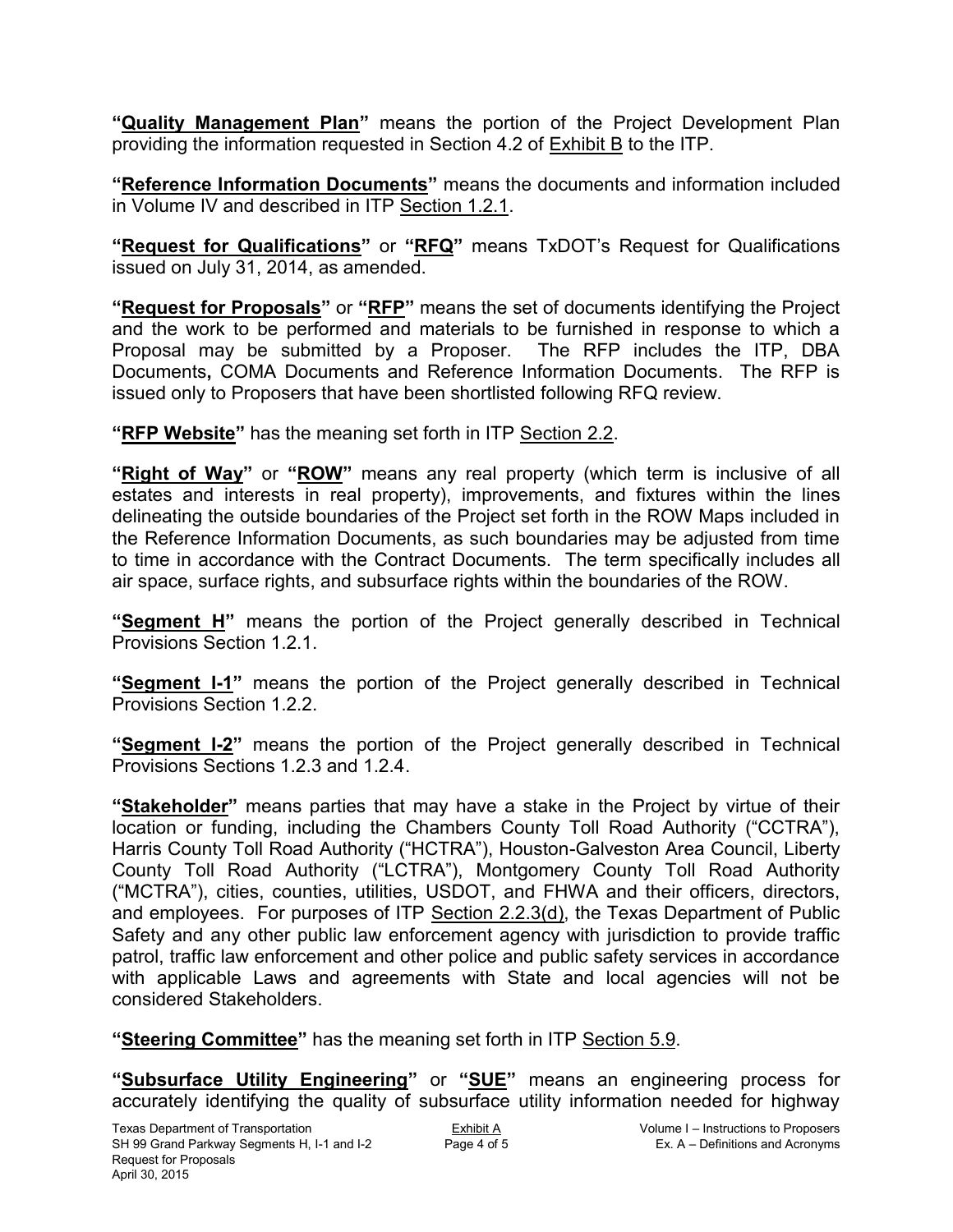plans and for acquiring and managing that level of information during the development of a highway project, as more particularly described by the American Society of Civil Engineers ("ASCE") standard, ASCE C-I 38-02, "Standard Guideline for the Collection and Depiction of Existing Subsurface Utility Data."

**"Surety"** means the individual or entity committing to provide any of the bonds identified in the RFP.

**"Technical Proposal"** means all of the documents, certifications and information required to be submitted pursuant to **Exhibit B** to the ITP.

**"Technical Solutions"** means the portion of the Project Development Plan providing the information requested in Section 4.3 of Exhibit B to the ITP.

**"TxDOT's Authorized Representative"** has the meaning set forth in ITP Section 2.2.1.

**"Toll System Integrator Agreement"** has the meaning set forth in ITP Section 1.4.4. For the purpose of this definition, "system" means one or more of the toll collection systems that TxDOT wishes to develop, install, test, integrate and maintain pursuant to the Toll System Integrator Agreement.

**"USDOT"** means the United States Department of Transportation.

For definitions of other initially capitalized terms, *see* the DBA Documents and COMA Documents.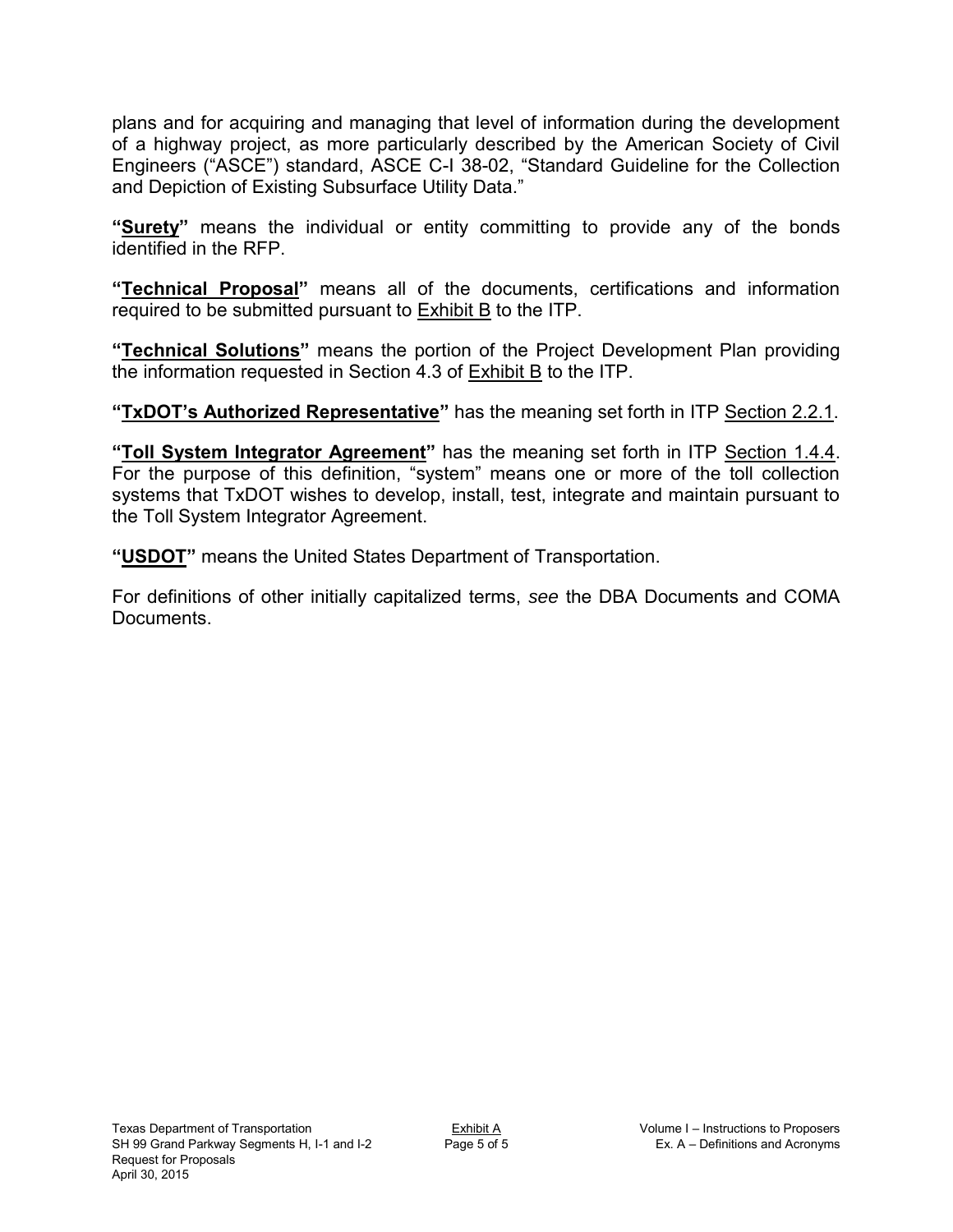## **Exhibit B**

## **TECHNICAL PROPOSAL INSTRUCTIONS**

#### **1.0 General Instructions**

This Exhibit B describes the submission format for Technical Proposals and outlines the required information that will comprise a Technical Proposal for the Design-Build Agreement ("DBA") and Comprehensive Maintenance Agreement ("COMA").

Proposer shall submit the information required by this Exhibit B in the organization and format specified herein. The Technical Proposal shall be organized in the order listed in Exhibit E, and shall be clearly indexed. Each component of the Technical Proposal shall be clearly titled and identified.

All forms named herein are found in Exhibit D, unless otherwise noted. All blank spaces in the Proposal forms must be filled in as appropriate. No substantive change shall be made in the Proposal forms.

Evidence of signature authority shall be provided for all individuals signing forms on behalf of each Major Participant. Item B of the section entitled "Additional Information to be Provided with Proposal Letter" of Form A identifies requirements regarding evidence of signature authorization for the Proposal Letter. Similar authorization shall be provided for all other signatories for Major Participants.

No dollar amounts may be included in the Technical Proposal.

## **2.0 Format**

The Technical Proposal shall be limited to an aggregate of 80 pages (if double-sided, 40 sheets), plus the executive summary, resumes, appendices and exhibits containing required forms, graphs, matrices, schedule, drawings and other pertinent data.

#### **3.0 Contents of the Technical Proposal**

The required contents and organization of the Technical Proposal are presented in this Exhibit B and summarized in the Proposal checklist provided in Exhibit E. Proposers are to provide all the information set out in this  $Exhibit B$ . A copy of the checklist for the Technical Proposal shall be included in the Technical Proposal. Proposer shall not amend the order or change the contents of the checklist except to provide the required cross reference to its Proposal.

The Technical Proposal shall consist of the following major elements:

Texas Department of Transportation Exhibit B Exhibit B Volume I – Instructions to Proposers<br>SH 99 Grand Parkway Segments H, I-1 and I-2 Page 1 of 20 Ex. B – Technical Proposal Instructions SH 99 Grand Parkway Segments H, I-1 and I-2 Page 1 of 20 Ex. B – Technical Proposal Instructions Request for Proposals April 30, 2015 (a) Executive Summary;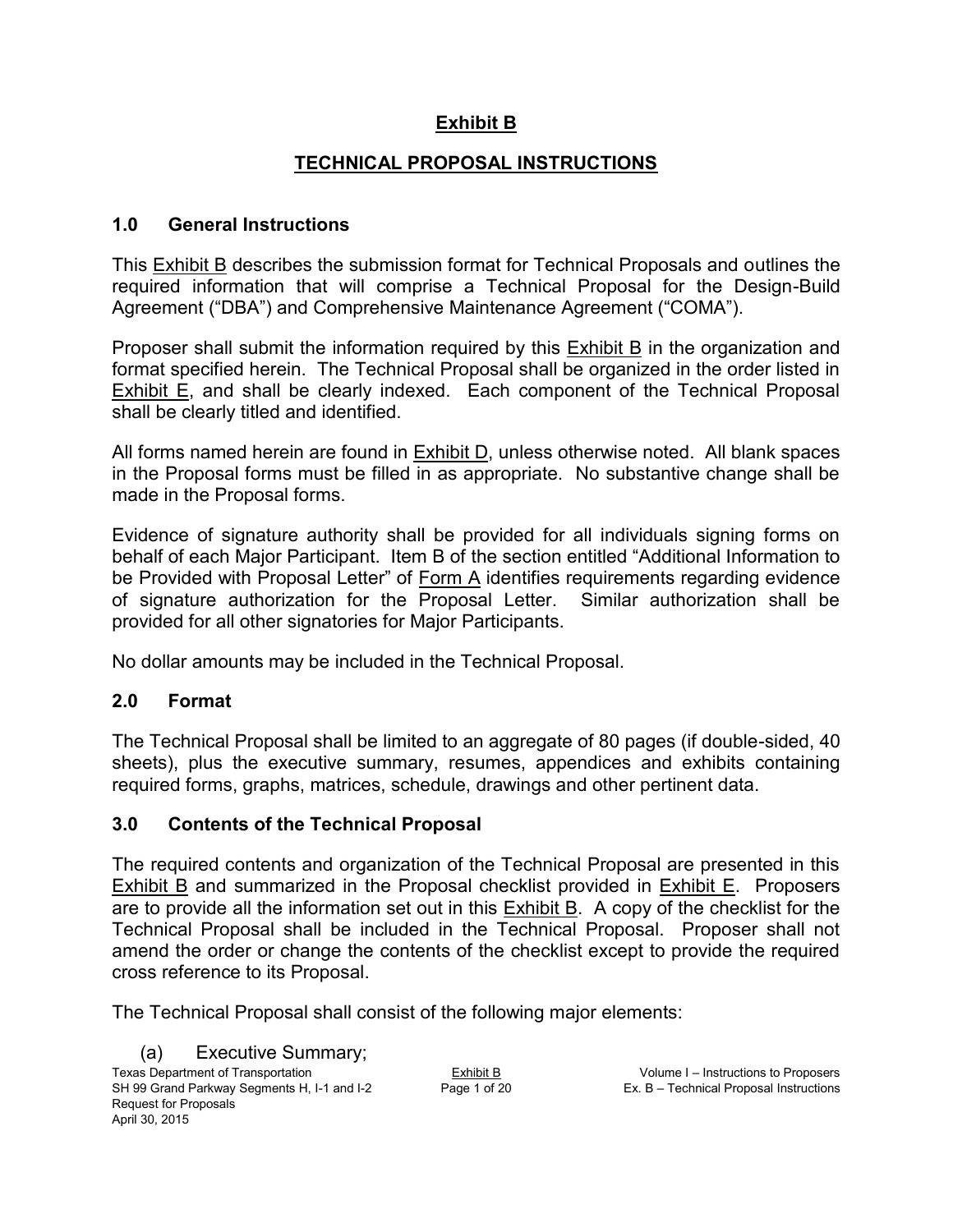- (b) Proposer Information, Certifications and Documents (including required Forms A, B-1 through E, G through J, O through Q, S and U);
- (c) Project Development Plan; and
- (d) Appendices.

## **3.1 Executive Summary**

The Executive Summary shall be written in a non-technical style and shall contain sufficient information for reviewers with both technical and non-technical backgrounds to become familiar with Proposer's Proposal and Proposer's ability to satisfy the financial and technical requirements of the Project. The Executive Summary shall not exceed ten single-sided pages. The Executive Summary shall not include any information regarding pricing. It shall, at a minimum, include the following:

- (a) An explanation of the organization and contents of the Proposal.
- (b) A summary of any changes to Proposer's Qualifications Submittal ("QS").
- (c) A summary of any changes in Proposer's organization, Equity Members, other Major Participants and Key Personnel since submission of the QS.
- (d) A summary of the proposed management, decision making, and day-to-day operation structure of Proposer, and a statement that each Major Participant has committed to provide the specified people.
- (e) A summary of the Project Development Plan including:
	- A summary of the Project Management Plan,
	- A summary of the Quality Management Plan, and
	- A summary of the Technical Solutions.
- (f) A summary of the Proposer's approach to satisfying the Disadvantaged Business Enterprise ("DBE") requirements.

## **3.2 Proposer Information, Certifications and Documents**

## **3.2.1 Technical and Financial Proposal Letter**

The Proposal shall include the Proposal Letter (Form A). Proposer shall attach to the Proposal Letter the documents and information described in the section entitled "Additional Information to be Provided With Proposal Letter" of Form A, provided however, Proposer may attach to the original Form A an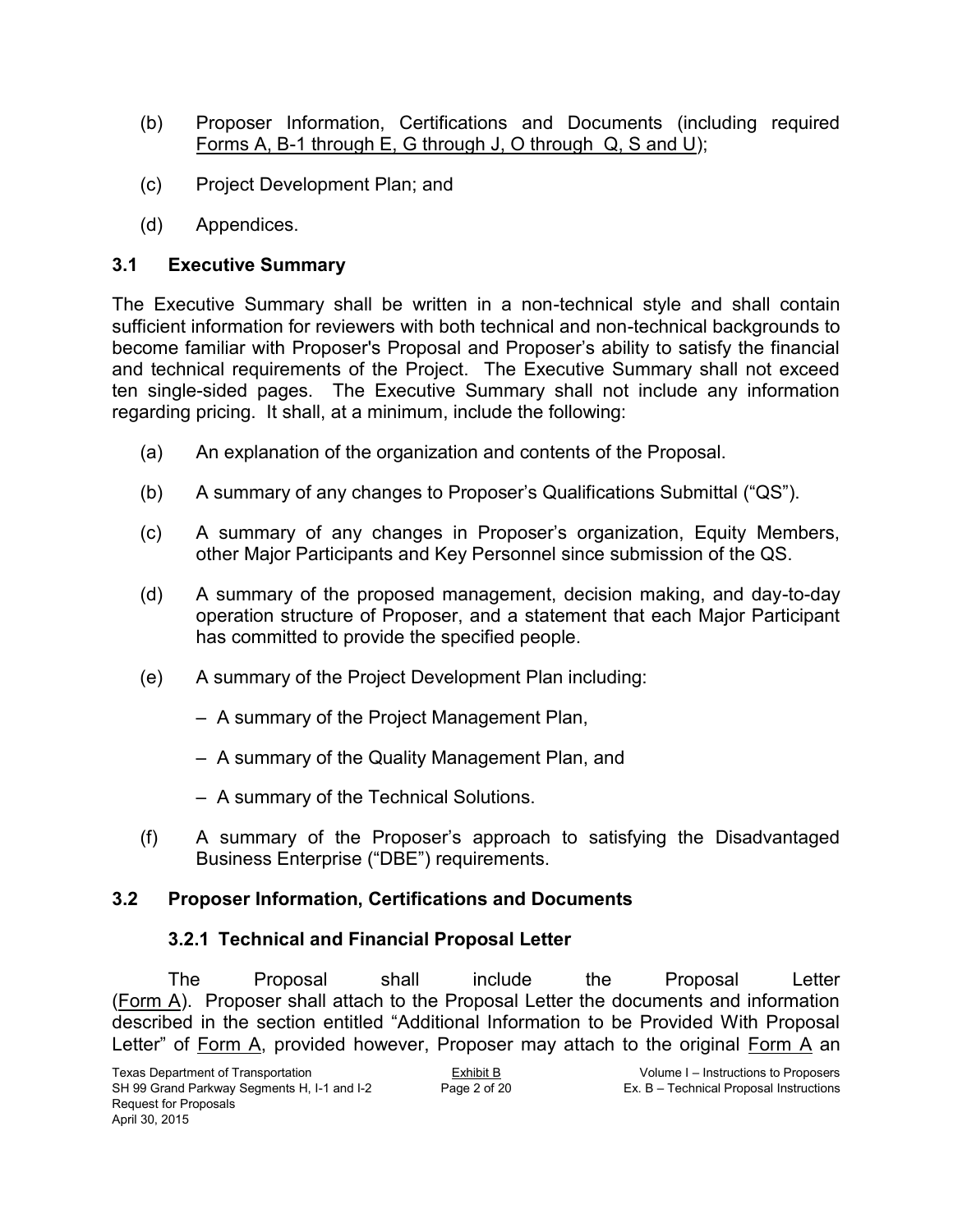envelope including four certified copies of the required organizational documents in lieu of providing organizational documents with each of the copies of the Technical Proposal.

## **3.2.2 Information About Proposer, Major Participants and Other Subcontractors**

The Proposal shall include a completed chart on Form B-1, including the names, contact information, role in the organization, licensing information, and description of work (if applicable) for Proposer and Equity Members.

The Proposal shall include completed Form B-2 providing information about Proposer and its team as specified therein.

The Proposal shall include a completed Form B-3 providing information regarding (i) each Major Participant excluding Equity Members; (ii) each firm that will provide engineering, architectural, surveying, planning, quality assurance and/or other professional services for development of the Project valued at \$2 million or more ("Major Professional Services Firm"); and (iii) all other subcontractors identified by Proposer as of the Proposal Due Date. Proposer is advised that all Major Professional Services Firms must be identified at the time of the Proposal, and that, as a condition to final award and execution of the DBA and COMA, the successful Proposer must provide evidence that it and its Major Participants hold all necessary licenses and professional registrations.

The Proposal shall include copies of organizational documentation described in the section entitled "Additional Information to be Provided With Proposal Letter" of Form A for Proposer and Equity Members, as well as other documentation required by Form B-2. If any modification to the organizational documents for such entity is contemplated prior to award, Proposer shall provide a brief description of the proposed legal structure and draft copies of the underlying organizational documents (described in the section entitled "Additional Information to be Provided With Proposal Letter" of Form A) for such proposed entity.

## **3.2.3 Responsible Proposer Questionnaire**

The Proposal shall include Form C, the "Responsible Proposer Questionnaire", signed by Proposer, each Major Participant and any other team member identified in the Proposal. As noted on the form, it may be provided by Proposer on its own behalf and on behalf of the Equity Members, or it may be provided by Proposer on its own behalf and the individual Equity Members on their own behalf. The form executed by Proposer shall be signed by the same individual(s) who sign the Proposal Letter. The forms signed by Equity Members shall be signed by an authorized representative of such Equity Members and the Proposal shall include evidence of signature authorization for such individual.

Texas Department of Transportation Exhibit B<br>
SH 99 Grand Parkway Segments H, I-1 and I-2 Page 3 of 20 Ex. B – Technical Proposal Instructions SH 99 Grand Parkway Segments H, I-1 and I-2 Request for Proposals April 30, 2015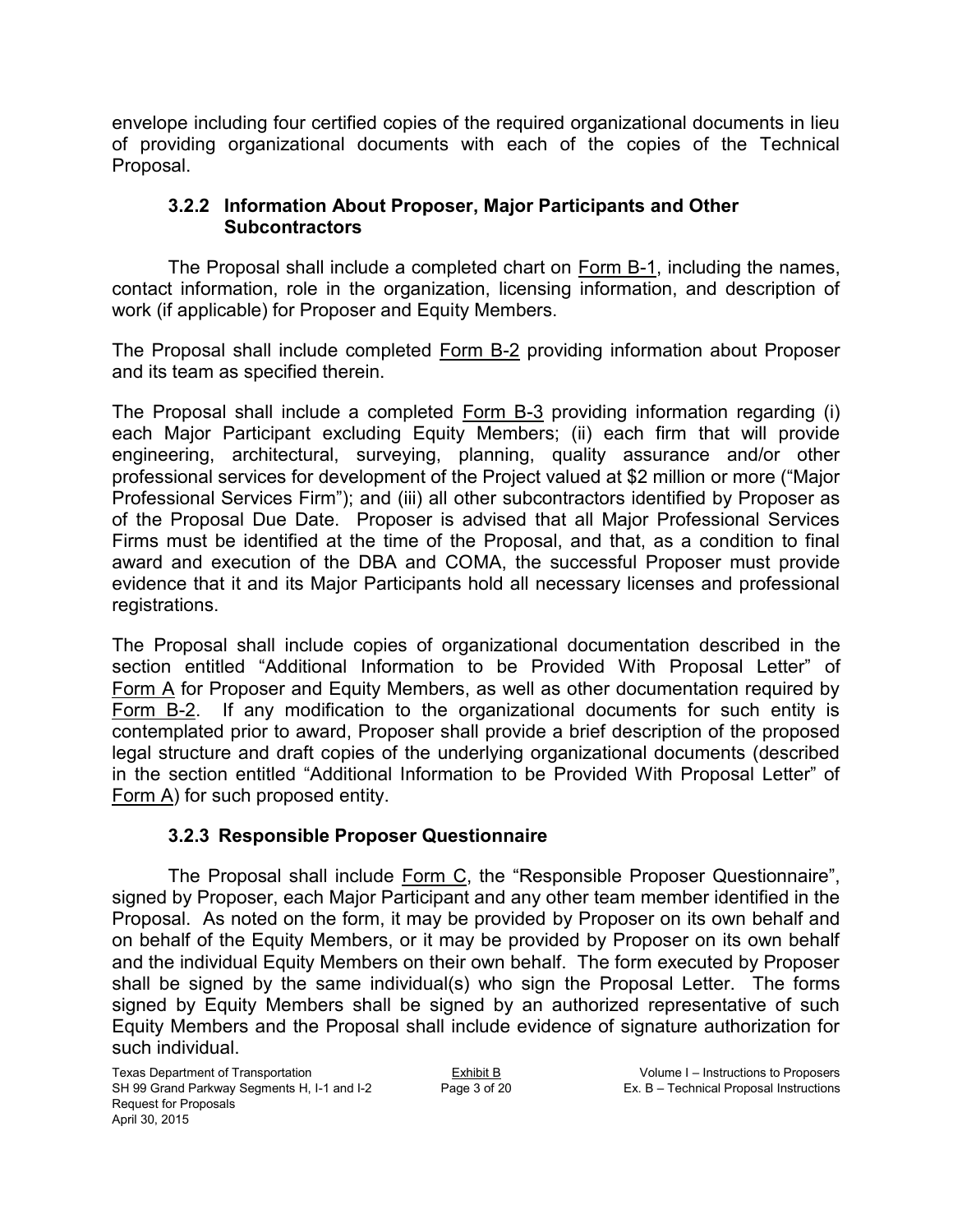#### **3.2.4 Industrial Safety Record**

The Proposal shall include an industrial safety record on Form D for each member of Proposer's team that will perform or supervise installation and/or construction work on the Project, including information for any entity in which such team member holds a substantial interest. If any such entity does not have an industrial safety history (for example if the firm is newly formed), Form D is not required for such entity, but a statement shall be provided explaining why the form is not included. Should any of these parties have been a member of a joint venture on past projects, the safety record of the joint venture in full shall be included as part of Form D.

#### **3.2.5 Key Personnel**

#### 3.2.5.1 Designation of Key Personnel Prior to Proposal Due Date

Each Proposer shall submit a package that includes an original and five copies of the information specified in this Section 3.2.5.1 to TxDOT, by the date and time for submittal of changes in Key Personnel specified in ITP Section 1.5 for review and written approval by TxDOT, in its sole discretion. The package shall be delivered to the address set forth in ITP Section 2.2.1, and shall include a list of any (i) proposed changes in Key Personnel from those identified in the QS and (ii) new Key Personnel that were not required to be submitted with the QS falling within any of the categories identified in Section 3.2.5.2, along with copies of resumes for each such person (which must contain the individual's qualifications, contact information and relevant work experience) and contact information for three references for each individual (i.e., Maintenance Manager and Maintenance Safety Manager).

TxDOT discourages changes in Key Personnel from the individuals listed in the QS and is under no obligation to approve such requests and may disapprove the request at its sole discretion. In addition, if any individual included in the Proposal is also proposed as a Key Personnel or for another position on any other TxDOT procurement, Proposer shall include in the package either: (1) a statement certifying that said individual will be available to assume its designated role on SH 99 Grand Parkway Segments H, I-1 and I-2 if Proposer is the successful Proposer, or (2) the resume of a qualified alternate.

If TxDOT, in its sole discretion, disapproves a proposed Key Personnel or (if applicable) its proposed alternate, Proposer shall submit the information required above for its proposed substitute, for review and approval by TxDOT in accordance with the foregoing process, at least ten Business Days prior to the Proposal Due Date. The Proposal may not include any Key Personnel previously disapproved by TxDOT in writing.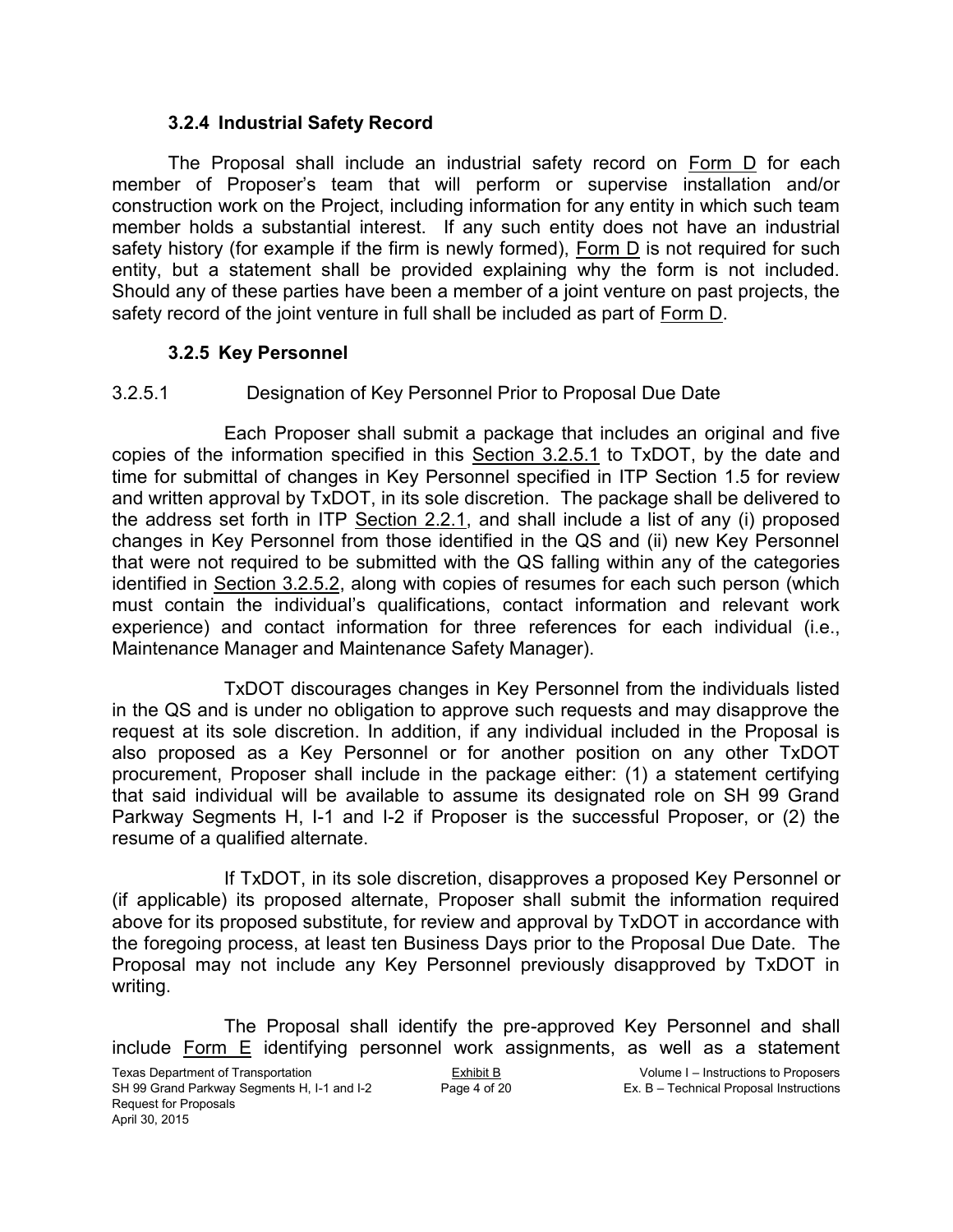committing the Proposer to maintain such individual's availability for and active involvement in the Project. The Proposal also shall include, in an appendix, copies of the resumes and contact information described in this Section 3.2.5.1 on Form G for each designated Key Personnel position. Refer to the DBA Documents and COMA Documents, as applicable, for information regarding time commitment requirements for Key Personnel and TxDOT's rights if it determines that any such personnel are not devoting sufficient time to the prosecution and performance of the work required for the Project. Proposer may not make any changes in its Key Personnel after receipt of TxDOT approval as specified in this Section 3.2.5.1, except as provided in the DBA Documents and COMA Documents, as applicable.

## 3.2.5.2 Information Regarding Key Personnel in Proposal

The individuals with direct responsibility for each of the following categories of work are considered Key Personnel:

- overall management of the Project (Project Manager);
- overall responsibility for all safety aspects of the Project (Safety Manager);
- control of quality, and the implementation and operation of the Project's quality systems (Lead Quality Manager as described in Sections 2.3.6 and 2.3.7.4 of the Technical Provisions);
- environmental compliance (Environmental Compliance Manager);
- right-of-way (ROW Acquisition Manager, as described in Section 7.2.7 of the Technical Provisions);
- utility adjustment (Utility Manager as described in Section 6.2.3 of the Technical Provisions);
- design of the Project (Design Manager, Lead Roadway Design Engineer, and Lead Drainage Engineer as described in Section 2.2.7.4 of the Technical Provisions);
- construction, coordination of subcontractors and scheduling (Construction Manager); and
- Project maintenance management and maintenance safety (Maintenance Manager and Maintenance Safety Manager as described in the COMA).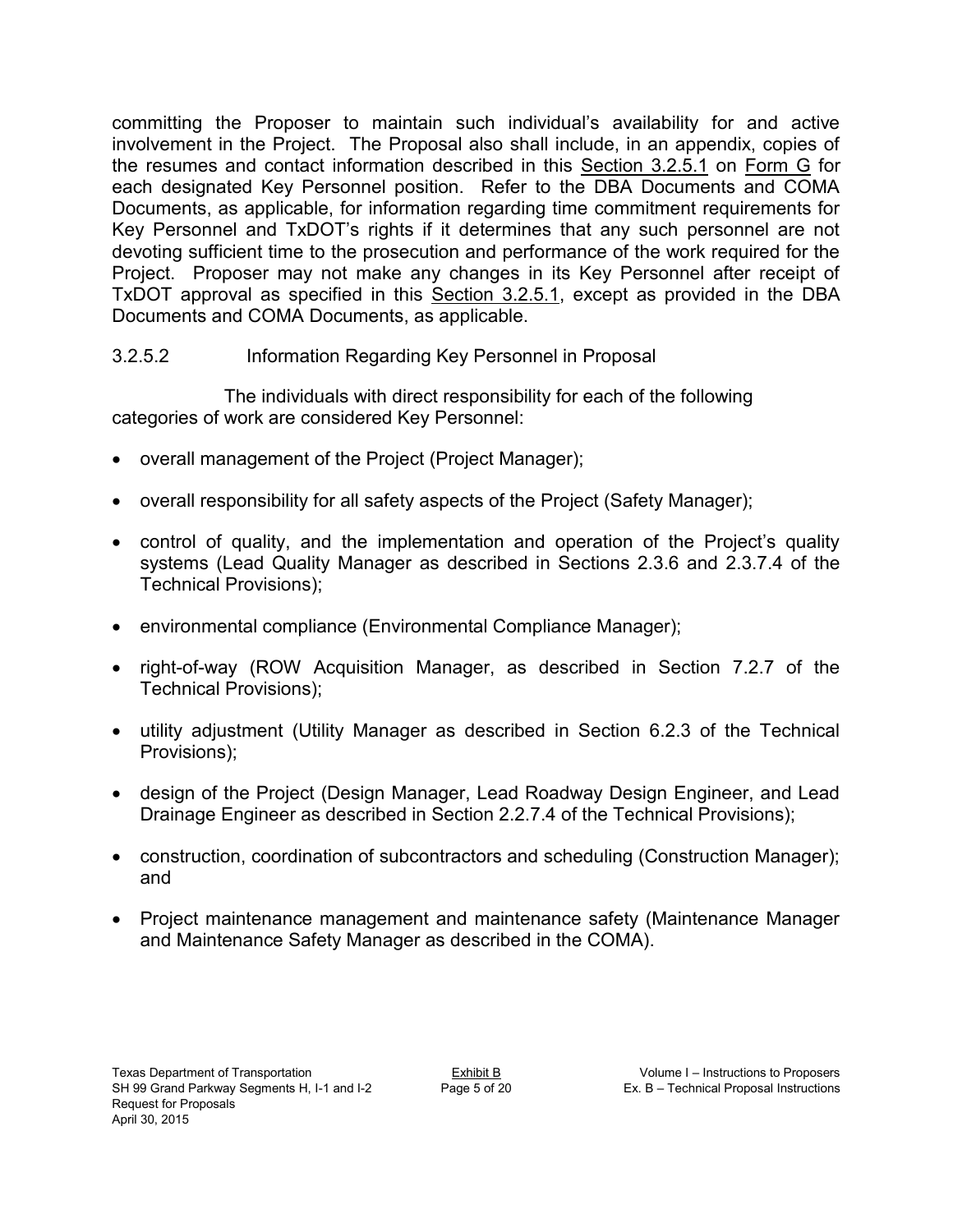#### **3.2.6 Letters Approving Key Personnel and Changes in Proposer's Organization**

The Proposal shall include a copy of the approval letter(s) issued by TxDOT pursuant to Section 3.2.5.1 approving the Key Personnel. If Proposer's organization has changed since submission of the QS, Proposer shall specifically describe such changes and, if applicable, include a copy of TxDOT's approval letter provided under ITP Section 2.11.

## **3.2.7 Certification Regarding Buy America**

The Proposal shall include Form U, regarding Buy America requirements.

## **3.2.8 DBE Requirements**

The Proposal shall include a Certification of DBE Goal Attainment or Good Faith Efforts (Form H) confirming that Proposer will obtain DBE commitments equal to or exceeding the DBE participation goal or will exercise good faith efforts to substantiate its attempts to meet the goal.

## **3.2.9 Child Support Statement for State Grants, Loans and Contracts**

The Proposal shall include Form I regarding child support obligations, for Proposer and each Major Participant.

## **3.2.10 Organizational Conflict of Interest Disclosure**

Attention is directed to TxDOT's rules on conflicts of interest, which are set forth at 43 Texas Administrative Code § 27.8. The Proposal shall include a certification on Form J describing potential organizational conflicts of interest, including disclosure of all relevant facts concerning any past, present, or currently planned interest that may present an organizational conflict of interest.

## **3.2.11 Certification Regarding Equal Employment Opportunity**

The Proposal shall include Form P, regarding participation in contracts or subcontracts subject to the equal employment opportunity clause and the filing of required reports.

## **3.2.12 Guarantor Letter**

Texas Department of Transportation Exhibit B<br>
SH 99 Grand Parkway Segments H, I-1 and I-2 Page 6 of 20 Ex. B – Technical Proposal Instructions SH 99 Grand Parkway Segments H, I-1 and I-2 Request for Proposals April 30, 2015 The Proposal shall include, (if a guaranty is required): (a) an irrevocable letter signed by the guarantor in the form of Form T committing to provide a guaranty in the form of Exhibit 13 of the DBA and a guaranty in the form of Exhibit 9 of the COMA, concurrently with execution and delivery of the DBA Documents and COMA Documents by Proposer; (b) evidence of authorization of the signatory to that letter; (c) Form B-1 for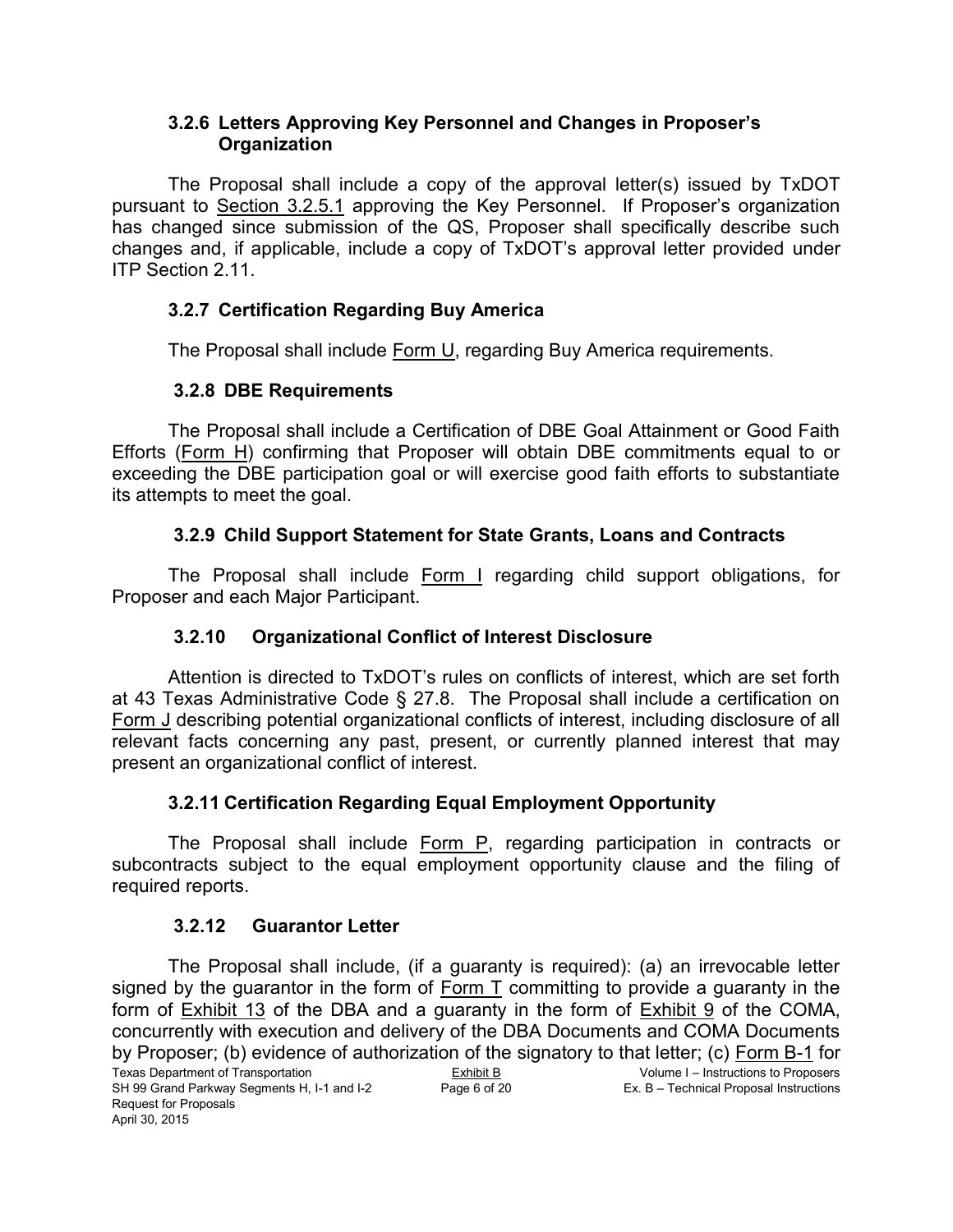the guarantor; (d) financial information described in Section 2.0 of Exhibit C-1; and (e) such other information concerning the guarantor as TxDOT may request. A guaranty of DB Contractor's obligations under the DBA is required under the following circumstances: (i) Proposer identified a guarantor in its QS or was advised by TxDOT that a guaranty would be required as a condition to the shortlisting of Proposer; (ii) DB Contractor's/Maintenance Contractor's organization is a newly formed corporation or a limited liability entity; (iii) the combined Tangible Net Worth of DB Contractor/Maintenance Contractor and its Equity Members is less than \$400,000,000; or (iv) the form of organization of Proposer and/or the financially responsible parties comprising Proposer changes and TxDOT determines, in its sole discretion, to require a guarantor as a condition to approving such change under ITP Section 2.11.

If a guaranty is required, the combined Tangible Net Worth of the guarantor, DB Contractor or Maintenance Contractor, as applicable, and its Equity Members must be at least \$400,000,000. Tangible Net Worth shall be determined based on audited financial statements for the fiscal year most recently ended.

## **3.2.13 Surety Information**

The Proposal shall include the following information regarding the Surety for the bonds to be provided in accordance with Section 8 of the DBA and Section 7 of the COMA:

- (a) Name of bonding company (must be rated in the top two categories by two nationally recognized rating agencies or at least A minus (A-) or better and Class VIII or better by A.M. Best and Company) and the name and address of the agent.
- (b) Whether or not the listed bonding company defaulted on any obligation within the past ten years, and the details in the event of such default.

## **3.2.14 Certification Regarding Ineligible Contractors**

The Proposal shall include Form S, certifying that Proposer and its Subcontractors are not declared by the Federal Government or have not voluntarily declared themselves debarred, suspended or ineligible from doing transactions with the Federal Government or any of its agencies, and making other certifications as described on Form S.

## **3.2.15 Key Subcontractors**

The Proposal shall include a list in the form of Form Q of the names of all Key Subcontractors that Proposer intends to use to complete the Work under the DBA.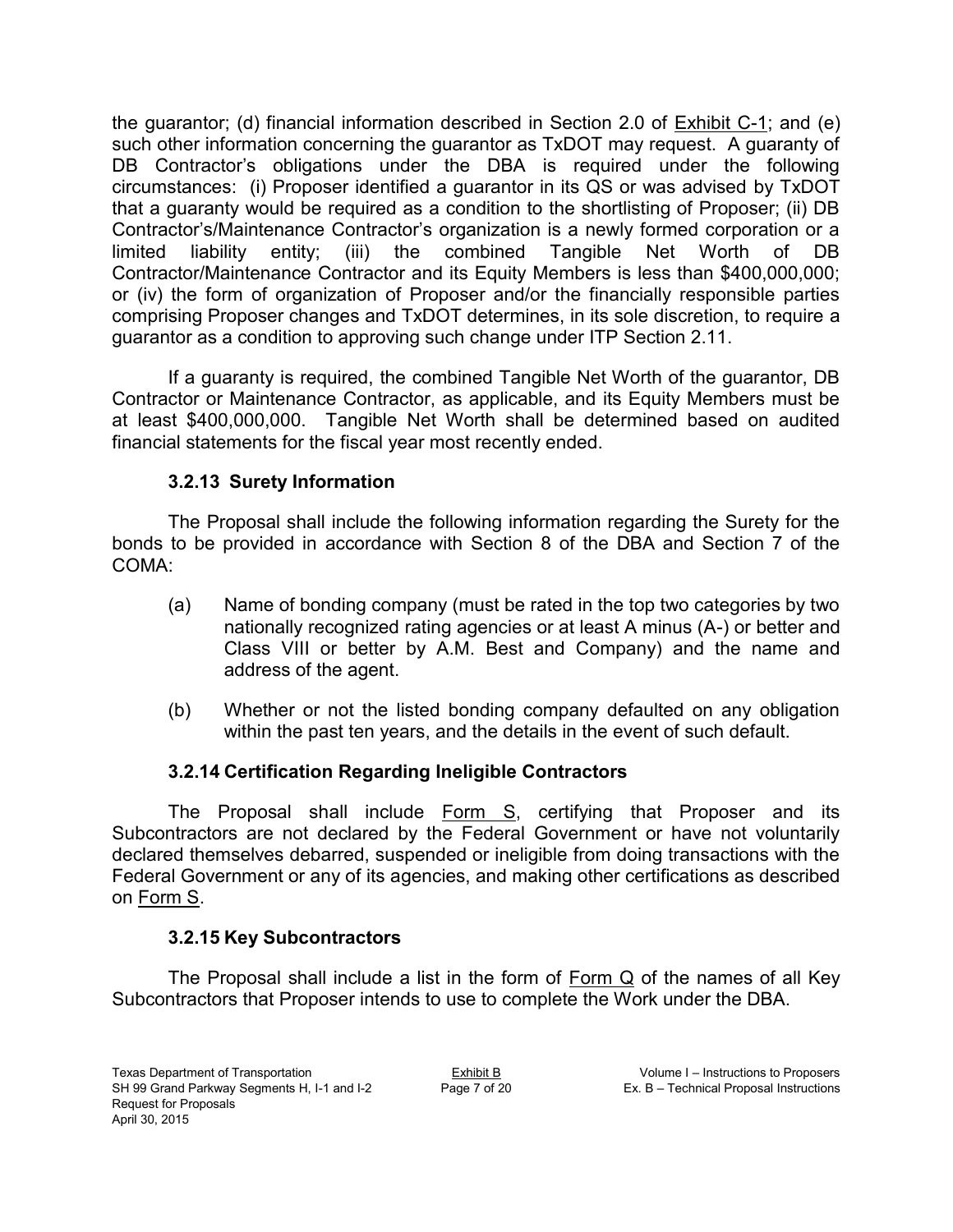#### **3.2.16 Substantial Completion Deadline(s)**

The Proposal shall include Form O. Proposer shall indicate the number of calendar days between NTP1 and its proposed Substantial Completion date for the Project from the Preliminary Project Baseline Schedule on Form O.

## **3.2.17 Payment for Work Product Agreement**

Proposer, at its option, may submit with the Proposal an executed copy of the Payment for Work Product Agreement in the form of **Exhibit H.** Although submission of an executed Payment for Work Product Agreement is at the Proposer's election, submission of an executed Payment for Work Product Agreement with the Technical Proposal shall be a condition to eligibility for the payment for work product as provided under Section 6.3 of the Instructions to Proposers ("ITP.") Any failure to submit an executed Payment for Work Product Agreement with the Technical Proposal will constitute a rejection of the payment for work product and render the Proposer ineligible for such payment.

#### **3.2.18 Non-Collusion Affidavit**

The Technical Proposal shall include Form F, certifying that the Proposal is not the result of and has not been influenced by collusion.

## **3.2.19 Certification Regarding Use of Contract Funds For Lobbying**

The Technical Proposal shall include  $Form R$  to be executed by the Proposer, all members or joint venturers of the Proposer and all other Major Participants including Equity Members, certifying that no federal appropriated funds have been or will be paid for lobbying activities and no other funds have been paid or will be paid to influence governmental decisions regarding this Project.

#### **3.3 Proposal Security**

The Technical Proposal shall include a proposal bond as specified below.

## **3.3.1 Forfeiture of Security**

Forfeiture of Proposal Security in accordance with Section 4.8 of the Instructions to Proposers will constitute liquidated damages. By submitting its Proposal, Proposer agrees and acknowledges that such liquidated damages are reasonable in order to compensate TxDOT for damages it will incur as a result of Proposer's failure to satisfy the obligations under the Request for Proposals to which Proposer agreed when submitting its Proposal. Such damages include potential harm to the credibility and reputation of TxDOT's transportation improvement program, including the CDA program, with policy makers and with the general public, delays to the Project and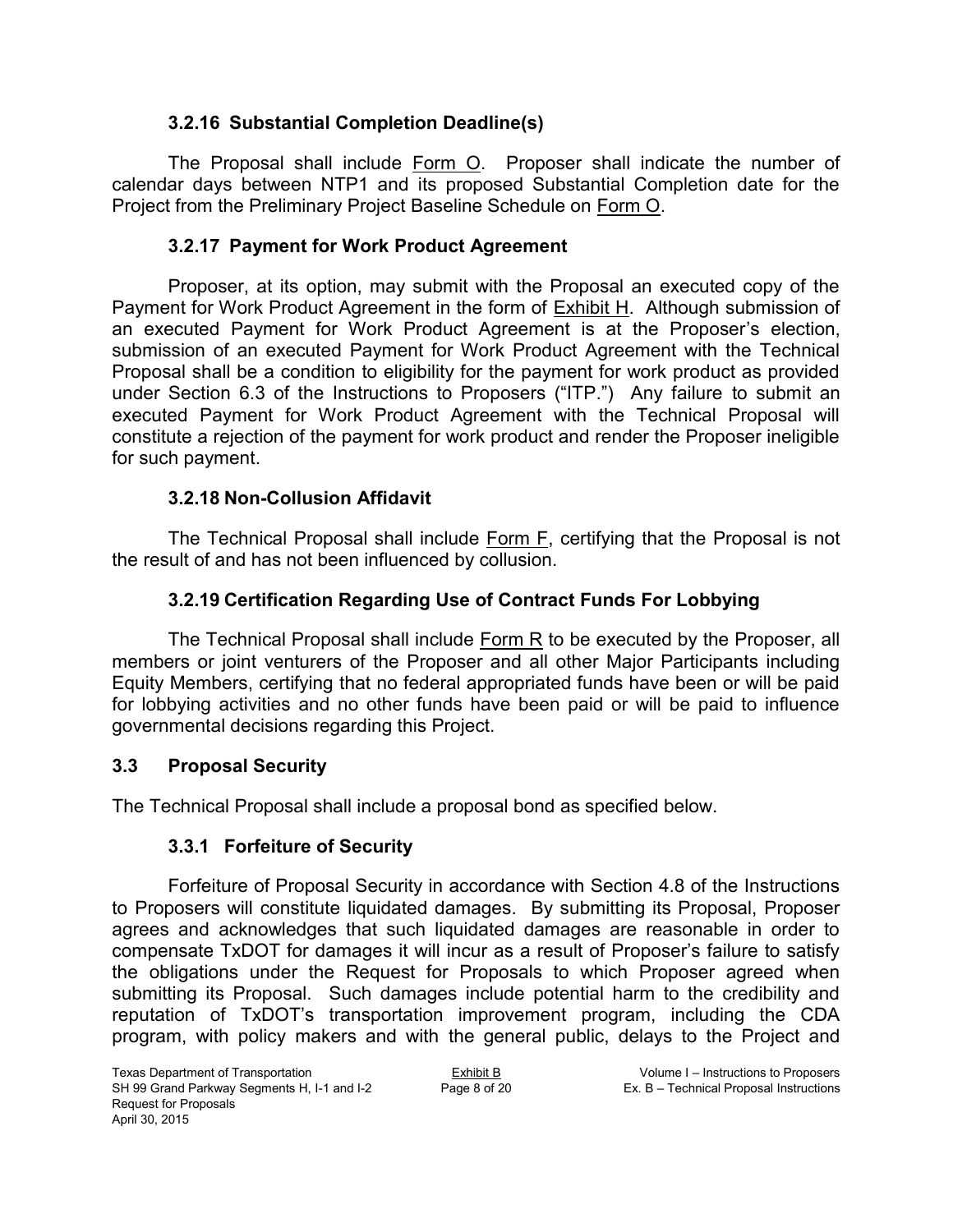additional costs of administering this or a new procurement (including engineering, legal, accounting, overhead and other administrative costs). By submitting its Proposal, Proposer further acknowledges that these damages would be difficult and impracticable to measure and prove, are incapable of accurate measurement because of, among other things, the unique nature of the Project and the efforts required to receive and evaluate proposals for it, and the unavailability of a substitute for those efforts. The amounts of liquidated damages stated herein represent good faith estimates and evaluations as to the actual potential damages that TxDOT would incur as a result of Proposer's failure to satisfy the obligations under the RFP to which Proposer agreed when submitting its Proposal, and do not constitute a penalty. By submitting its Proposal, Proposer agrees to such liquidated damages in order to fix and limit Proposer's costs and to avoid later Disputes over what amounts of damages are properly chargeable to Proposer.

## **3.3.2 Form of Proposal Bond**

A proposal bond in the amount of \$25 million and in the form of Form K shall be provided by a Surety rated in the top two categories by two nationally recognized rating agencies or at least A minus (A-) or better and Class VIII or better by A.M. Best and Company. The proposal bond shall be subject to forfeiture in accordance with ITP Section 4.8. Each proposal bond will be retained until the DBA Documents and COMA Documents have been fully executed, after which the proposal bond for each unsuccessful Proposer, except those proposal bonds which have been forfeited, will be returned to the respective Proposers. The proposal bond for the successful Proposer shall be returned at such time as Proposer has satisfied all conditions of execution and award set forth in ITP Section 6.1. If the next best value Proposer is notified during the 180-day period that it is selected for negotiations, such Proposer shall obtain an extension of the Proposal Bond for the period until 270 days after the Proposal Due Date.

## **4.0 Project Development Plan**

Proposer shall submit a Project Development Plan which shall consist of the following three components:

- Project Management Plan (Section 4.1),
- Quality Management Plan (Section 4.2), and
- Technical Solutions (Section 4.3).

The Project Development Plan shall provide the information relevant for developing the Proposer's schematic; the project management philosophy, plan and schedule for executing the Project, including management structure and personnel; and the quality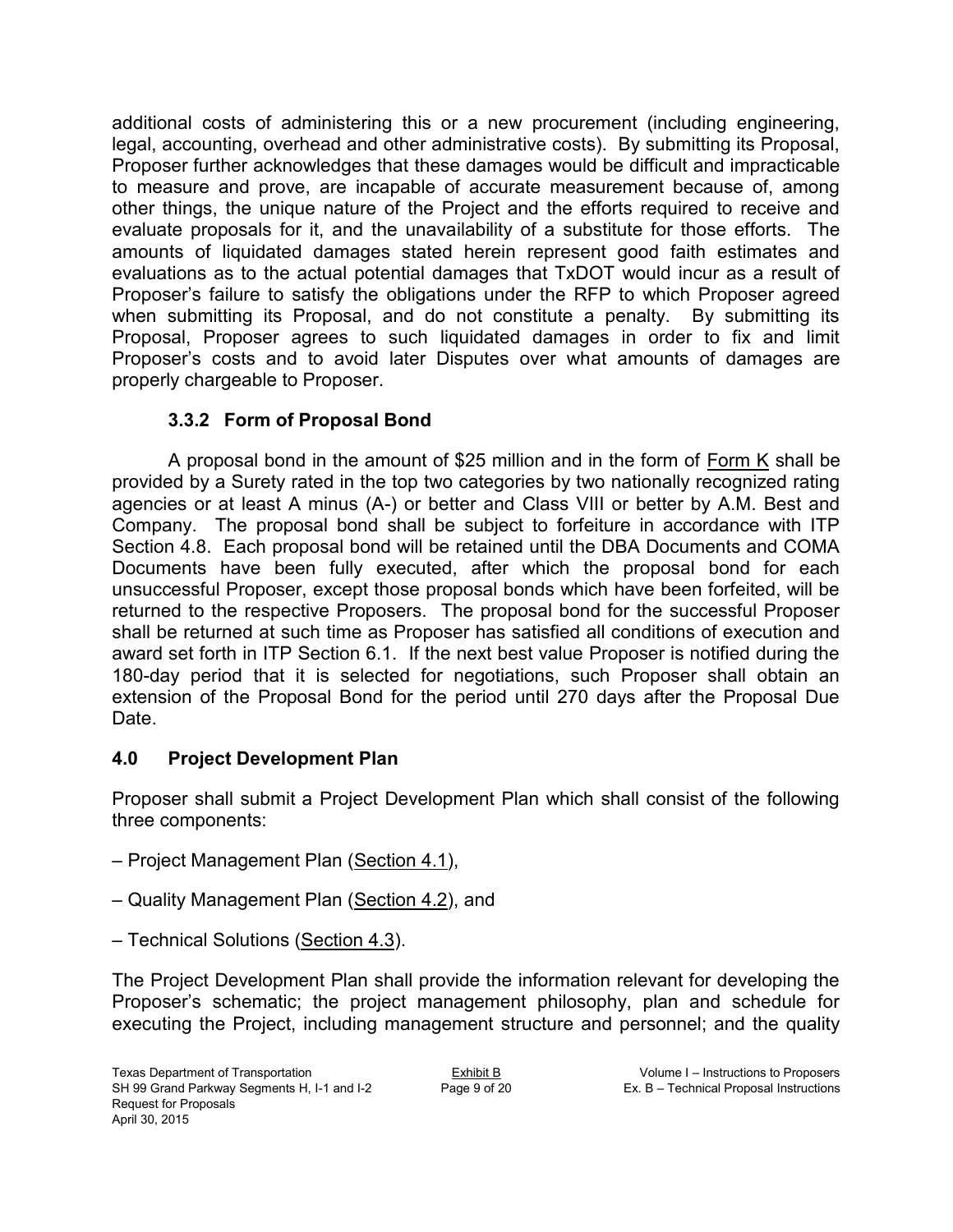control procedures for any related contract administration, describing how Proposer plans to achieve and satisfy the project requirements.

For each required component of the Project Development Plan, as detailed below, Proposer shall include its Proposal a response based on Base Scope 1 and the Fisher Road Option, noting any distinctions with respect to Base Scope 2.

## **4.1 Project Management Plan**

The Project Management Plan shall set out Proposer's management approach to design, construction, traffic management, maintenance, handback upon completion of the COMA, documentation, testing and auditing/reporting for the Project, risk, community outreach and organizational structure. The minimum information to be provided within the Project Management Plan is detailed in this Section 4.1.

## **4.1.1 General Project Management**

The Project Management Plan shall describe Proposer's overall Project management plan and approach to the work (including design, construction, and maintenance), including at least the following:

- (a) A description of the methods to be used to assure necessary communication and documentation within Proposer's team, including communication among the sub-organizations and management personnel.
- (b) A description of how Proposer intends to: (i) control and coordinate the various Subcontractors; (ii) interface with TxDOT, its consultants and relevant federal, State and local agencies; (iii) interface with applicable railroads and Utility Owners; and (iv) control Project schedules and minimize Project costs.
- (c) A description of Proposer's plan to manage permitting and third-party coordination and approvals.
- (d) An organization chart outlining the basic structure of Proposer's Project organization (including the design, construction and maintenance suborganizations) and a description of the work to be accomplished by each member of the management team and each sub-organization, including identified Subcontractors and Suppliers (at all tiers).
- (e) Information describing how each of the Key Personnel will fit into the organization, including a description of each key person's function and responsibility relative to the Project, and indicating the percent of time that the person will devote to the Project.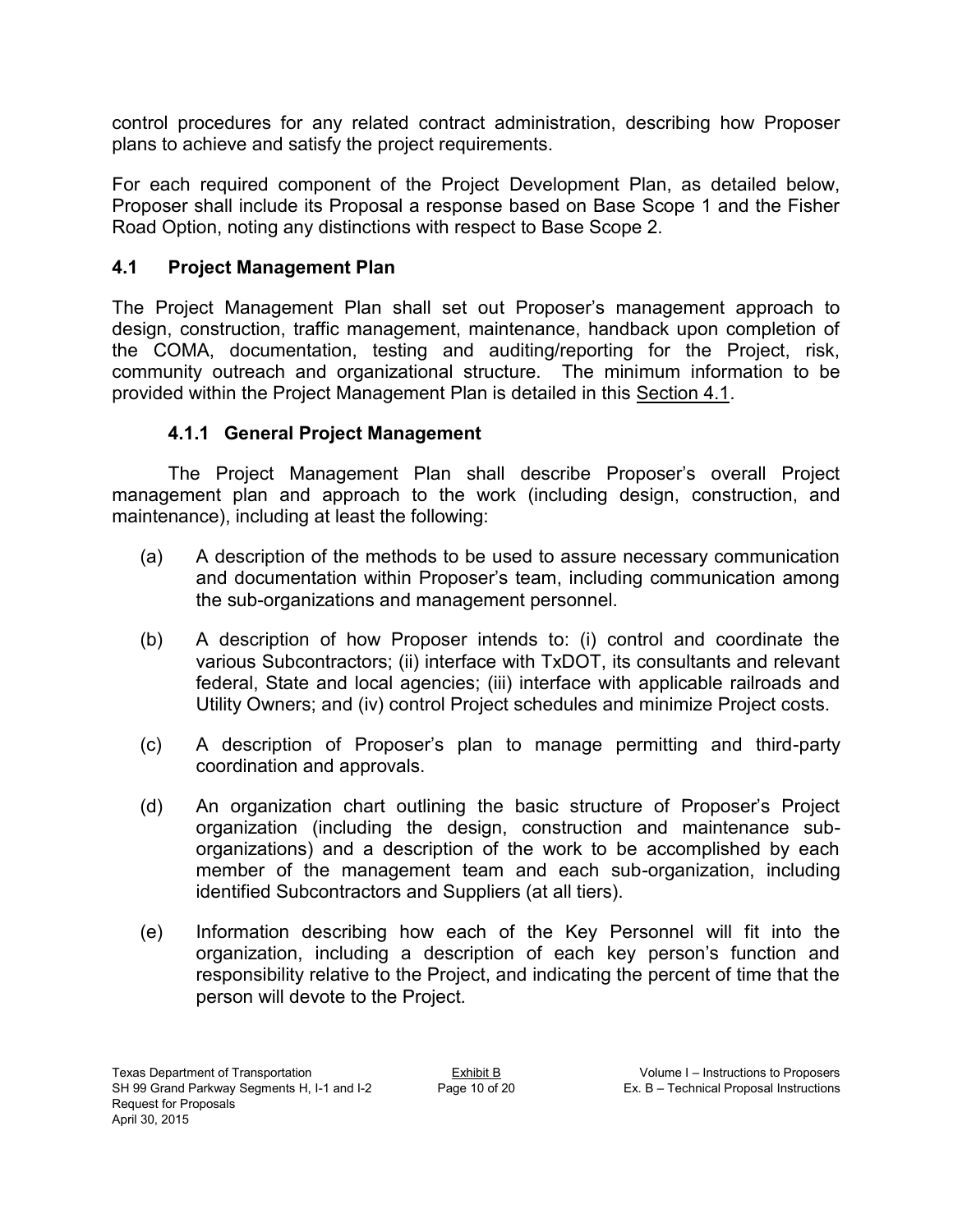- (f) All major training program(s) to ensure that continuous improvement practices are being implemented.
- (g) Information regarding the current and projected workload and backlog of Proposer team (including all Major Participants), including the Proposer's or team member's plan for allocating its resources and personnel among the projects.
- (h) A preliminary safety plan meeting the requirements set forth in the Technical Provisions.

## **4.1.2 Risk Management**

The Project Management Plan shall describe the approach to identification, management, mitigation, and allocation of Project-specific risks, including a risk matrix which shall identify the following at a minimum:

- (a) Significant risk categories during the design, construction and maintenance of the Project.
- (b) The potential consequences of the identified risks.
- (c) Risk-mitigation strategies to eliminate or reduce specific risks.

## **4.1.3 Schedule and Cost Control Management**

The Project Management Plan shall provide a description of Proposer's plan and management approach for schedule and cost control on the Project, including at least the following:

- (a) Describe Proposer's document, cost control and schedule management system to be used to control and coordinate the cost and schedule of the work during the term of the DBA and the COMA, including during design, construction, and maintenance.
- (b) Describe the proposed Project schedule methodology and cost control approach and include at least the following:
	- A description of the proposed approach for calculating progress performance on a monthly basis and preparing payment requests.
	- A description of how Proposer will approach re-scheduling of its work to achieve schedule recovery objectives and how these objectives will be enforced with its work force and Subcontractors.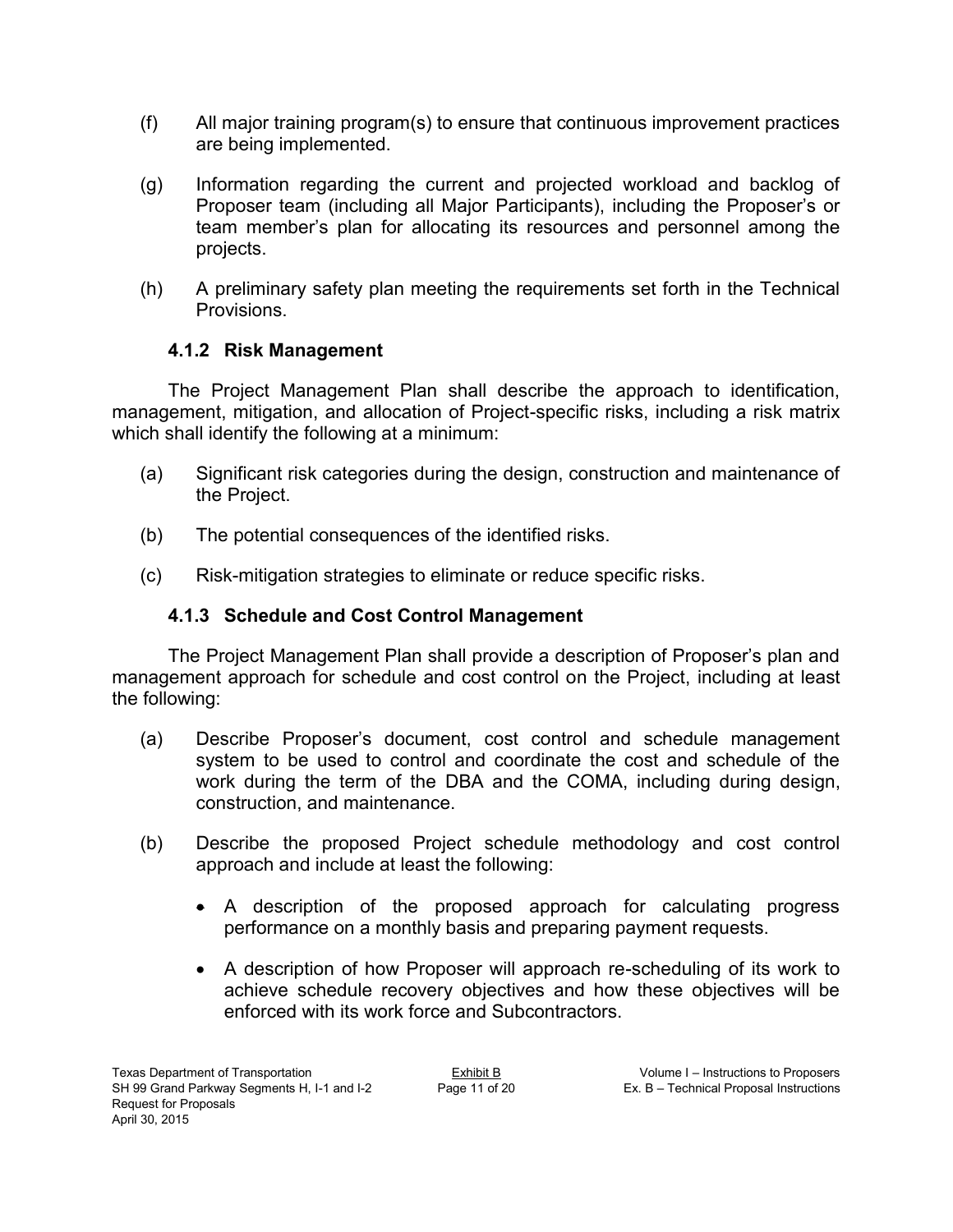## **4.1.4 Environmental Management**

The Project Management Plan shall provide a description of Proposer's plan and management approach to environmental compliance and permitting, including at least the following:

(a) The method Proposer will use to ensure planning commitments are integrated into design, construction and maintenance of the Project.

## **4.1.5 Mentoring and Job Training**

The Project Management Plan shall provide a description of Proposer's plan and management approach for mentoring and job training on the Project, including at least the following:

- (a) A description of Proposer's concept to utilize and train DBEs, including:
	- 1. A description of standard subcontracting methods to effectively manage subcontractor performance as it relates to the Technical Provisions.
	- 2. An outline of areas of work where DBEs may be utilized.
	- 3. A description of the training program to be utilized to educate and train employees in various job functions as well as training for environmental and site specific issues.
- (b) A description of Proposer's plan to mentor DBEs and other small businesses, including:
	- 1. Eligibility criteria for participation in the program.
	- 2. Program goals for mentoring on public private partnerships, design, construction and maintenance.
	- 3. A mentoring program for educational workshops, including the following:
		- A description of targeted technical disciplines;
		- Development of a short term plan;
		- Development of a long term plan; and
		- Frequency of the workshops.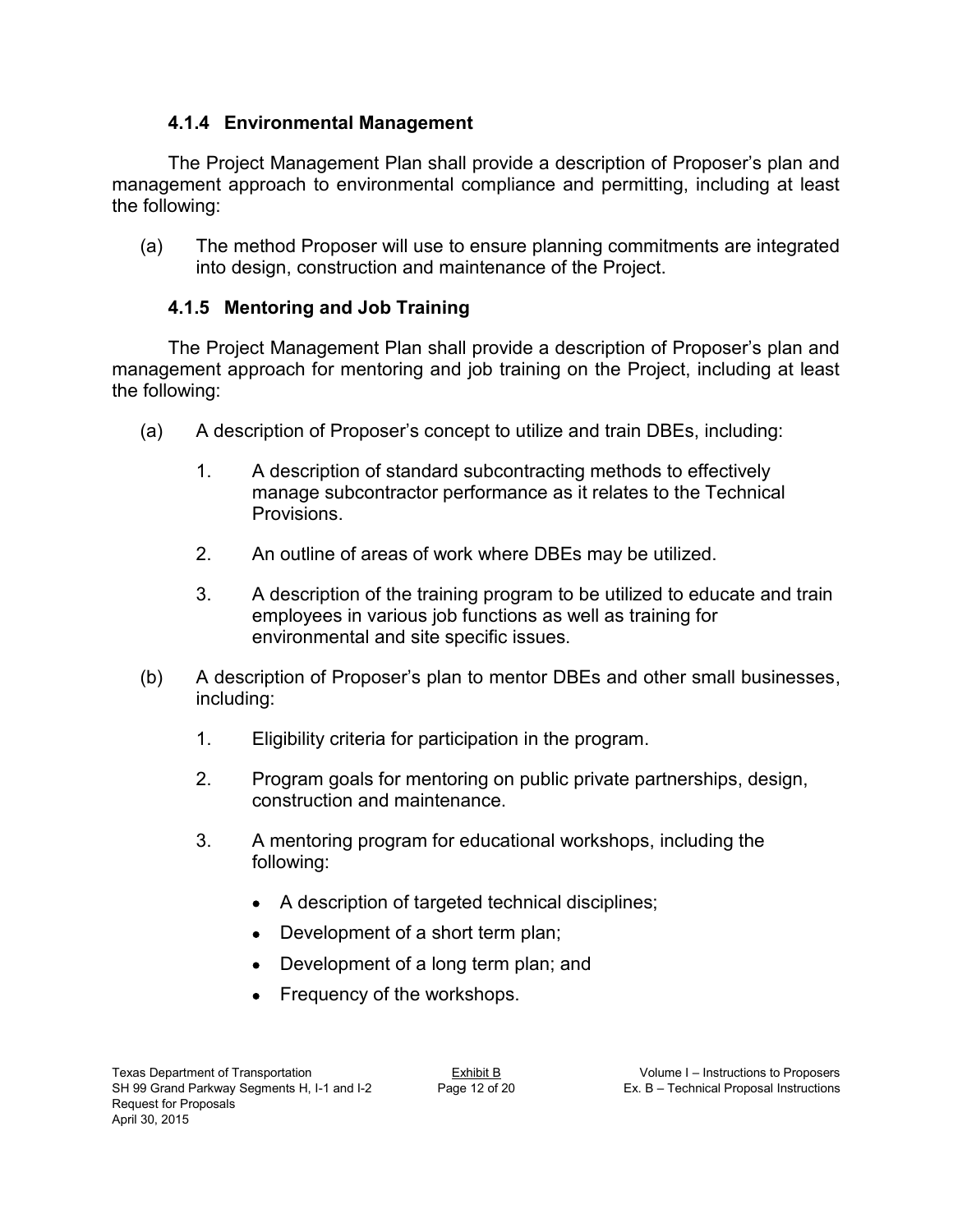- 4. Procedures and methodologies for dividing work into economically feasible units to encourage small business participation.
- (c) Criteria for evaluating the effectiveness of the small business program.
- (d) A description of Proposer's individual job training plan to assist with developing women, Blacks, Hispanics and others (including, American Indian, Alaskan, Native, Asian or Pacific Islander) in the "critical crafts" designated annually by TxDOT. The plan shall include training goals for on-Site and off-Site, and a schedule for training. The schedule for training shall include job classifications, number of trainees per classification and the anticipated start times in each classification.

Proposer's Mentoring and Job Training plan, as approved by TxDOT, shall be incorporated into the DBA Documents as Exhibit 8 and into the COMA Documents as Exhibit 5 following award of the DBA and COMA, and shall be subject to TxDOT review, comment and approval.

## **4.1.6 Tolling Facility Infrastructure Coordination**

The Proposal shall provide a description of its plan to coordinate and interface its work with the Systems Integrator. The information shall include at least the following:

(a) The proposed method for coordinating with the toll systems integrator to ensure on-time opening of the Project.

## **4.1.7 Maintenance Management Plan**

The Proposal shall provide a Maintenance Management Plan which shall describe how Proposer will meet the performance requirements set forth in the COMA. For the Maintenance Management Plan, the Proposal shall address at least the following:

- (a) Identification of the Maintenance Contractor and any maintenance subcontractors known prior to the Proposal Due Date. The entities that will perform maintenance activities under the COMA shall be Key Subcontractors, to be identified on Form Q.
- (b) The plan and approach to annual comprehensive maintenance and comprehensive maintenance reporting, and how they will be used to meet the requirements of the COMA.
- (c) The plan and approach for meeting handback requirements and transfer of comprehensive maintenance responsibility for the Project to TxDOT at the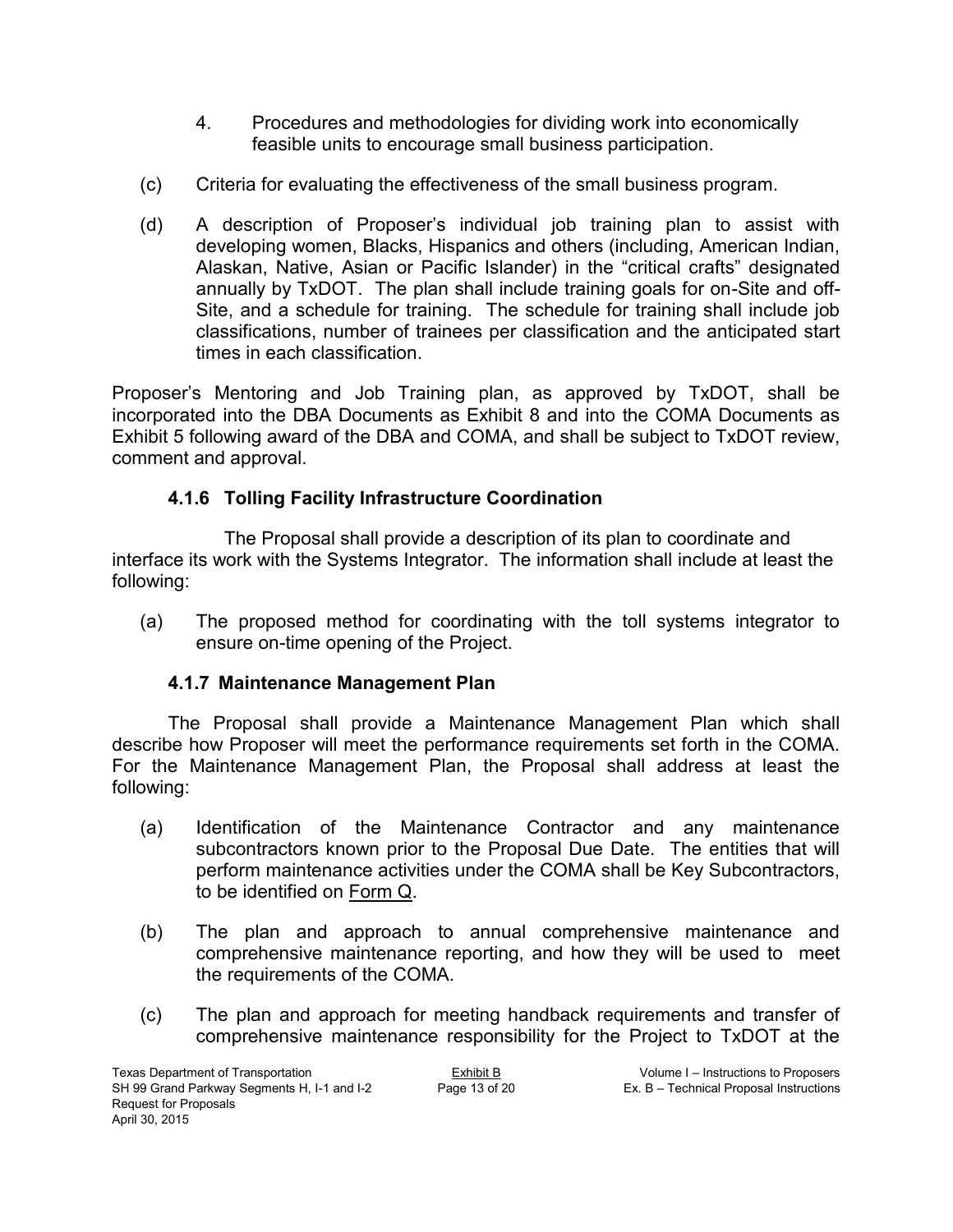expiration or termination of the COMA, including a preliminary list of specialized maintenance equipment that will be turned over to TxDOT.

- (d) The approach to traffic control and operations during comprehensive maintenance activities, including lane closures and other traffic restrictions.
- (e) Inspection and testing of Project items (including pavements, shoulders, bridges, sound and retaining walls, embankments and cut slopes) and the identification and classification of defects and inspection failures.
- (f) How defects or faults in any aspect of the Project's infrastructure shall be classified and rectified within appropriate time limits.
- (g) The proposed program for the planning, implementation and completion of future capital maintenance repairs, and capital asset replacement activities during the term of the COMA. The information shall describe the approach to programming of works.
- (h) The plans, policies and procedures for ensuring the health and safety of personnel involved in the Project and the general public affected by the Project for the term of the COMA.
- (i) The plan and approach to maintenance of the pavement.

## **4.2 Quality Management Plan**

The Quality Management Plan shall provide a description of Proposer's plan and approach to quality management during all stages of the Project through mobilization, the design and construction of the Project and the maintenance and handback of the Project at the end of the COMA. The Quality Management Plan will outline the systems that will be employed to ensure that the work is executed with minimal requirement for corrective work. The plan shall detail the systems employed to detect noncompliance, correct the consequences of noncompliance and to prevent the reoccurrence of repeat noncompliance.

The Quality Management Plan shall include at least the following:

- (a) Quality control and quality acceptance procedures, including:
	- How the quality management staff will be functionally independent so that such individuals will have the authority to effect changes in the event of DB Contractor's failure to comply with the DBA Documents and COMA Documents.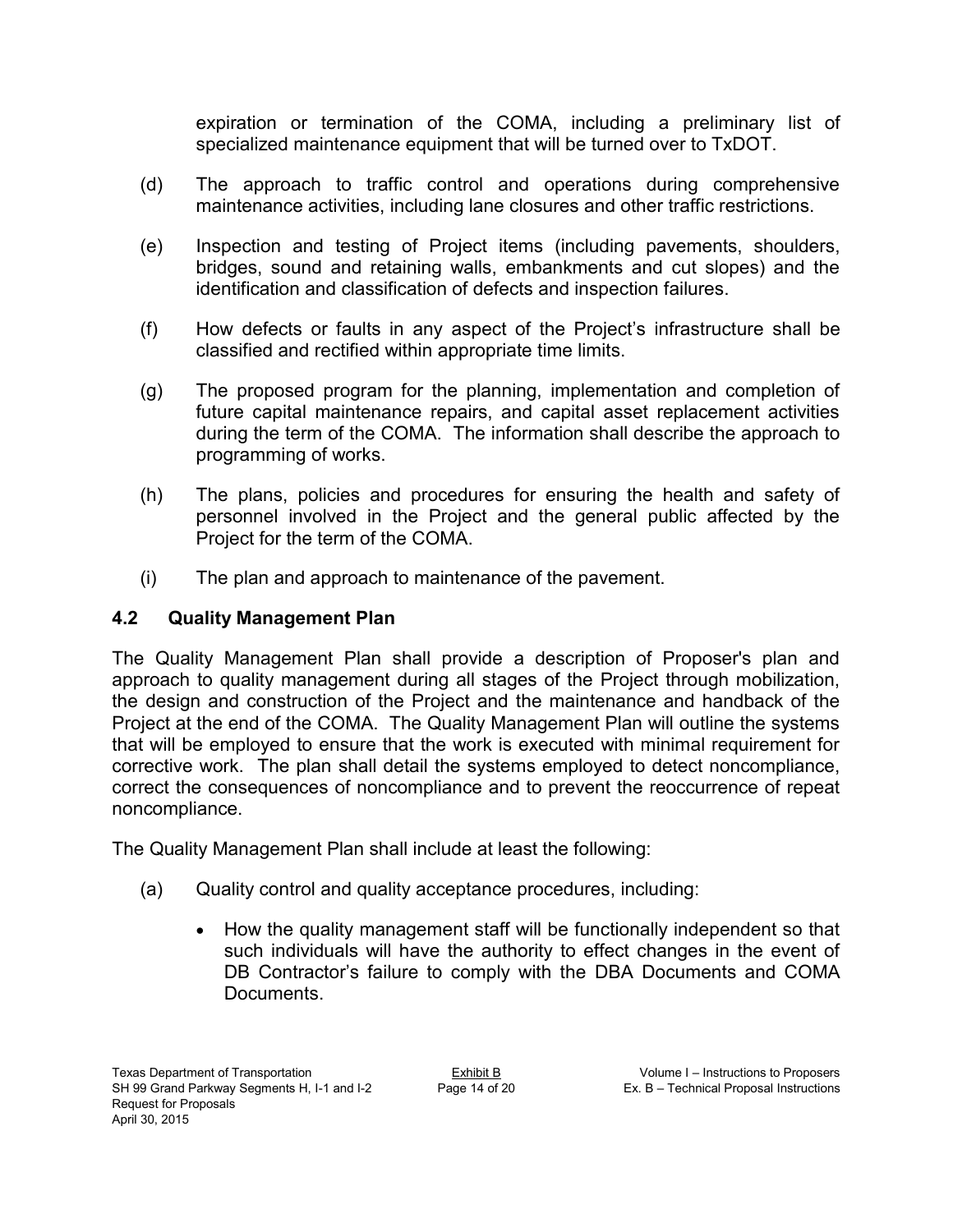- A description of the process for design submittals, design reviews, design deficiency corrections and change tracking.
- Quality Assurance and Quality Control procedures for design and construction.
- The proposed quality control plan including a description of the processes and procedures to be used in the performance of Maintenance Services and associated activities.
- A description of the approach to acceptance testing and inspection.
- The interface between the design quality, construction quality and maintenance quality processes.
- Proposed quality management documentation procedures.
- The approach to implement TxDOT oversight procedures.
- The approach to ensuring conformance with federal oversight requirements.
- The proposed audit regime.
- The approach to documenting and curing construction deficiencies and noncompliance issues and ensuring that repeat mistakes are avoided.
- (b) Organizational structure, including:
	- A description of the proposed design, construction and maintenance quality program organization, including the name and resume (on Form G) of Key Personnel responsible for quality management.
	- An organization chart showing the quality management structure, along with a staffing plan by position title.

## **4.3 Technical Solutions**

The Technical Solutions component of the Proposal shall describe Proposer's approach to implementing the work and shall include a Design and Construction Plan, a Preliminary Project Baseline Schedule and additional associated information, as described in this Section 4.3. The Technical Solutions shall also include information with respect to approved ATCs, perceived added value items and the incorporation of new technologies as follows:

(a) Specifically, for all ATCs, Proposer shall: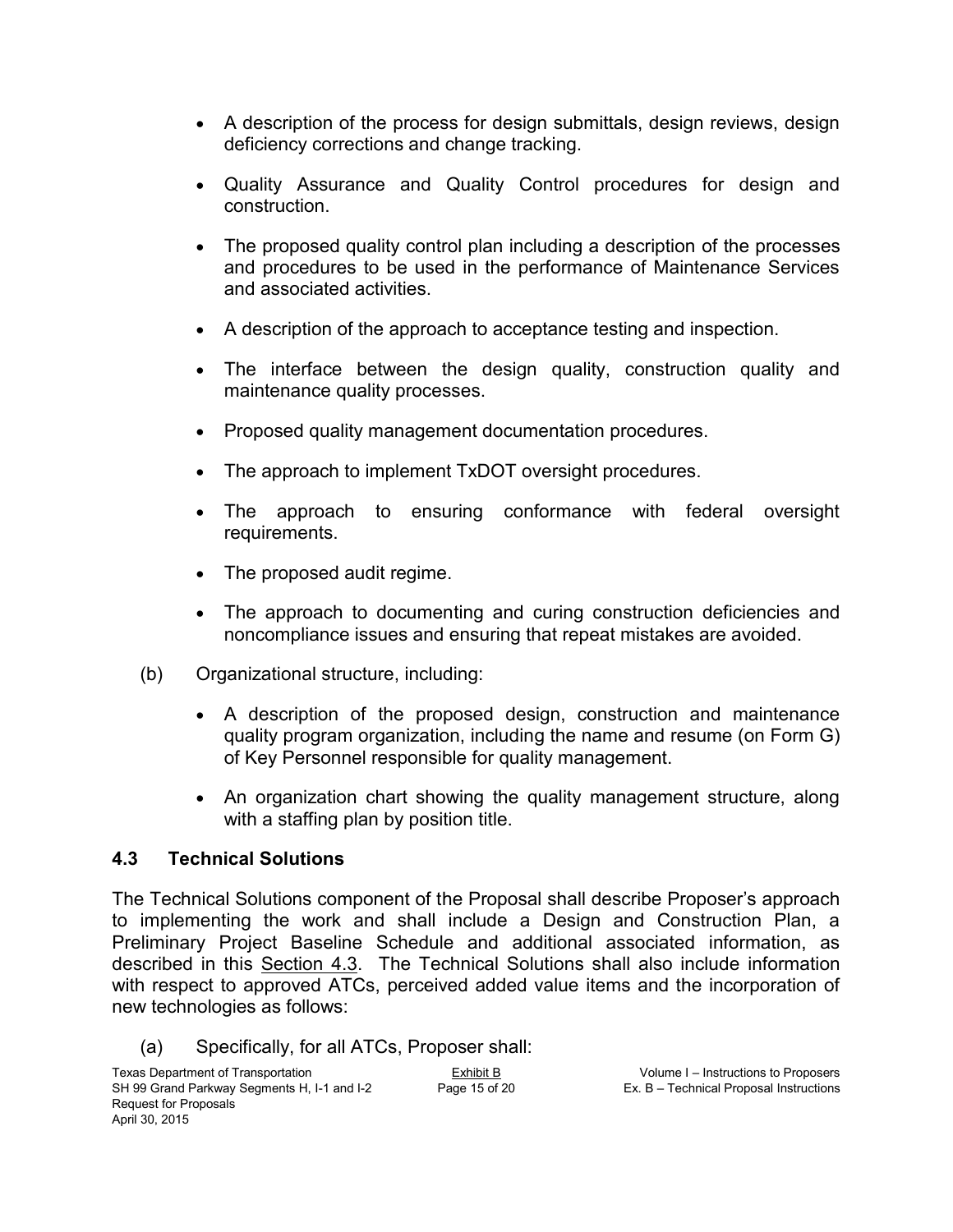- Specifically state whether any approved ATCs are included in the Proposal, with reference to the ATC identification number assigned by TxDOT; and
- Describe how the ATC is used and provide cross-references to other elements of the Proposal that are affected by the ATC.
- (b) For perceived added value components of the Proposal, Proposer shall specifically identify characteristics of its Proposal which Proposer considers to improve upon the Project's technical requirements, as set forth in the DBA Documents and the COMA Documents, and which bring additional benefits and/or value to TxDOT and the public.

## **4.3.1 Design and Construction Plan**

The Design and Construction Plan shall include information identified in Section 4.3.1.1 through Section 4.3.1.7 relevant to Proposer's schematic and proposed approach.

Proposer's schematic shall clearly identify the work to be completed by DB Contractor. Changes in alignments or other elements proposed by Proposer's schematic to the extent they will require an evaluation for compliance with the TxDOT-Provided Approvals and possibly re-evaluations and delays associated with such re-evaluations will be at DB Contractor's risk.

Items which do not apply to Proposer's proposed approach are to be specifically noted as such. For all of the items not required, backup information is to be provided which supports the non-applicability of the items.

## 4.3.1.1 Construction Staging, Sequencing and Traffic Management

The Proposal shall provide a description of the construction staging, sequencing and traffic control to maintain traffic during the construction of the Project. The information shall include at least the following:

- (a) The overall traffic management and control and sequencing approach.
- (b) Concept drawings and description of the proposed construction staging including those at major interchanges and steps that will be taken to minimize disruptions to the traveling public and impacts on the Stakeholders and communities.
- (c) Concept drawings that clearly indicate the configuration of the completed Work, including general limits of Work, transitions, temporary construction,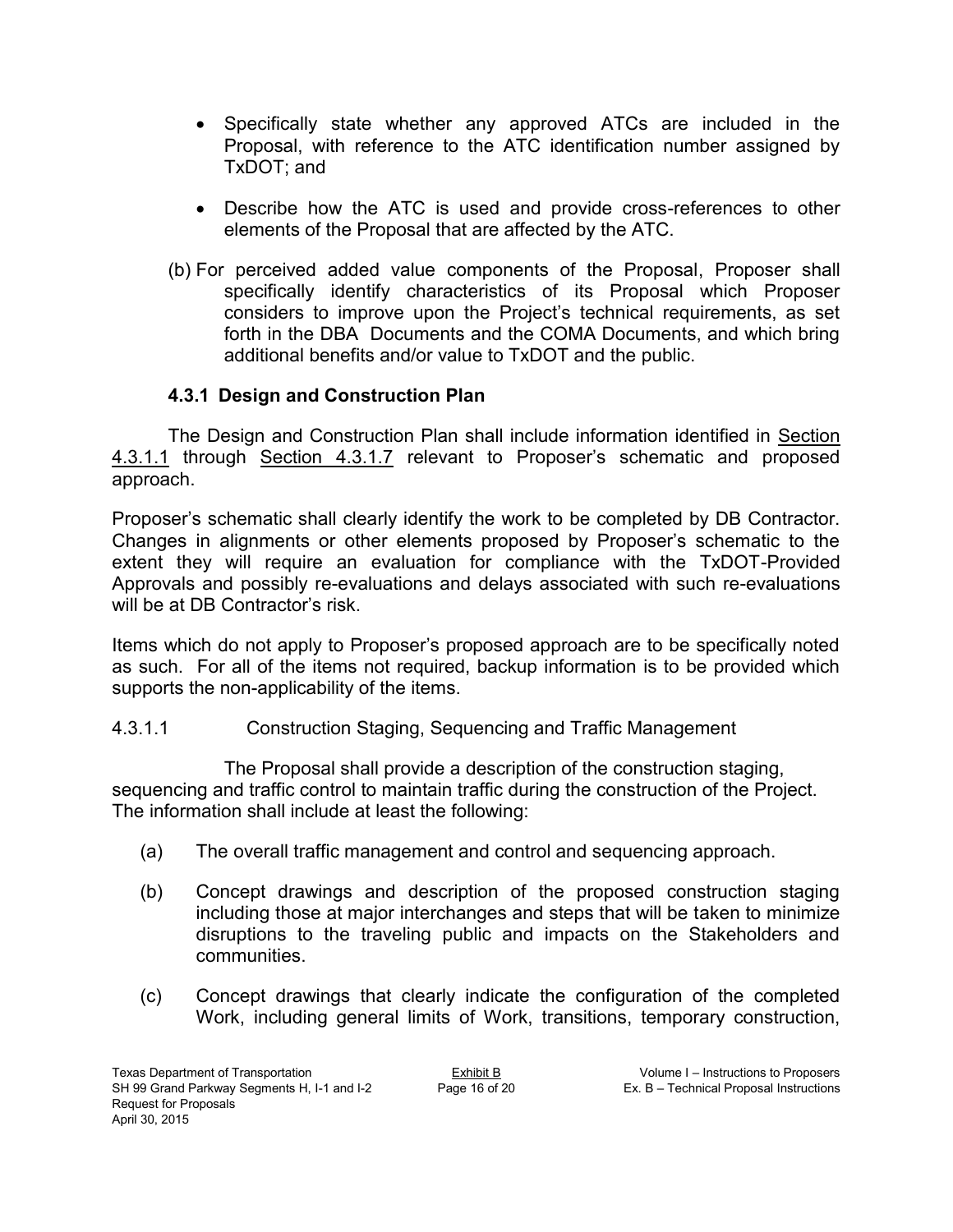traffic control and construction sequencing, access control, toll facilities, and provisions for future ultimate construction.

## 4.3.1.2 Right of Way Acquisition Plan

The Proposal shall provide a description of its approach to performing ROW services for the Project. The information shall include at least the following:

- (a) The approach describing how the acquisition of ROW and any necessary relocation services will be managed by Proposer in conjunction with TxDOT, local officials and the Office of the Attorney General. The approach must also describe how acquisition of ROW will be incorporated into the Project schedule to avoid delays.
- (b) A description of the quality control methods that Proposer will employ to assure that all property owners' rights under the Uniform Relocation and Real Property Acquisition Policies Act of 1970, as amended, are being satisfied, including, without limitation, the safeguards and policies Proposer will implement to ensure, that no coercive actions, as described in 49 C.F.R. § 24.102(h), will result from advancing a portion of ROW to the construction stage or any other actions that may be undertaken that could adversely affect the ROW acquisition process.

## 4.3.1.3 Utilities

The Proposal shall provide a description of the utility work required for the Project. The information shall include at least the following:

- (a) The intended means of communication and planning of construction to keep Utility Owners informed of the construction schedule, the means of construction and changes that may affect their facilities.
- (b) The proposed methods of design and construction related to utility relocation and protection.
- (c) The proposed methods to minimize utility conflicts during design and construction and the approach for managing conflicts.
- (d) The proposed methods to facilitate cooperation from Utility Owners, including, without limitation, the approach to negotiating utility adjustment agreements and resolving betterment issues.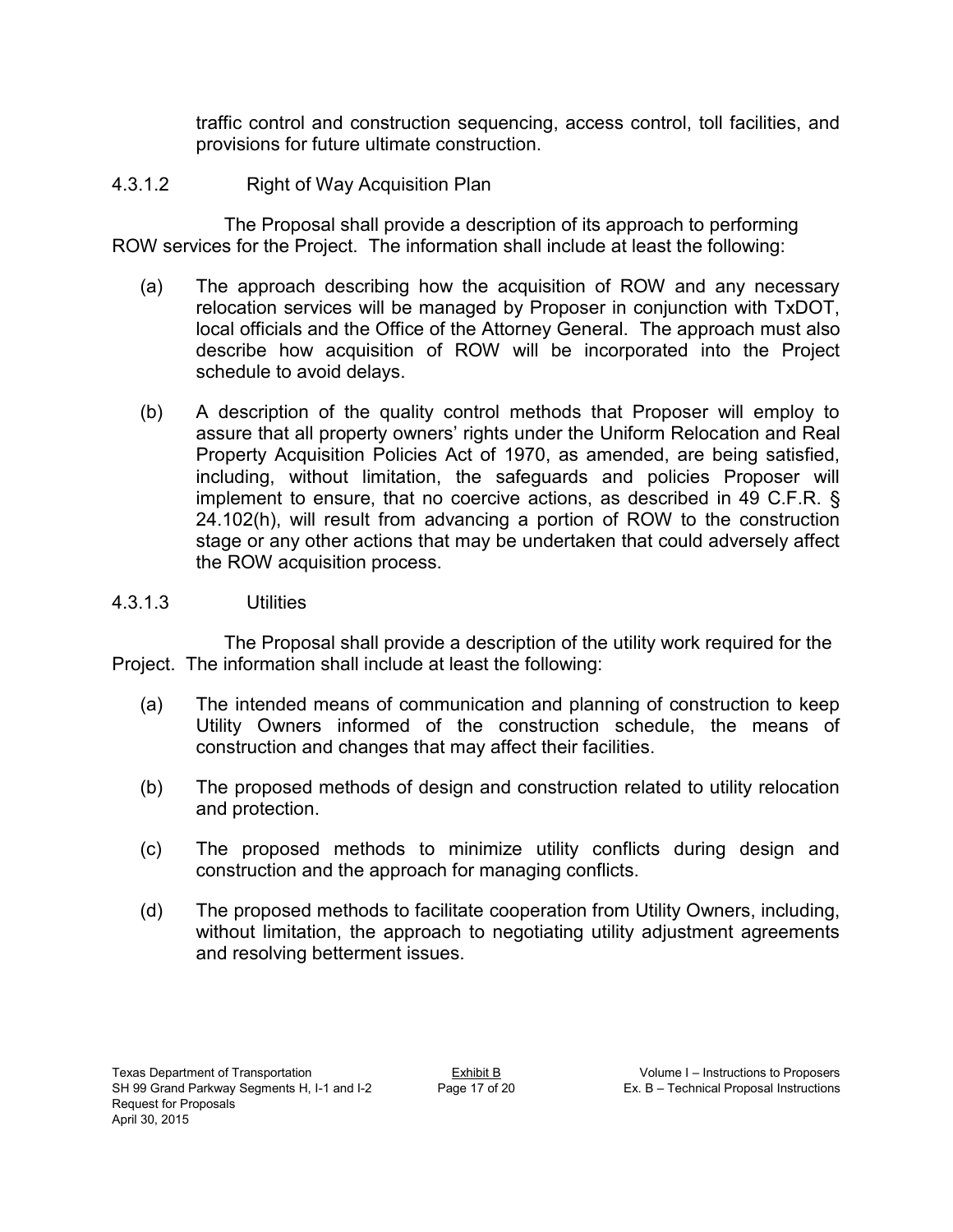#### 4.3.1.4 Pavement

 The Proposal shall include the Proposer's proposed pavement designs for the Project and shall indicate the applicable roadway and approximate station limits for each proposed pavement design, as well as a tabulation of the design k-values, resilient modulus, or other basis for the pavement thickness designs.

#### 4.3.1.5 Life Cycle Plan

The Proposal shall provide a detailed life cycle plan for meeting the objectives of a 30-year pavement design, 25-year COMA period 5-year handback period for mainlanes and frontage roads, and 25-year handback period for bridges, including the renewal work and routine maintenance for the Project.

#### 4.3.1.6 Drainage

The Proposal shall provide a description of the drainage for the Project. The information shall include at least the following:

- (a) Description of the drainage system including identification of contributing drainage areas, major crossings, mitigation of discharges and detention requirements.
- (b) General concept plan drawing(s) showing the preliminary overall surface water collection system along with a general layout of the identified major drainage trunk lines and cross drainage structures, including outfall locations to accommodate the ultimate configuration.
- (c) Proposer's concept plan for providing temporary drainage or construction sequencing of portions of the drainage network prior to completion of entire drainage system.
- (d) Description of the approach for connecting to existing or proposed drainage system(s), including identification of impacted owners and/or operators.
- (e) Description and plan drawing(s) defining the approximate limits of temporary construction and drainage easements necessary for completion of the Project drainage work.

#### 4.3.1.7 Roadway

The Proposal shall provide a description of the roadway components for the Project. The information shall include at least the following:

(a) Preliminary plan and profile schematic sheets for mainlanes, frontage roads, interchanges and crossing roadways for the Concept Plan.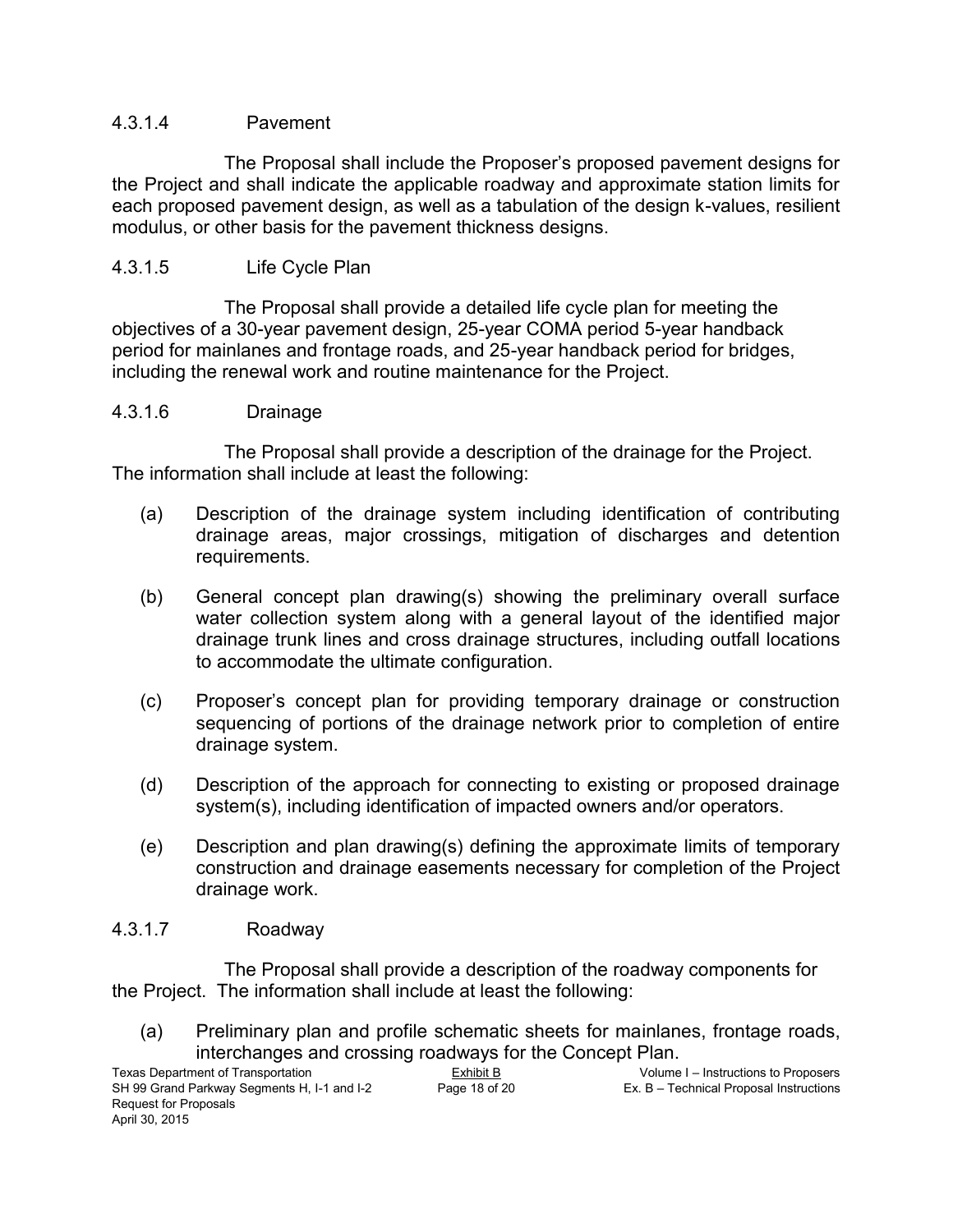- (b) Schematic sheets shall include typical sections and general project roadway information such as ROW and Project limits, design speeds and functional classification(s).
- (c) Proposed refinements in the horizontal and vertical geometric configuration of the Concept Plan.
- (d) Roadway and interchange geometry to accommodate the ultimate configuration.
- (e) A description of all existing roadways and structures to be closed, demolished, left as is, or incorporated into the Project.

## **4.3.2 Preliminary Project Baseline Schedule**

The Proposal shall provide a Preliminary Project Baseline Schedule for each of Base Scope 1 and Base Scope 2, both including the Fisher Road Option (as described in Section 1 of the Technical Provisions) and narrative for all portions of the Project and include at least the following:

- (a) Narrative which describes the proposed execution of the work for the term of the DBA.
- (b) A description of the approach used for preparing, controlling and updating the Baseline Schedule, for calculating progress performance, and preparing Draw Requests on a monthly basis.
- (c) Preliminary Project Baseline Schedule containing all major work activities or milestones to Work Breakdown Structure ("WBS") Level IV for the design and construction period, as well as for the warranty and COMA periods, as set forth for the respective WBS Level in Attachment 2-2 to the Technical Provisions. This Preliminary Project Baseline Schedule shall be included in an Appendix in Section D of the Technical Proposal.
- (d) A description of the approach to integrate subcontract activities into the Proposer's scheduling and reporting system.
- (e) A description of the approach to managing resources and activities, both its own and subcontractors, and if necessary to recover schedule slippage.
- (f) Achievement of Substantial Completion of the Project by no later than 1,684 days from NTP1.

Proposer's Preliminary Project Baseline Schedule submission shall not limit, modify or alter TxDOT's ability to review and approve the Preliminary Project Baseline Schedule,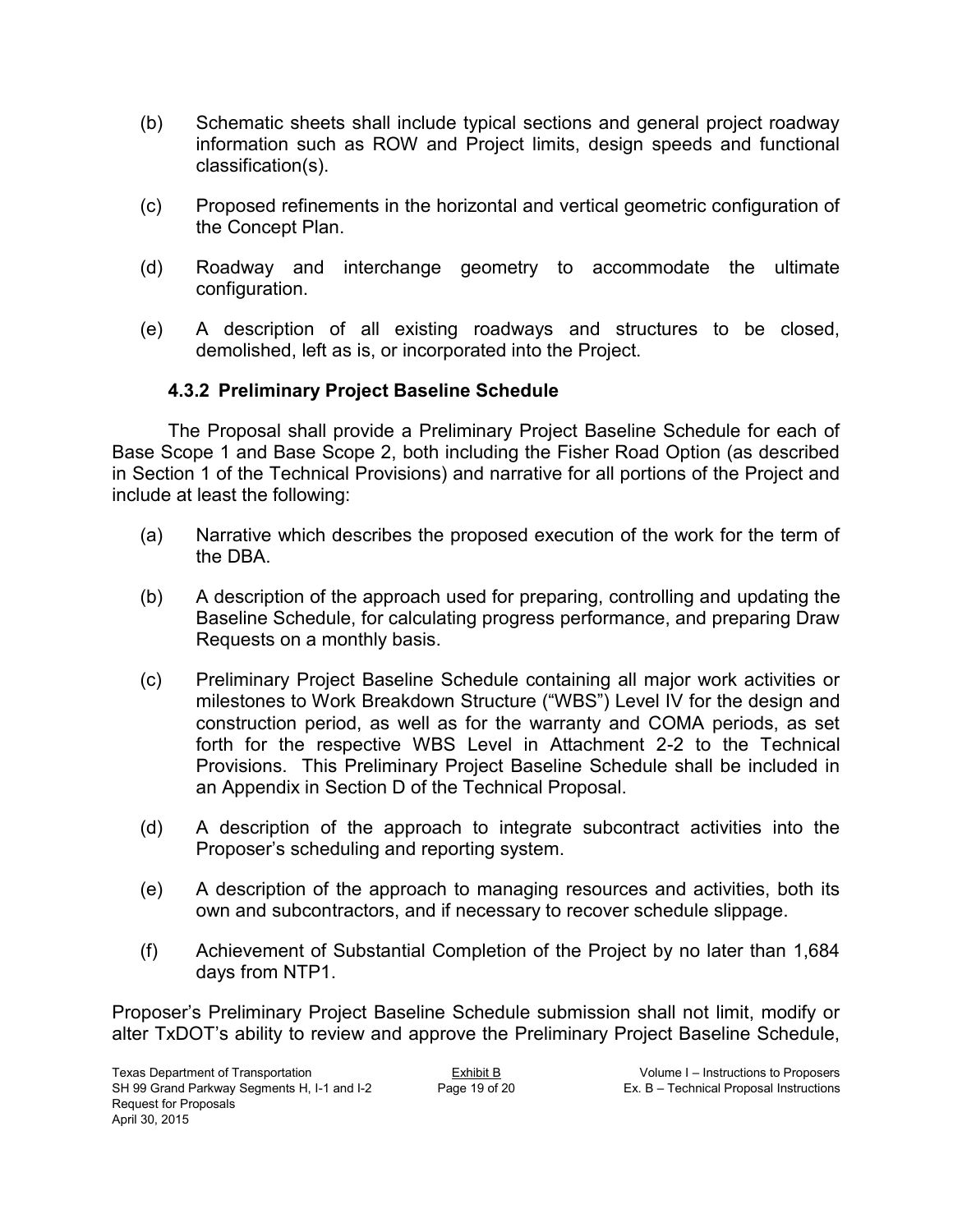and selection of a Proposer shall not be deemed to be acceptance or approval of Proposer's Preliminary Project Baseline Schedule.

Texas Department of Transportation  $\text{Exhibit B}$   $\text{Exhibit B}$  Volume I – Instructions to Proposers SH 99 Grand Parkway Segments H, I-1 and I-2 Page 20 of 20 Ex. B – Technical Proposal Instructions Request for Proposals April 30, 2015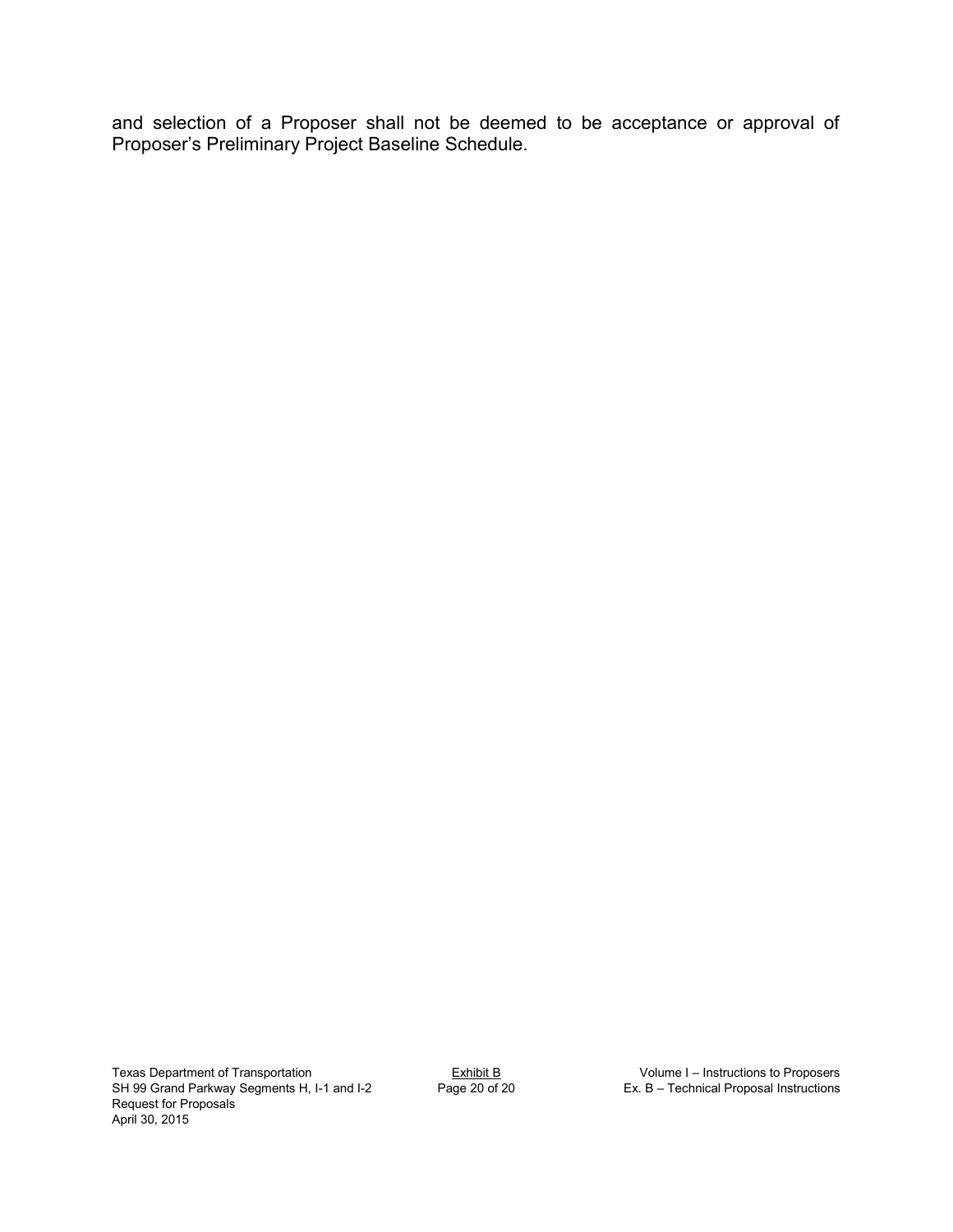## **Exhibit C-1**

## **FINANCIAL PROPOSAL INSTRUCTIONS**

#### **1.0 General Instructions**

This Exhibit C-1 describes the submission format for Financial Proposals and outlines the required information that will comprise the Financial Proposal for the Design-Build Agreement ("DBA") and Comprehensive Maintenance Agreement ("COMA").

Proposer shall submit the information required by this Exhibit C-1 in the organization and format specified herein. The Financial Proposal shall be organized in the order listed in Exhibit E, and shall be clearly indexed. Each component of the Financial Proposal shall be clearly titled and identified.

## **1.1 Format of Financial Proposal**

All financial information provided in the Financial Proposal shall be in U.S. dollar currency only.

If there are any discrepancies between the hard copy and electronic copy of any quantitative information provided in the Financial Proposal, the hard copy version will prevail. If there are any differences between individual line amounts and totals, the individual line amounts will prevail.

## **1.2 Contents of Financial Proposal**

A copy of the checklist for the Financial Proposal set forth in Exhibit E shall be included in the Financial Proposal. Proposer shall not amend the order or change the contents of the checklist except to provide the required cross reference to its Proposal.

Proposers shall include with the Financial Proposal a copy of Forms B-1 and B-2 submitted with the Technical Proposal, as described in Exhibit B Section 3.2.2.

## **2.0 Financial Capacity Information**

Proposers shall clearly identify any differences between the financial capacity information submitted in the Proposal and the information submitted in the Qualifications Submittal ("QS").

The Financial Proposal shall include the following information for Proposer, all Equity Members and any required guarantors:

 Audited financial statements (fiscal year end and quarterly) for all periods subsequent to those included in the QS.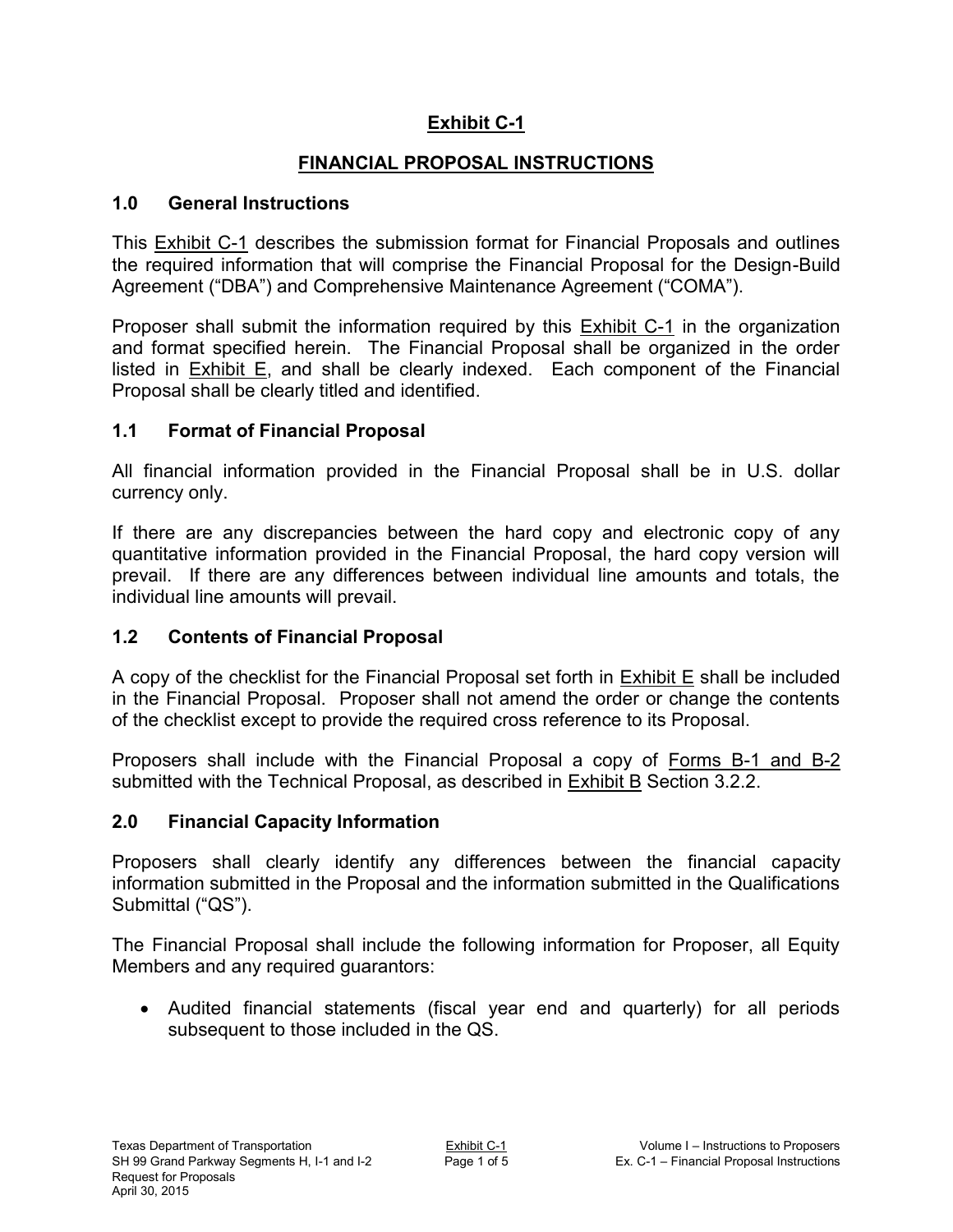• In addition, interim unaudited financial statements for the period since the most recent completed fiscal year or quarter for Proposer, Equity Members and any required guarantors are to be provided.

The financial statements, whether for the most recent completed fiscal year or for the period since the most recent completed fiscal year, must meet the following requirements:

- 1) Financial statement information must include:
	- i. Opinion Letter (Auditor's Report)
	- ii. Balance Sheet
	- iii. Income Statement
	- iv. Statement of Changes in Cash Flow
	- v. Footnotes.
- 2) Financial statements must meet the following requirements:
	- a. **GAAP/IFRS** Financial statements must be prepared in accordance with U.S. Generally Accepted Accounting Principles ("U.S. GAAP") or International Financial Reporting Standards ("IFRS"). If financial statements are prepared in accordance with principles other than U.S. GAAP or IFRS, a letter must be provided from a certified public accountant discussing the areas of the financial statements that would be affected by a conversion to U.S. GAAP or IFRS.
	- b. **U.S. Dollars –** Financial statements must be provided in U.S. dollars. If financial statements are not available in U.S. dollars, the Proposer must convert the financial statements to U.S. dollars and provide a summary of the conversion methods and applicable foreign exchange rates used to do so.
	- c. **Audited –** Financial statements must be audited by an independent party qualified to render audit opinions (e.g., a certified public accountant). If audited financials are not available for an Equity Member and any required guarantors, the Financial Proposal shall include unaudited financial statements for such Equity Member or guarantor, certified as true, correct and accurate by the chief financial officer ("CFO") or treasurer of the entity.
	- d. **English** Financial statement information must be prepared in English. If audited financial statements are prepared in a language other than English, translations of all financial statement information must be provided with the original financial statement information.
- 3) Other information and requirements: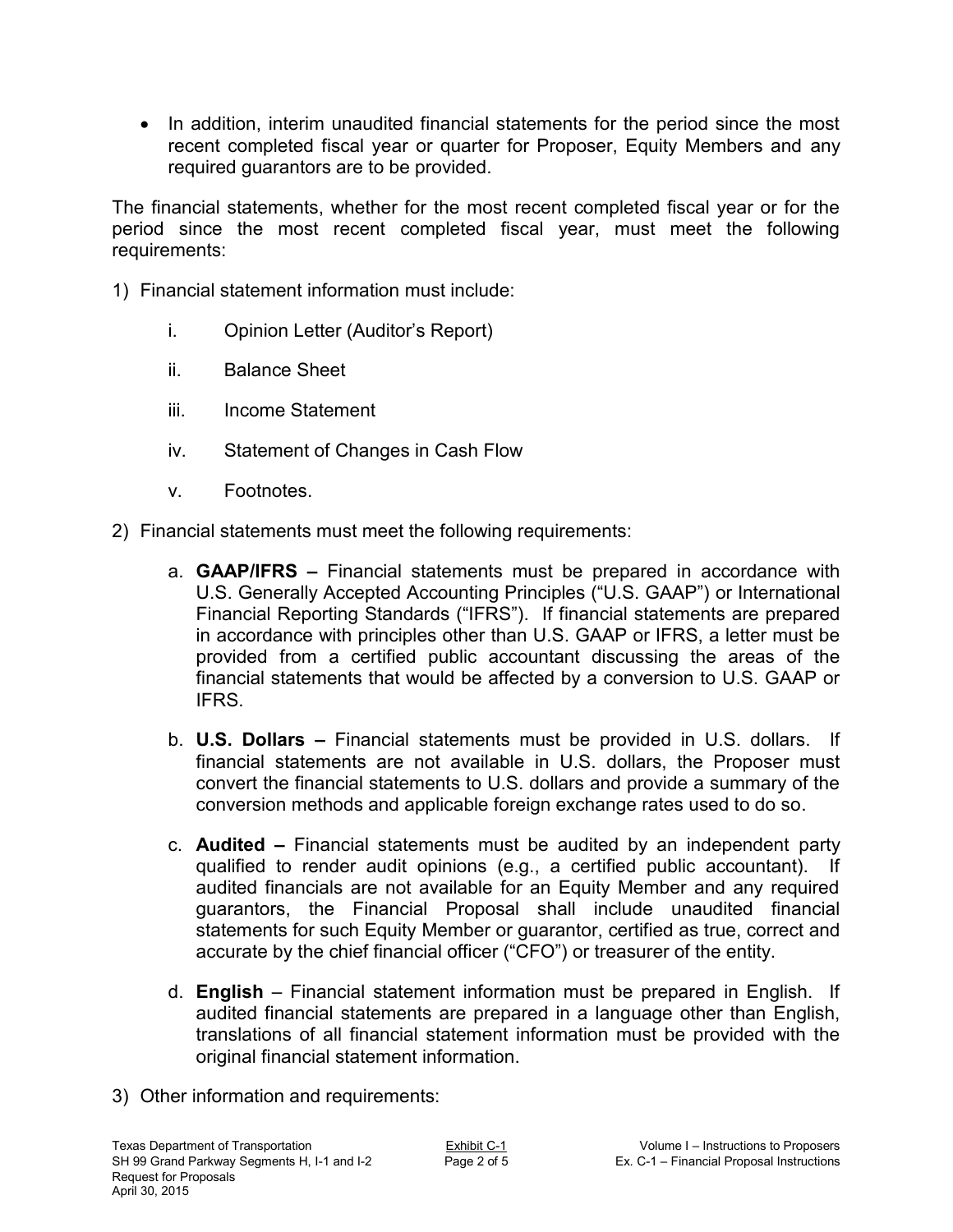- a. **Newly Formed Entity**  If Proposer is a newly formed entity and does not have independent financial statements, financial statements for the Equity Members and any required guarantors shall be provided (and Proposer shall expressly state that Proposer is a newly formed entity and does not have independent financial statements).
- b. **Guarantor Letter of Support**  One or more guaranties regarding Maintenance Contractor's obligations under the COMA and one or more guaranties regarding Design-Build Contractor's ("DB Contractor") obligations under the DBA may be required by ITP  $Exhibit B$ , Section 3.2.12. The letter from the guarantor must confirm unequivocally that it will guarantee all the obligations of DB Contractor and/or Maintenance Contractor with respect to the COMA or DBA or both, as appropriate. Proposers are advised that TxDOT may, in its discretion based upon the review of the information provided, specify that an acceptable guarantor is required as a condition to eligibility for award.
- c. **SEC Filings**  If the team or any other entity for which financial information is submitted hereby files reports with the Securities and Exchange Commission, then such financial statements shall be provided through a copy of their annual report on Form 10K. For all subsequent quarters, provide a copy of any report filed on Form 10Q or Form 8-K which has been filed since the latest filed Form 10K.
- d**. Credit Ratings**  Appropriate credit ratings must be supplied for each Proposer and Equity Member, and guarantor to the extent such entities have credit ratings. If no credit ratings exist, include a statement specifying that no credit ratings exist for that entity.
- e. **Material Changes in Financial Condition** A letter from the chief financial officer or treasurer, providing information on any material changes in financial condition since submission of the QS and those that are pending. Additionally, Proposers shall be required to provide updated information following the Proposal Due Date as long as the dissemination of such information is permitted by law.

The following list identifies certain items that TxDOT would consider a material change in financial condition. This list is intended to be indicative only. At the discretion of TxDOT, any failure to disclose a prior or pending material change may result in disqualification from further participation in the selection process. In instances where a material change has occurred, or is anticipated, the affected entity shall provide a statement describing each material change in detail, the likelihood that the developments will continue during the period of performance of the Project development, and the projected full extent of the changes likely to be experienced in the periods ahead. Estimates of the impact on revenues, expenses and the change in equity shall be provided separately for each material change as certified by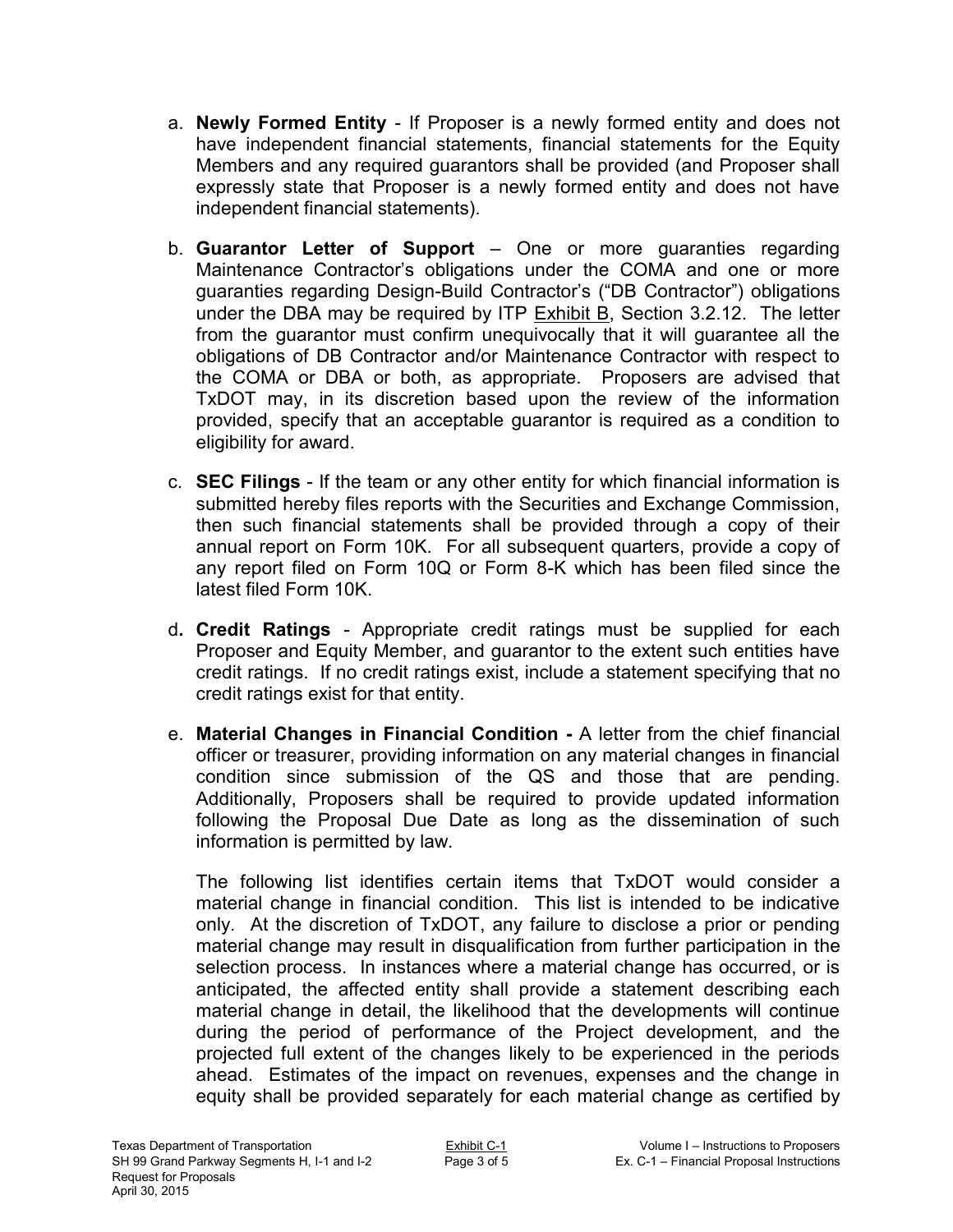the CFO or treasurer. References to the notes in the financial statements are not sufficient to address the requirement to discuss the impact of material changes. The affected entity shall also provide a discussion of measures that would be undertaken to insulate the Project from any recent material adverse changes, and those currently in progress or reasonably anticipated in the future. If the financial statements indicate that expenses and losses exceed income in the fiscal periods between submission of the QS and the most recent completed periods (even if there has not been a material change), the affected entity shall provide a discussion of measures that will be undertaken to make the entity profitable in the future and an estimate of when the entity will be profitable.

## List of Representative Material Changes

- A. An event of default or bankruptcy involving the affected entity, a related business unit within the same corporation, or the parent corporation of the affected entity;
- B. A downward change in tangible net worth of 10% of shareholder equity;
- C. A sale, merger or acquisition exceeding 10% of the value of shareholder equity prior to the sale, merger or acquisition which in any way involves the affected entity, a related business unit, or parent corporation of the affected entity;
- D. A downward change in credit rating for the affected entity, a related business unit, or parent corporation of the affected entity;
- E. Inability to meet conditions of loan or debt covenants by the affected entity, a related business unit or parent corporation of the affected entity which has required or will require a waiver or modification of agreed financial ratios, coverage factors or other loan stipulations, or additional credit support from shareholders or other third parties;
- F. The affected entity, a related business unit in the same corporation, or the parent corporation of the affected entity either: (i) incurred a net operating loss; (ii) sustained charges exceeding 5% of the then shareholder equity due to claims, changes in accounting, write-offs or business restructuring; or (iii) implemented a restructuring/reduction in salaried personnel exceeding 200 positions or involving the disposition of assets exceeding 10% of the then shareholder equity; and
- G. Other events known to the affected entity, a related business unit or parent corporation of the affected entity which represents a material change in financial condition since submission of the QS or may be pending for the next reporting period.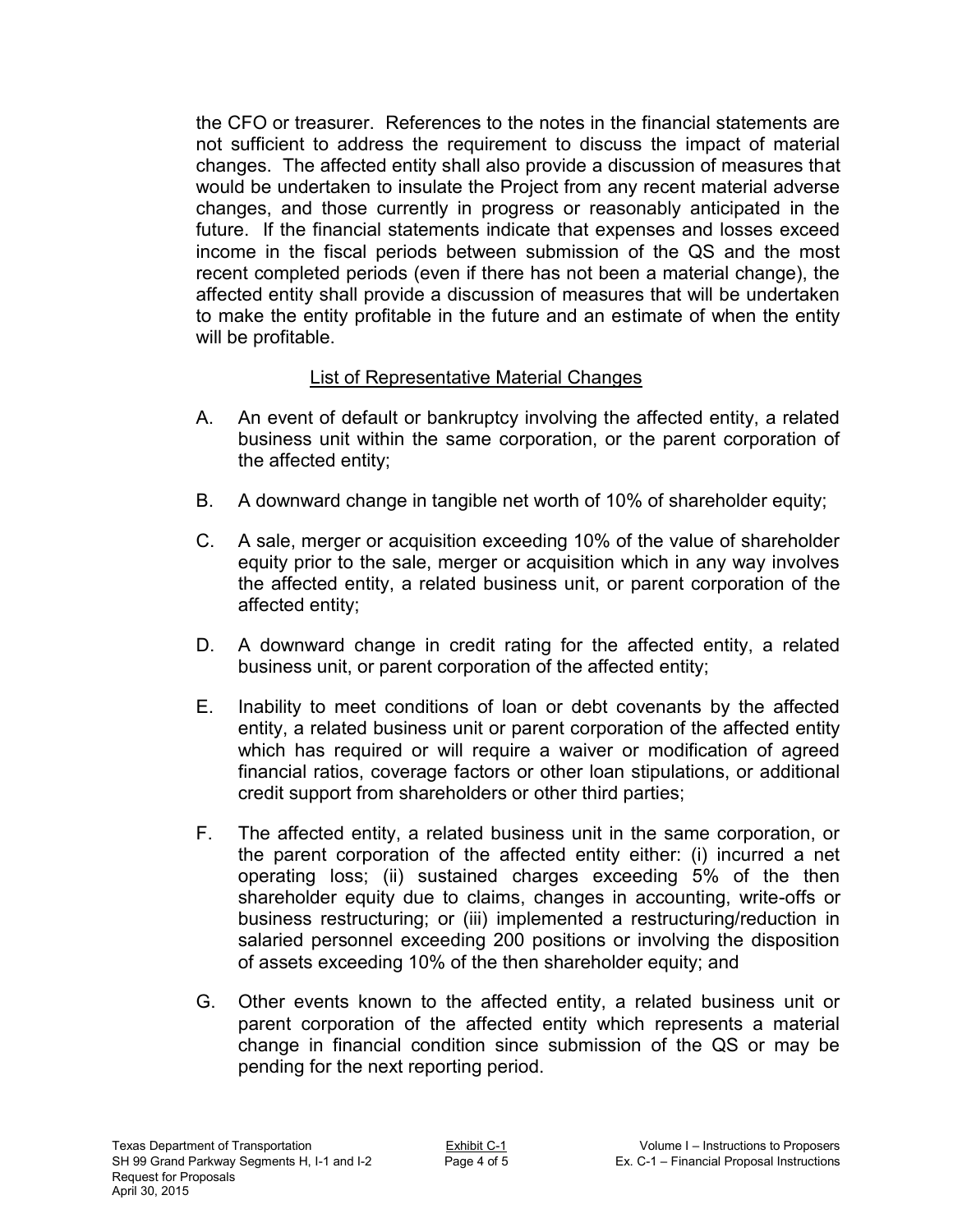f. **Off-Balance Sheet Liabilities** - A letter from the certified public accountant, chief financial officer, treasurer or certified public accountant for each entity for which financial information is submitted, identifying all material off balance sheet liabilities.

The information required under this Section 2.0 (for Proposer, all Equity Members and any required guarantors) shall be packaged separately for each separate entity with a cover sheet identifying the name of the organization and its role in Proposer's organization (i.e., Equity Members, lead design firm, subcontractor, etc.).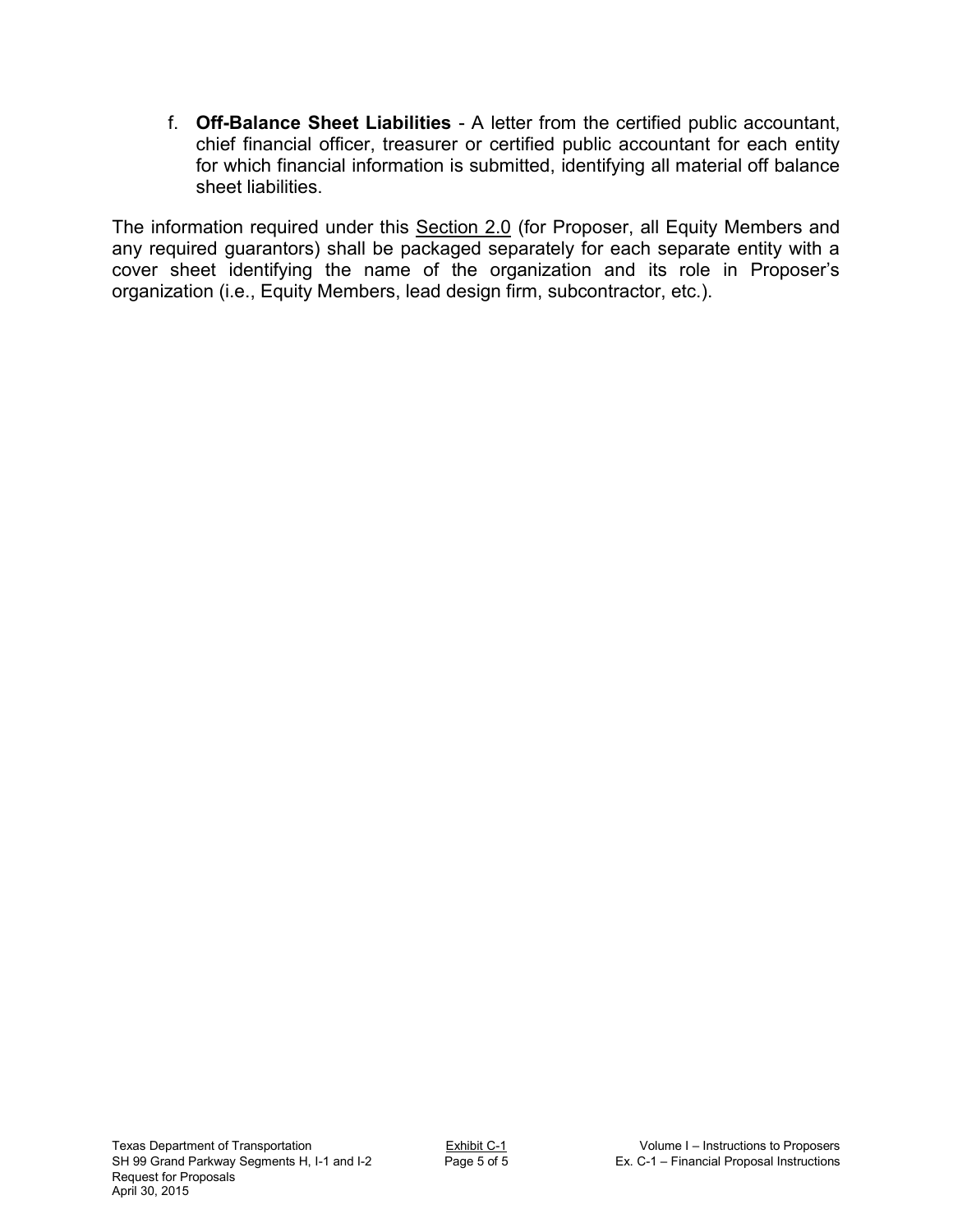## **Exhibit C-2**

## **PRICE PROPOSAL INSTRUCTIONS**

#### **1.0 General Instructions**

This Exhibit C-2 describes the submission format for Price Proposals and outlines the required information that will comprise the Price Proposal for the Design-Build Agreement ("DBA") and Comprehensive Maintenance Agreement ("COMA").

Proposer shall submit the information required by this Exhibit C-2 in the organization and format specified herein. Each component of the Price Proposal shall be clearly titled and identified.

All forms named herein are found in Exhibit D, unless otherwise noted. Pricing forms are provided in Word and Excel formats. All blank spaces in the Proposal forms must be filled in as appropriate. No substantive change shall be made in the Proposal forms.

#### **2.0 Format of Price Proposal**

All price and cost information provided in the Price Proposal shall be in U.S. dollar currency only and all amounts, except the amounts on Forms N-1, N-2 and N-3, shall be stated as nominal dollars. Forms N-1, N-2, and N-3 shall be stated as 2015 dollars as of the Price Proposal Due Date.

If there are any discrepancies between the hard copy and electronic copy of any quantitative information provided in the Price Proposal, the hard copy version will prevail. If there are any differences between individual line amounts and totals, the individual line amounts will prevail.

#### **3.0 Contents of Price Proposal**

All parts of the Proposal that indicate price are to be included in the Price Proposal.

A copy of the checklist for the Price Proposal shall be included in the Price Proposal. Proposer shall not amend the order or change the contents of the checklist.

The Price Proposal shall consist of the following price information:

- (a) In a sealed envelope marked "Envelope A," all price information pertaining to Base Scope 2 (including Forms M-2, M-2.1, M-2.2, M-2.3 and N-2);
- (b) In a sealed envelope marked "Envelope B," all price information pertaining to Base Scope 1 (including Forms M-1, M-1.1, M-1.2, M-1.3 and N-1); and
- (c) Price information pertaining to the Fisher Road Option (including Forms M-3, M-3.1, M-3.2, M-3.3 and N-3).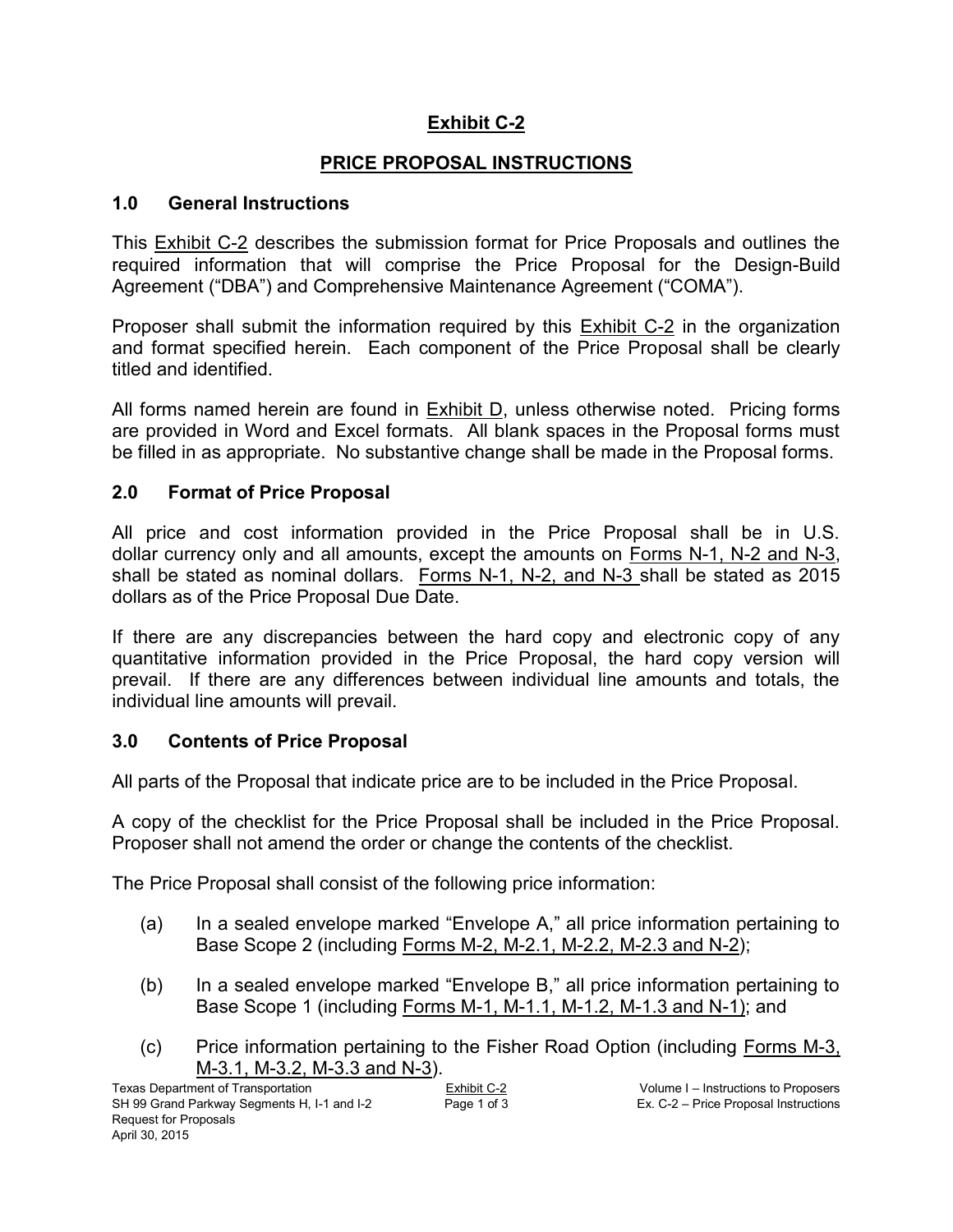## **3.1 Price Information**

## **3.1.1 Base Design-Build Price and Cash Flow Adjustment Table/Maximum Payment Curve**

Proposer shall submit a Base Design-Build Price for each of Base Scope 1 and Base Scope 2 using Forms M-1 and M-2, respectively, and an Option Price for the Fisher Road Option using Form M-3. The Proposal shall include Forms M-1.1, M-2.1, and M-3.1 setting forth a breakdown of the Design-Build Price for Base Scope 1, Base Scope 2 and the Fisher Road Option. The Proposal shall include Forms M-1.2, M-2.2, and M-3.2 which shall set forth any ATC adjustment costs identified by TxDOT in its ATC approval letters for ATCs that are incorporated into the Proposal. The Price Proposal shall include Form M-1.3, M-2.3, and M-3.3 setting forth the cash flow corresponding to the anticipated draw requests for Base Scope 1, Base Scope 2 and the Fisher Road Option (i.e., the Maximum Payment Curve).

The Price Proposal shall include a completed Forms M-3, which sets forth the proposed incremental adjustments to either Base Design-Build Price cashflows if the Fisher Road Option is exercised in accordance with Section 4.1.6 of the DBA. The Price Proposal shall also include Form M-3.3 setting forth the incremental adjustment to the Base Design-Build Price cash flow for the Project corresponding to the anticipated draw requests for the work required under the Fisher Road Option. The Design-Build Contractor ("DB Contractor") shall not be entitled to any Change Order or increase in the Price in the event TxDOT timely exercises such option after NTP2. The draw requests shall be established by anticipated percentage complete on a monthly basis, and shall be limited to the anticipated cash flow. The maximum payment to DB Contractor prior to NTP2 shall not exceed \$25 million. For purposes of developing the forms described in this Section 3.1.1, NTP2 is assumed to be 90 days after NTP1.

## **3.1.2 Maintenance Price**

The Price Proposal shall include Forms N-1 and N-2 setting forth the annual price for Base Scope 1 and Base Scope 2, respectively, in year 2015 dollars (as of the Proposal Due Date), for Maintenance Services during the Term of the COMA. The Price Proposal shall also include a breakdown of the Maintenance Price into the categories included on Forms N-1 and N-2, in year 2015 dollars (as of the Proposal Due Date). The services required for each of the major categories are more particularly described in the COMA, including the Maintenance Specifications. The COMA provides for the adjustment procedures and index for annual adjustments in the price for Maintenance **Services** 

The Price Proposal shall also include Form N-3 setting forth the proposed incremental adjustments to the Maintenance Price cashflows (Maintenance Option Price) for the Maintenance Services, in year 2015 dollars (as of the Proposal Due Date), if the Fisher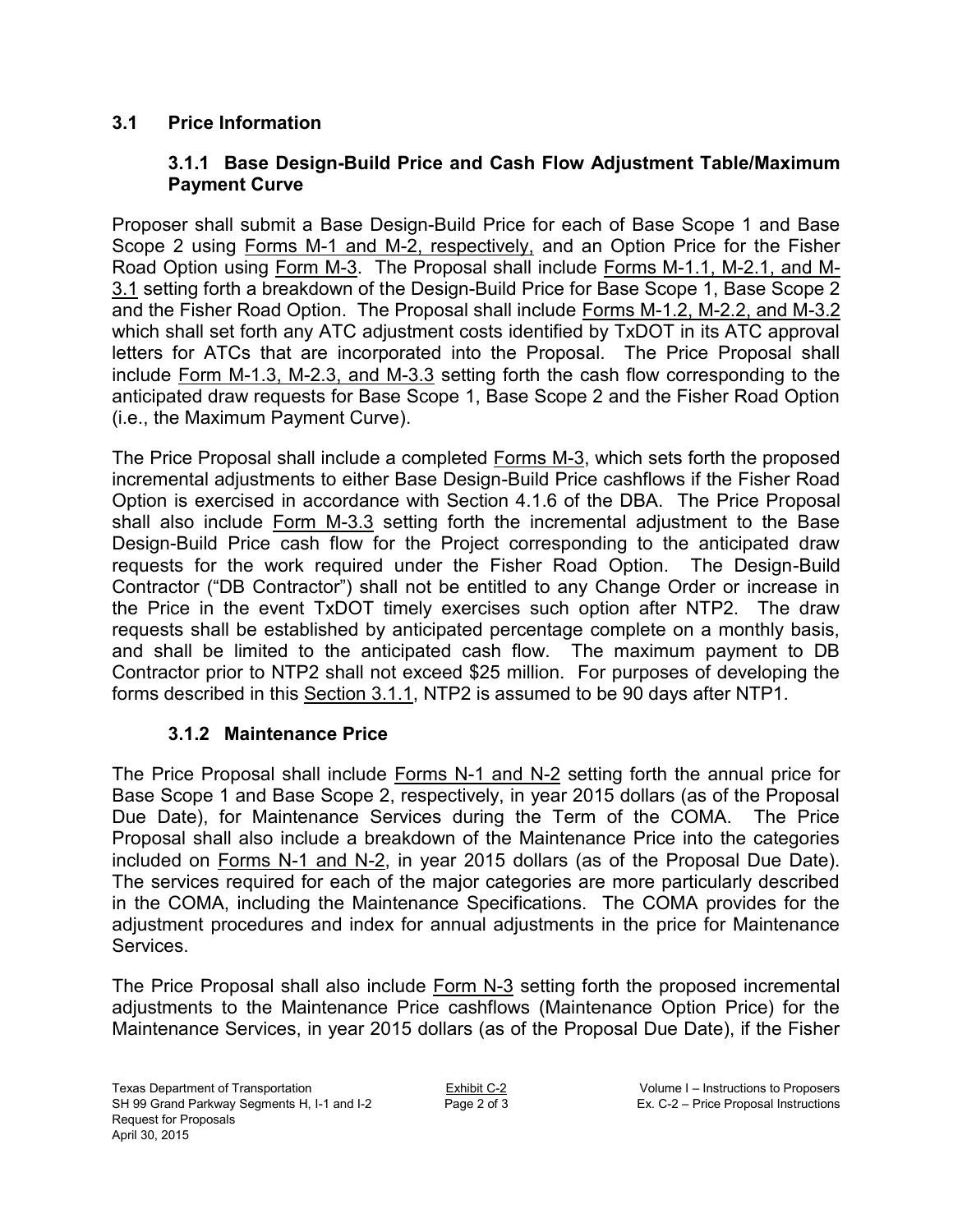Road Option is exercised under the DBA. The Price Proposal shall also include a breakdown of the Option Maintenance Price into the categories listed on Forms N-3.

In developing the Base Scope 1 Maintenance Price, Base Scope 2 Maintenance Price and Option Maintenance Price, the Proposers shall consider the limitations on private use under Section 141 of the Internal Revenue Code of 1986, as amended, and the management contract rules under Section 1.141-3(b)(4) of the Regulations of the Treasury Department.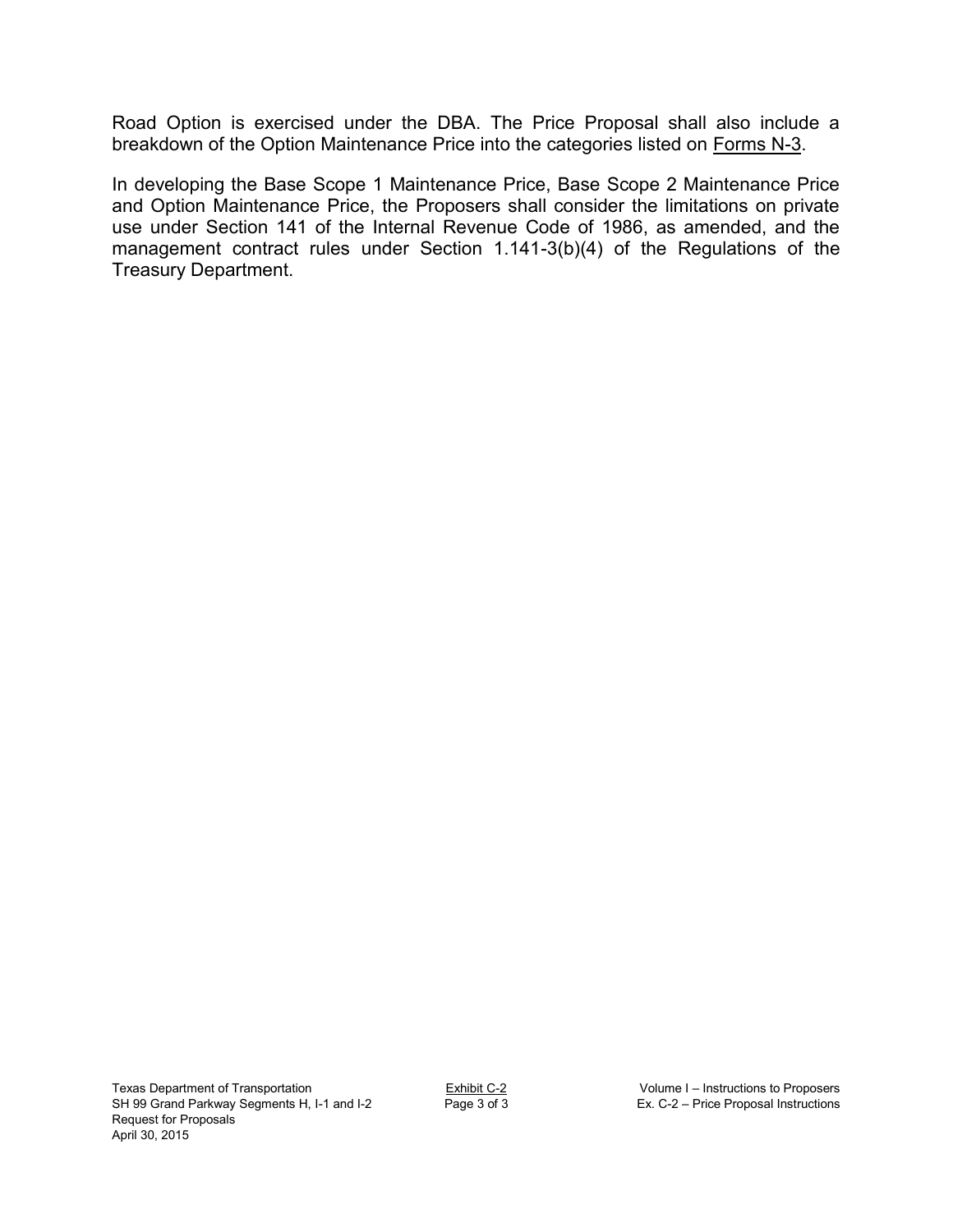## **Exhibit D**

## **REQUIRED FORMS**

(*see* attached)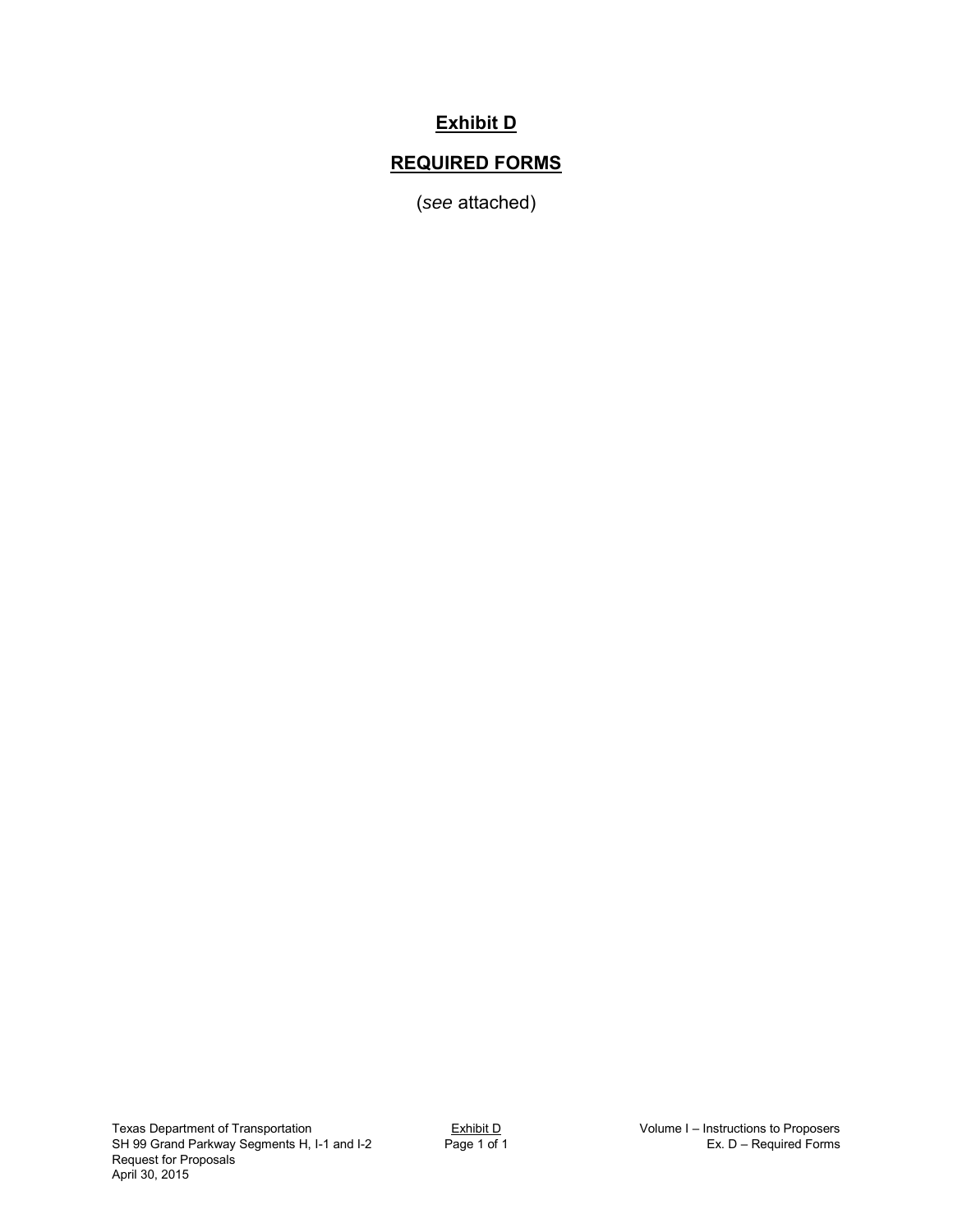## **Exhibit E**

## **SUMMARY AND ORDER OF PROPOSAL CONTENTS**

|    | <b>Proposal Component</b>                                                                                                                                      | Form (if any)             | <b>ITP Section Cross-</b><br><b>Reference</b> | <b>Signatory Parties</b>             |
|----|----------------------------------------------------------------------------------------------------------------------------------------------------------------|---------------------------|-----------------------------------------------|--------------------------------------|
|    |                                                                                                                                                                | <b>TECHNICAL PROPOSAL</b> |                                               |                                      |
|    | Proposers shall follow the order of this checklist in their submissions. A referenced copy of this document shall be<br>submitted with the Technical Proposal. |                           |                                               |                                      |
|    | A. Executive Summary                                                                                                                                           |                           |                                               |                                      |
|    | <b>Executive Summary</b><br>(Exclude price information)                                                                                                        | No forms are provided     | <b>Exhibit B, Section 3.1</b>                 | Proposer                             |
| B. | Proposer Information, Certifications & Documents                                                                                                               |                           |                                               |                                      |
|    | Proposal Letter                                                                                                                                                | Form A                    | Exhibit B, Section 3.2.1                      | Proposer                             |
|    | <b>Authorization Documents</b>                                                                                                                                 | No forms are provided     | Exhibit B, Section 3.2.1                      | <b>Proposer and Equity</b><br>Member |
|    | Identification of Proposer and<br><b>Equity Members</b>                                                                                                        | Form B-1                  | <b>Exhibit B, Section 3.2.2</b>               | Proposer                             |
|    | <b>Information About Proposer</b><br>Organization                                                                                                              | Form B-2                  | Exhibit B, Section 3.2.2                      | Proposer                             |
|    | <b>Information About Major</b><br>Participants, Major<br><b>Professional Services Firms</b><br>and Identified Subcontractors                                   | Form B-3                  | Exhibit B, Section 3.2.2                      | Proposer                             |
|    | Responsible Proposer<br>Questionnaire                                                                                                                          | Form C                    | Exhibit B, Section 3.2.3                      | All team members                     |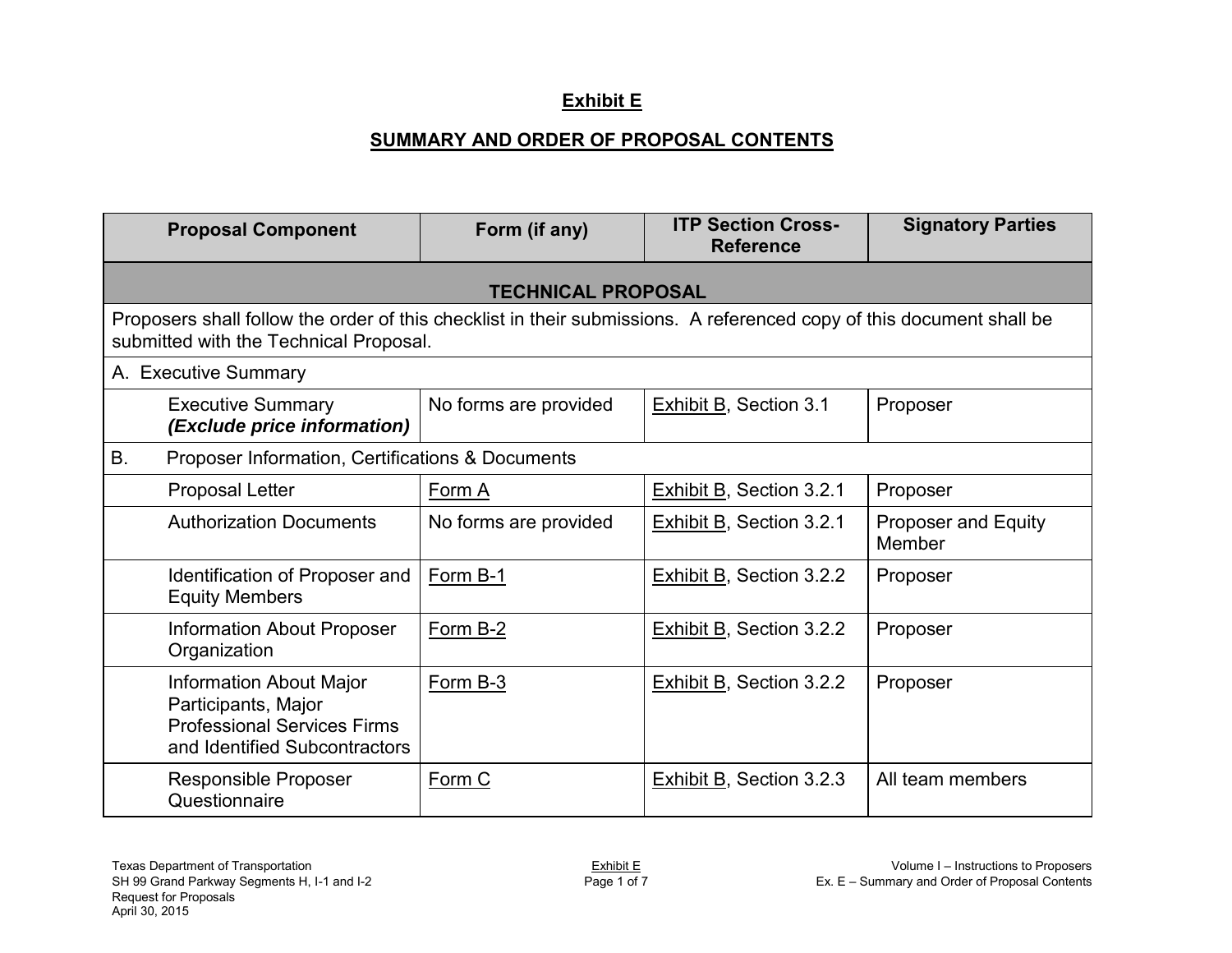| <b>Proposal Component</b>                                                                                     | Form (if any)                                              | <b>ITP Section Cross-</b><br><b>Reference</b>                          | <b>Signatory Parties</b>                                             |
|---------------------------------------------------------------------------------------------------------------|------------------------------------------------------------|------------------------------------------------------------------------|----------------------------------------------------------------------|
| Industrial Safety Record for<br><b>Team Members Performing</b><br>Installation or Construction<br><b>Work</b> | Form D                                                     | <b>Exhibit B, Section 3.2.4</b>                                        | All team members<br>performing construction<br>and installation work |
| Personnel Work Assignment<br>Form                                                                             | Form E                                                     | Exhibit B, Section 3.2.5                                               | Proposer                                                             |
| Key Personnel statement of<br>availability                                                                    | No forms are provided                                      | <b>Exhibit B, Section 3.2.5</b>                                        | Proposer                                                             |
| Letter(s) Approving Key<br>Personnel                                                                          | No forms are provided                                      | <b>Exhibit B, Section 3.2.6</b>                                        | Proposer                                                             |
| Letter(s) Approving Changes<br>in Proposer's Organization                                                     | No forms are provided                                      | <b>Exhibit B, Section 3.2.6</b>                                        | Proposer                                                             |
| <b>Buy America Certification</b>                                                                              | Form U                                                     | Exhibit B, Section 3.2.7                                               | Proposer                                                             |
| <b>DBE Certification</b>                                                                                      | Form H                                                     | <b>Exhibit B, Section 3.2.8</b>                                        | Proposer                                                             |
| <b>Child Support Statement for</b><br>State Grants, Loans and<br>Contracts                                    | Form I                                                     | Exhibit B, Section 3.2.9                                               | Proposer and Major<br>Participants                                   |
| <b>Conflict of Interest Disclosure</b><br><b>Statement</b>                                                    | Form J                                                     | <b>Exhibit B, Section 3.2.10</b>                                       | Proposer                                                             |
| <b>Equal Employment</b><br><b>Opportunity Certification</b>                                                   | Form P                                                     | Exhibit B, Section 3.2.11                                              | Proposer                                                             |
| Guarantor Letter (if required)                                                                                | Form T, Form B-1 is also<br>required for the<br>quarantor. | <b>Exhibit B, Section</b><br>3.2.12; Exhibit C-1,<br>Section 2.0(3)(b) | Guarantor                                                            |
| Surety Information                                                                                            | No forms are provided.                                     | <b>Exhibit B, Section 3.2.13</b>                                       | <b>Proposer and Surety</b>                                           |
| <b>Certification Regarding</b><br><b>Ineligible Contractors</b>                                               | Form S                                                     | Exhibit B, Section 3.2.14                                              | Proposer                                                             |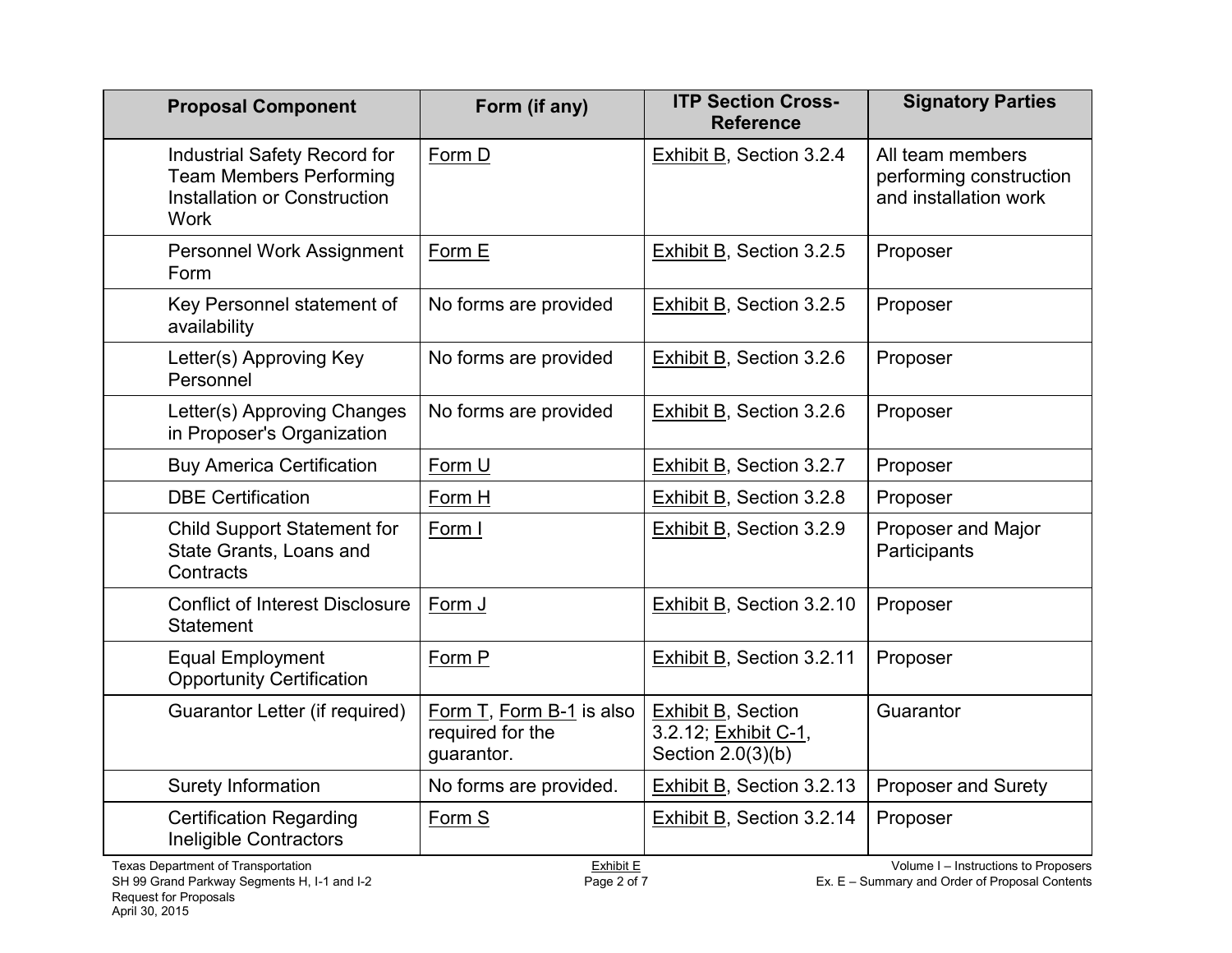|    | <b>Proposal Component</b>                                               | Form (if any)         | <b>ITP Section Cross-</b><br><b>Reference</b> | <b>Signatory Parties</b>                               |
|----|-------------------------------------------------------------------------|-----------------------|-----------------------------------------------|--------------------------------------------------------|
|    | <b>Key Subcontractors</b>                                               | Form Q                | <b>Exhibit B, Section 3.2.15</b>              | Proposer                                               |
|    | <b>Substantial Completion</b><br>Deadline(s)                            | Form O                | <b>Exhibit B, Section 3.2.16</b>              | Proposer                                               |
|    | <b>Payment for Work Product</b><br>Agreement (Optional)                 | <b>Exhibit H</b>      | Exhibit B, Section 3.2.17                     | Proposer                                               |
|    | <b>Non-Collusion Affidavit</b>                                          | Form F                | <b>Exhibit B, Section 3.2.18</b>              | Proposer                                               |
|    | <b>Certification Regarding Use</b><br>of Contract Funds for<br>Lobbying | Form R                | <b>Exhibit B, Section 3.2.19</b>              | Proposer, Equity<br>Members, and Major<br>Participants |
|    | Proposal Bond                                                           | Form K                | <b>Exhibit B, Section 3.3.2</b>               | Surety                                                 |
|    | C. Project Development Plan                                             |                       |                                               |                                                        |
|    | <b>Project Management Plan</b>                                          | No forms are provided | Exhibit B, Section 4.1                        | Proposer                                               |
|    | <b>Quality Management Plan</b>                                          | No forms are provided | <b>Exhibit B, Section 4.2</b>                 | Proposer                                               |
|    | <b>Technical Solutions</b>                                              | No forms are provided | <b>Exhibit B, Section 4.3</b>                 | Proposer                                               |
| D. | Appendices                                                              |                       |                                               |                                                        |
|    | Key Personnel Resumes and<br>References                                 | Form G                | <b>Exhibit B, Section</b><br>3.2.5.1          | Proposer                                               |
|    | <b>Technical Drawings, Graphs</b><br>and Data                           | No forms are provided | <b>Exhibit B, Section 4.3</b>                 | Proposer                                               |
|    | <b>Preliminary Project Baseline</b><br><b>Schedule</b>                  | No forms are provided | Exhibit B, Section 4.3.2                      | Proposer                                               |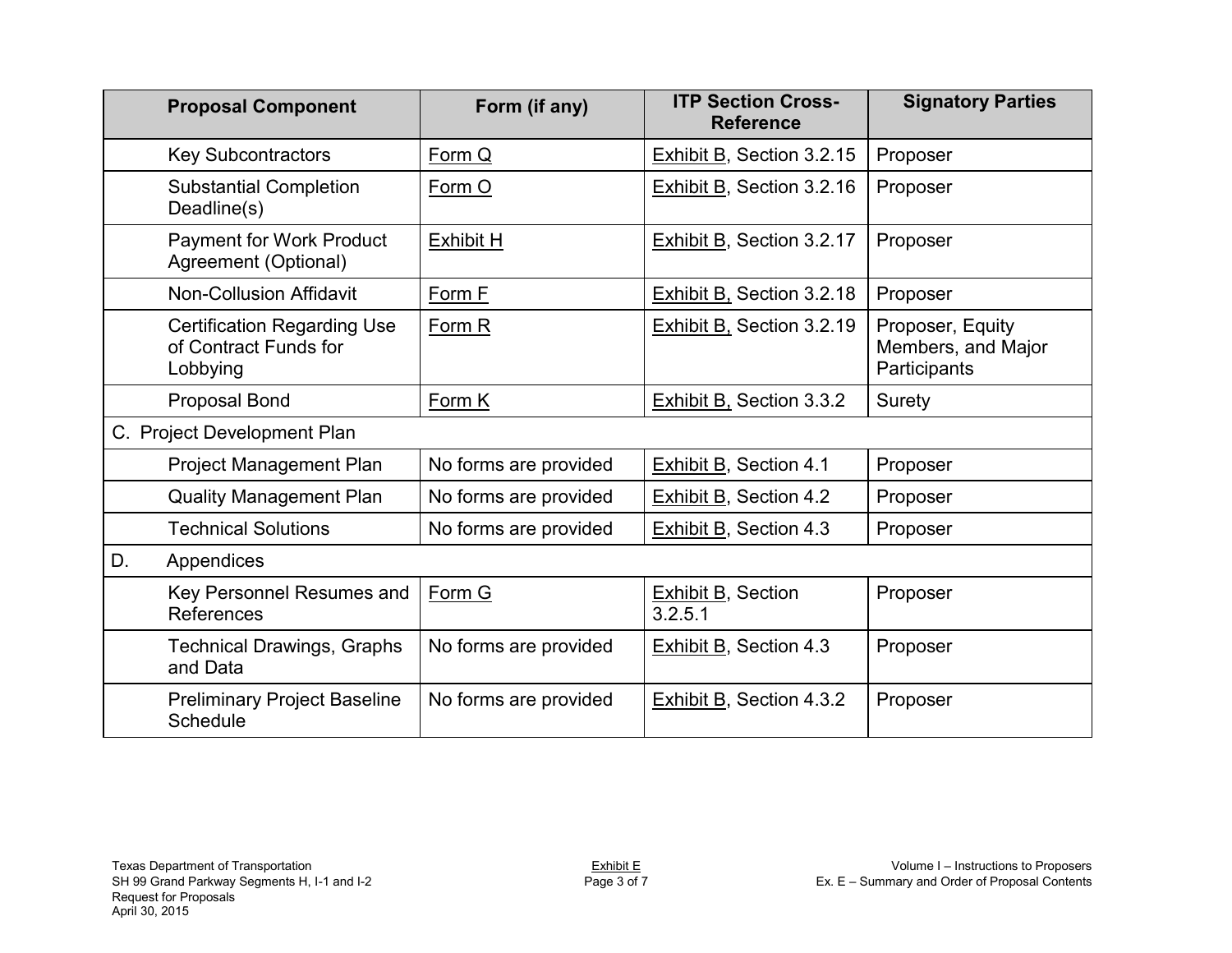| <b>Proposal Component</b>                                                                                                                                      | Form (if any)             | <b>ITP Section Cross-</b><br><b>Reference</b> | <b>Signatory Parties</b>                         |
|----------------------------------------------------------------------------------------------------------------------------------------------------------------|---------------------------|-----------------------------------------------|--------------------------------------------------|
|                                                                                                                                                                | <b>FINANCIAL PROPOSAL</b> |                                               |                                                  |
| Proposers shall follow the order of this checklist in their submissions. A referenced copy of this document shall be<br>submitted with the Financial Proposal. |                           |                                               |                                                  |
| Identification of Proposer and<br>Equity Members (copy)                                                                                                        | Form B-1                  | Exhibit C-1, Section 1.2                      | Proposer                                         |
| <b>Information About Proposer</b><br>Organization (copy)                                                                                                       | Form B-2                  | Exhibit C-1, Section 1.2                      | Proposer                                         |
| <b>Updated Financial Information</b>                                                                                                                           |                           |                                               |                                                  |
| Audited fiscal financial<br>statements for all periods<br>subsequent to the QS and<br>unaudited interim financial<br>statements                                | No forms are provided     | Exhibit C-1, Section 2.0                      | Proposer, Equity<br>Members, and<br>Guarantor(s) |
| Audited fiscal financial<br>statements for Equity<br>Members and any required<br>Guarantors (if required)                                                      | No forms are provided     | Exhibit C-1, Section<br>2.0(3)(a)             | <b>Equity Members and</b><br>Guarantor(s)        |
| <b>Guarantor Letter of Support</b><br>(if required)                                                                                                            | No forms are provided     | <b>Exhibit C-1, Section</b><br>2.0(3)(b)      | Guarantor(s)                                     |
| For publicly held companies,<br>most recent SEC Forms 10-<br>K and 10-Q reports and any<br>Form 8-Ks filed since the QS                                        | No forms are provided     | <b>Exhibit C-1, Section</b><br>2.0(3)(c)      | Proposer, Equity<br>Members, and<br>Guarantor(s) |
| Credit ratings                                                                                                                                                 | No forms are provided     | Exhibit C-1, Section<br>2.0(3)(d)             | Proposer, Equity<br>Members, and<br>Guarantor(s) |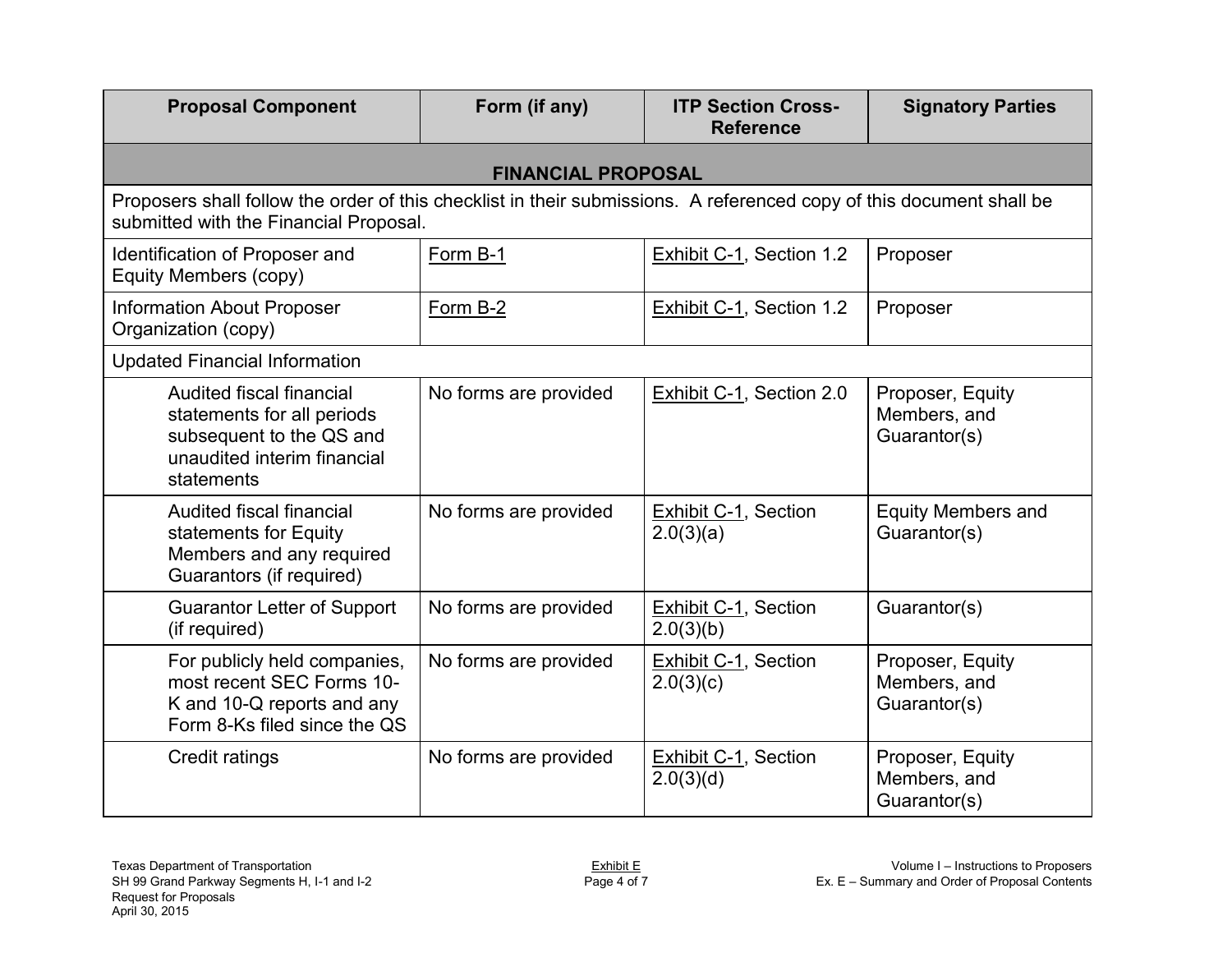| <b>Proposal Component</b>                                                                                                 | Form (if any)         | <b>ITP Section Cross-</b><br><b>Reference</b> | <b>Signatory Parties</b>                         |
|---------------------------------------------------------------------------------------------------------------------------|-----------------------|-----------------------------------------------|--------------------------------------------------|
| Letter regarding material<br>change in financial condition<br>since submission of the QS<br>and for next reporting period | No forms are provided | Exhibit C-1, Section<br>2.0(3)(e)             | Proposer                                         |
| Letter disclosing all material<br>off balance sheet liabilities                                                           | No forms are provided | <b>Exhibit C-1, Section</b><br>2.0(3)(f)      | Proposer, Equity<br>Members, and<br>Guarantor(s) |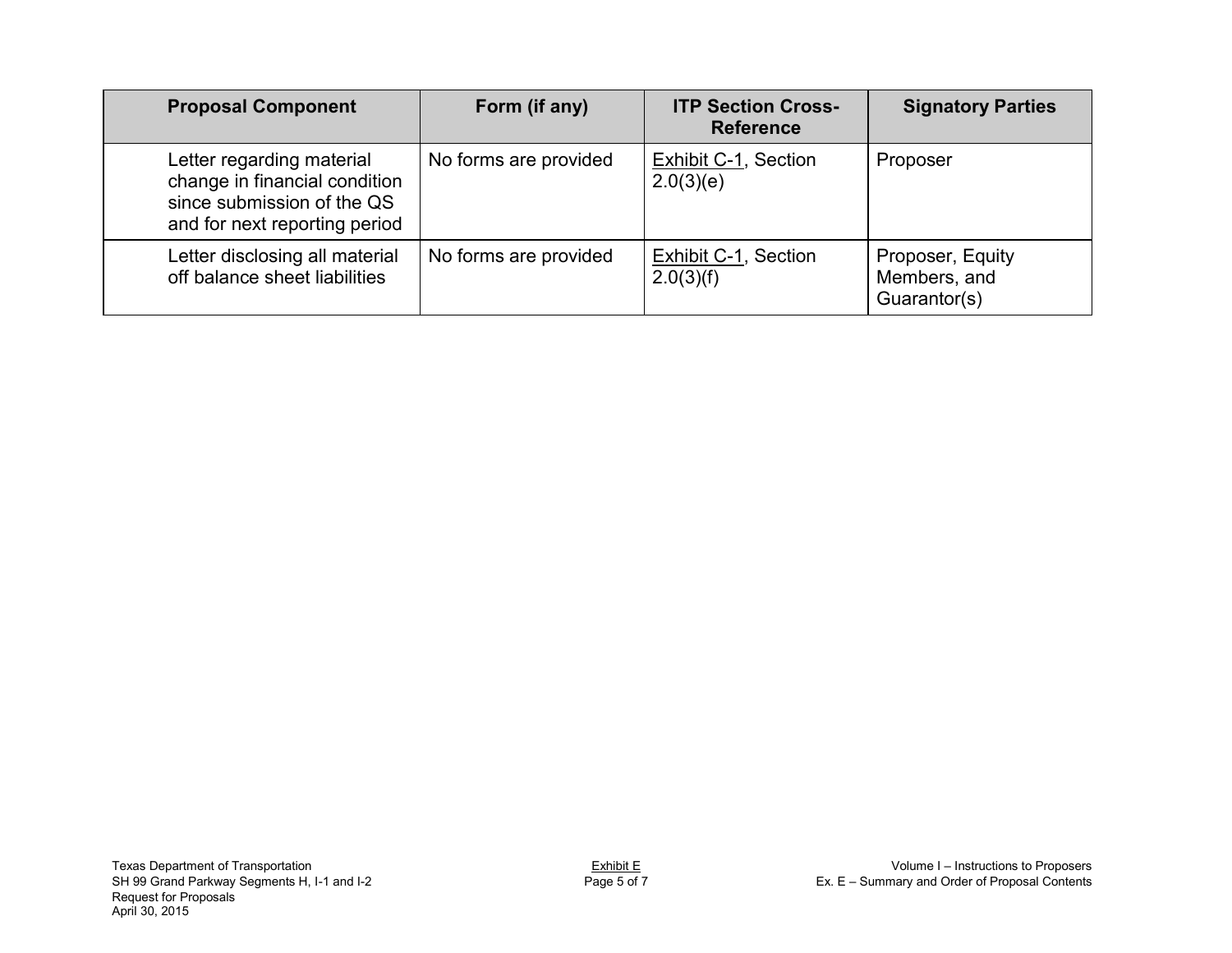|           | <b>Proposal Component</b>                                                                                                                                  | Form (if any)         | <b>ITP Section Cross-</b><br><b>Reference</b> | <b>Signatory Parties</b> |
|-----------|------------------------------------------------------------------------------------------------------------------------------------------------------------|-----------------------|-----------------------------------------------|--------------------------|
|           |                                                                                                                                                            | <b>PRICE PROPOSAL</b> |                                               |                          |
|           | Proposers shall follow the order of this checklist in their submissions. A referenced copy of this document shall be<br>submitted with the Price Proposal. |                       |                                               |                          |
| A.        | <b>Base Scope 2 Price (Envelope A)</b>                                                                                                                     |                       |                                               |                          |
|           | Base Scope 2 Design-Build<br>Price                                                                                                                         | Form M-2              | <b>Exhibit C-2, Section</b><br>3.1.1          | Proposer                 |
|           | Base Scope 2 Design-Build<br>Price Breakdown                                                                                                               | Form M-2.1            | <b>Exhibit C-2, Section</b><br>3.1.1          | Proposer                 |
|           | <b>Base Scope 2 ATC</b><br>Adjustments                                                                                                                     | Form M-2.2            | <b>Exhibit C-2, Section</b><br>3.1.1          | Proposer                 |
|           | Design-Build Draws/Cash<br>Flow Tables (Base Scope 2<br>Design-Build Price)                                                                                | Form M-2.3            | Exhibit C-2, Section<br>3.1.1                 | Proposer                 |
|           | <b>Base Scope 2 Maintenance</b><br>Price                                                                                                                   | Form N-2              | Exhibit C-2, Section<br>3.1.2                 | Proposer                 |
| <b>B.</b> | <b>Base Scope 1 Price (Envelope B)</b>                                                                                                                     |                       |                                               |                          |
|           | Base Scope 1 Design-Build<br>Price                                                                                                                         | Form M-1              | Exhibit C-2, Section<br>3.1.1                 | Proposer                 |
|           | Base Scope 1 Design-Build<br><b>Price Breakdown</b>                                                                                                        | Form M-1.1            | <b>Exhibit C-2, Section</b><br>3.1.1          | Proposer                 |
|           | Base Scope 1 ATC<br>Adjustments                                                                                                                            | Form M-1.2            | <b>Exhibit C-2, Section</b><br>3.1.1          | Proposer                 |
|           | Design-Build Draws/Cash<br>Flow Tables (Base Scope 1<br>Design-Build Price                                                                                 | Form M-1.3            | <b>Exhibit C-2, Section</b><br>3.1.1          | Proposer                 |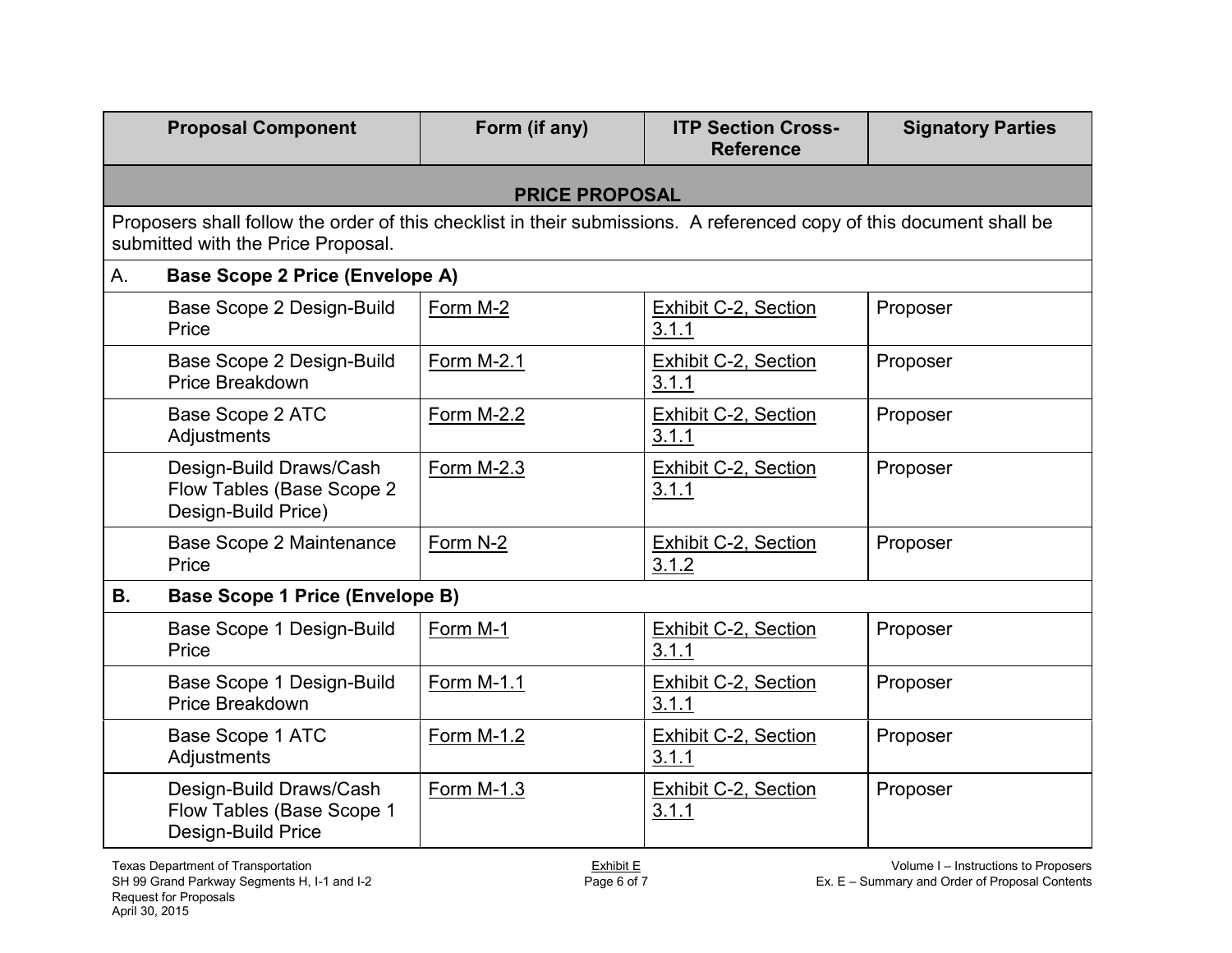|    | <b>Proposal Component</b>                                                      | Form (if any) | <b>ITP Section Cross-</b><br><b>Reference</b> | <b>Signatory Parties</b> |
|----|--------------------------------------------------------------------------------|---------------|-----------------------------------------------|--------------------------|
|    | Base Scope 1 Maintenance<br>Price                                              | Form N-1      | Exhibit C-2, Section<br>3.1.2                 | Proposer                 |
| В. | <b>Option Price</b>                                                            |               |                                               |                          |
|    | <b>Option Design-Build Price</b>                                               | Form M-3      | <b>Exhibit C-2, Section</b><br>3.1.1          | Proposer                 |
|    | <b>Option Price Breakdown</b>                                                  | Form M-3.1    | <b>Exhibit C-2, Section</b><br>3.1.1          | Proposer                 |
|    | <b>Option ATC Cost</b><br>Adjustments                                          | Form M-3.2    | <b>Exhibit C-2, Section</b><br>3.1.1          | Proposer                 |
|    | DB Contractor Draws/Cash<br>Flow Tables (Option Design-<br><b>Build Price)</b> | Form M-3.3    | <b>Exhibit C-2, Section</b><br>3.1.1          | Proposer                 |
|    | <b>Option Maintenance Price</b>                                                | Form N-3      | Exhibit C-2, Section<br>3.1.2                 | Proposer                 |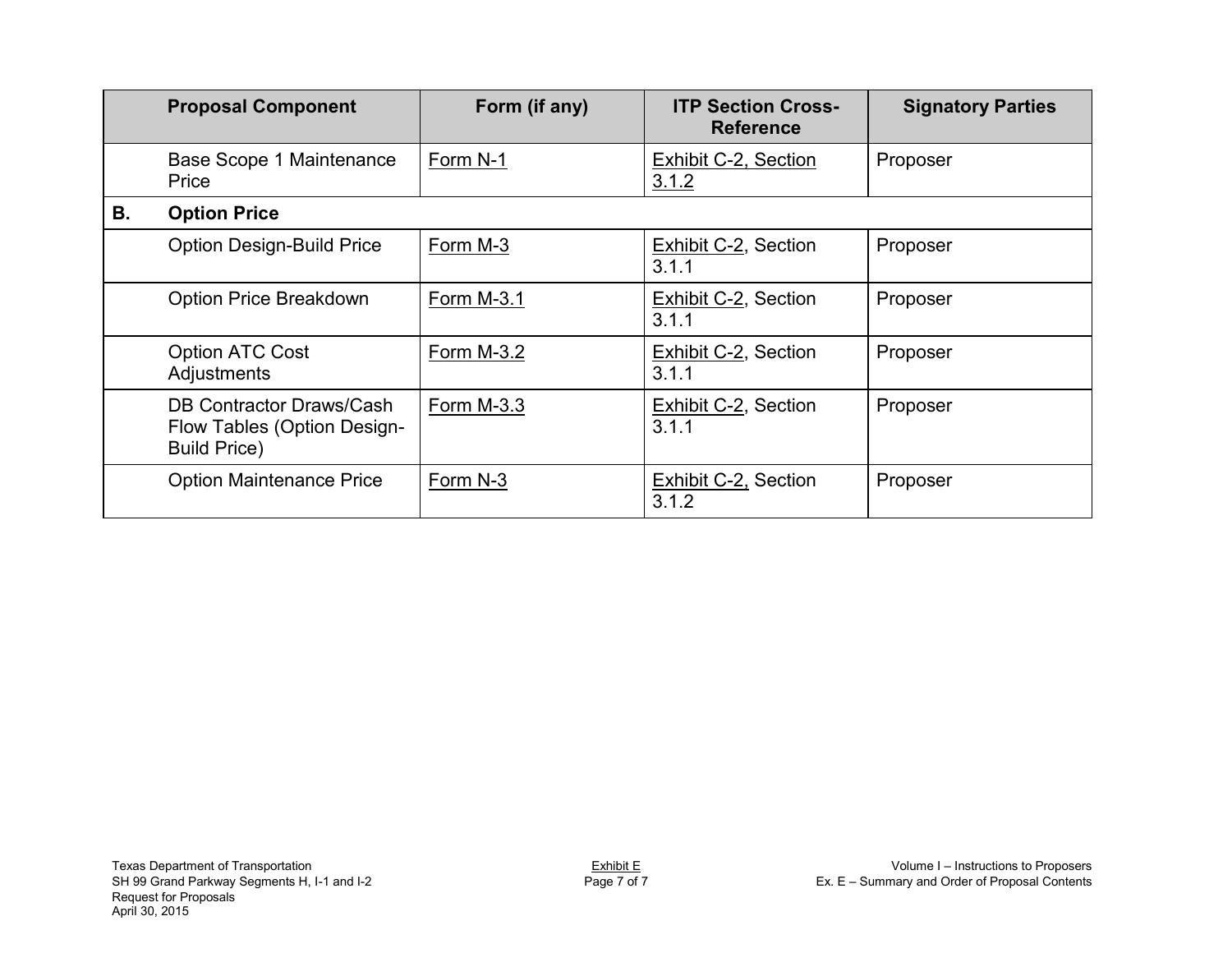## **Exhibit F**

## **RIGHT OF ENTRY PROCESS**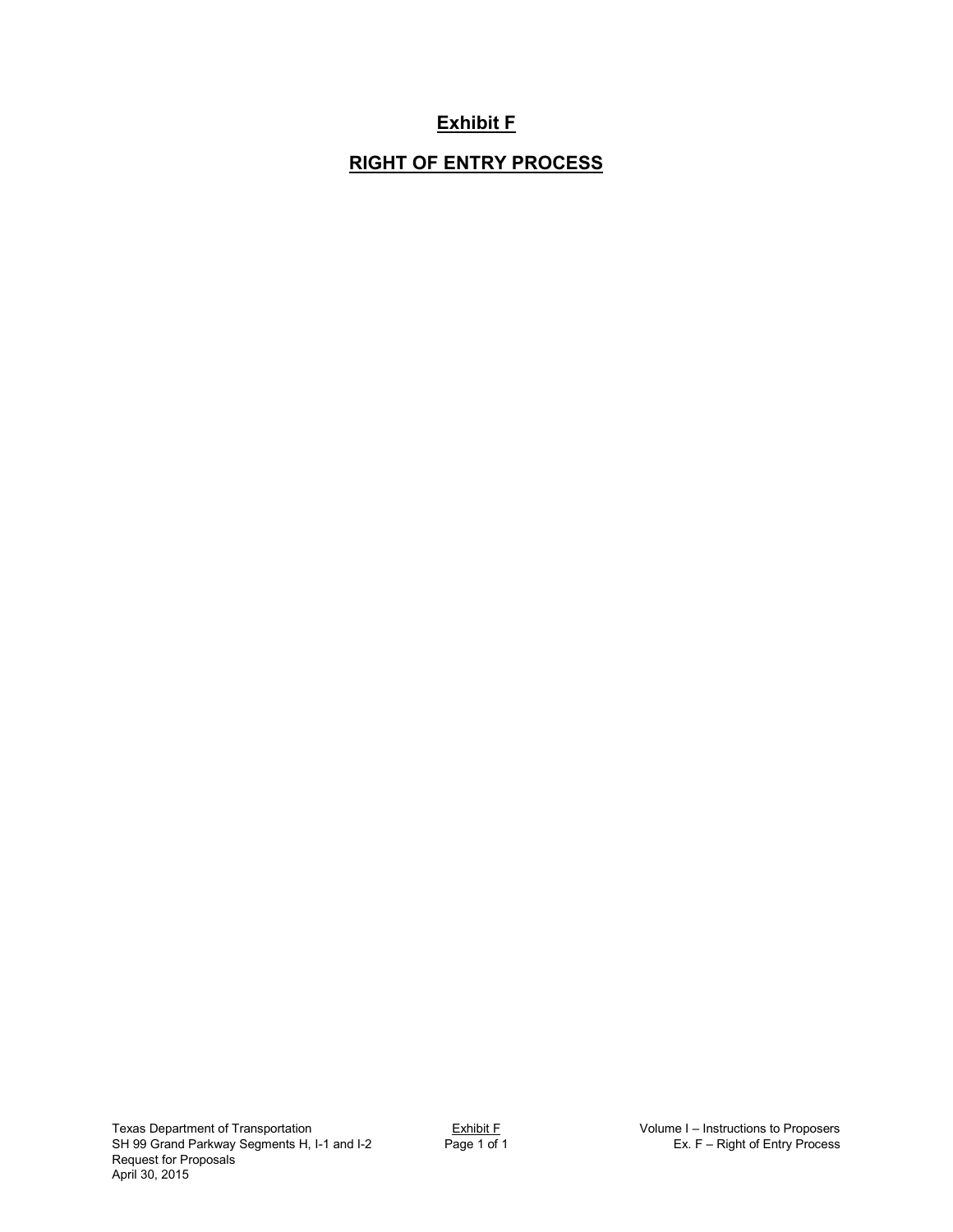## **Exhibit F-1**

## **RIGHT OF ENTRY PROCESS FOR NON-STATE-OWNED PROPERTY**

Proposers desiring to obtain access during the procurement to property that is not owned by the State along SH 99 Grand Parkway Segments H, I-1 and I-2 shall submit a request to TxDOT that includes the parcel numbers and reasons for access. TxDOT shall be responsible for contacting the relevant property owner(s) and negotiating a right of entry for use by all Proposers.

Proposers are advised that the process of obtaining rights of entry from property owners other than TxDOT may take a minimum of 2-4 weeks. Proposers shall be responsible for providing timely requests to TxDOT.

Proposers shall comply with any requirements, conditions and restrictions of the property owner. The form of Right of Entry Agreement to be signed by the respective property owner is attached as Appendix A.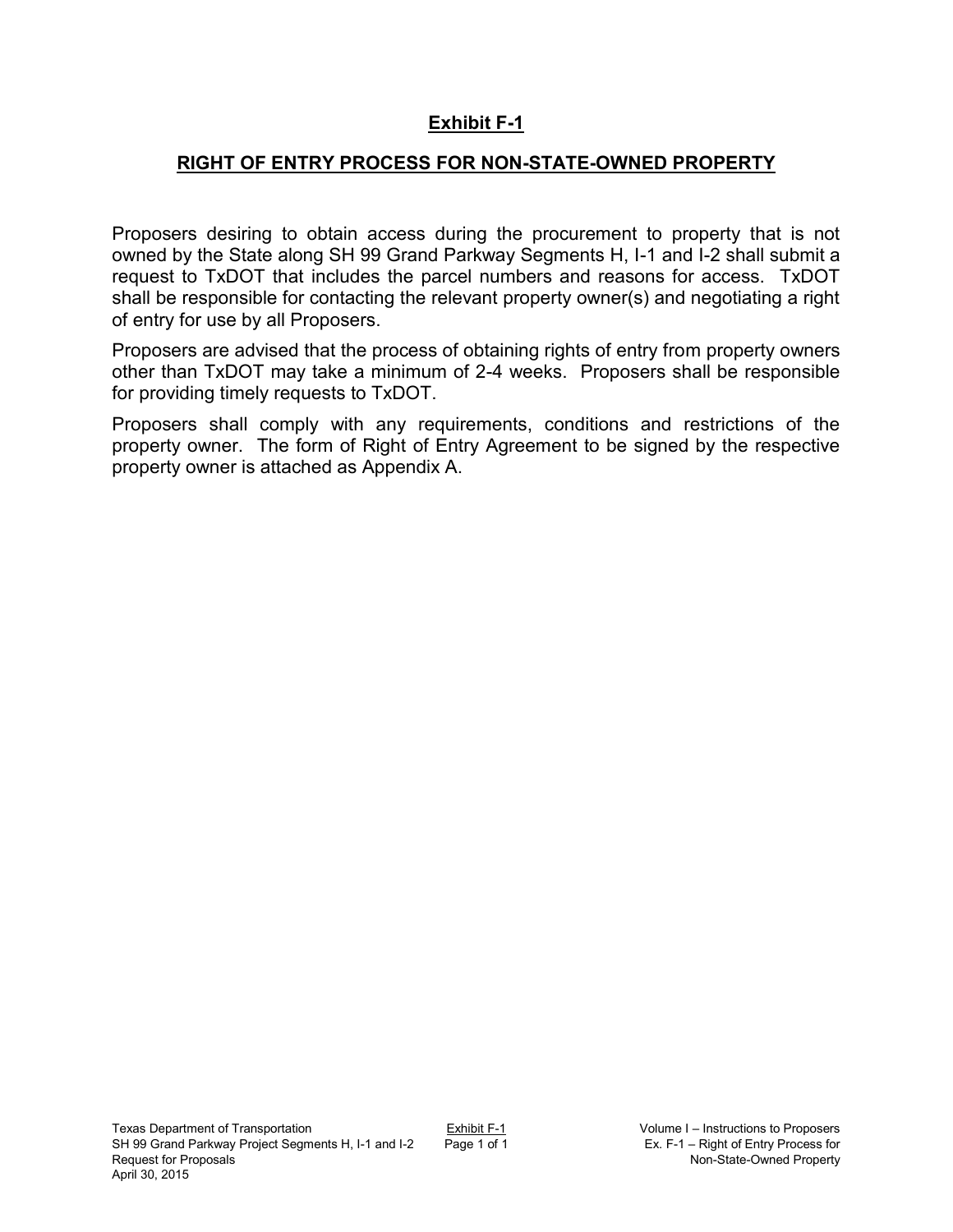#### **Appendix A to Exhibit F-1**



Atkins North America, Inc. 1250 Wood Branch Park Drive, Suite 300 Houston, Texas 77079

Telephone: +1.281.493.5100 Fax: +1.281.493.1047

www.atkinsglobal.com/northamerica

Today's Date

Last Name, First Name Street Address City, State Zip **Parcel ID Number:** \_\_\_ **Tax ID Number:**  Land Referencing Address:

Re: Proposed State Highway 99 (Grand Parkway) Segments H, I-1, and I-2 Property Access for Surveying, Environmental, Geotechnical, and Subsurface Utility Studies

Dear Property Owner:

The Texas Department of Transportation (TxDOT) is investigating the Selected Alternative Alignment for the construction of Grand Parkway Segment H (US 59/IH 69 to US 90) and Segment I-1 (US 90 to IH 10- E) as well as upgrades to Segment I-2 (IH 10-E to SH 146 S). As the project progresses, TxDOT will solicit proposals from private Developers to design and build this transportation facility. TxDOT has obtained the services of Atkins North America, acting on behalf of TxDOT, to secure the permissions necessary for TxDOT's consulting teams and prospective Developer teams to conduct surveying, environmental, geotechnical, and subsurface utility engineering (SUE) field investigations.

Representatives of the TxDOT consulting team and prospective Developers will be conducting environmental investigations to determine potential effects the proposed alignment would have on environmental resources in the area and to comply with regulatory permitting requirements. Additionally, geotechnical and SUE studies consisting of soil borings would be taken to determine the types of soils and utilities below the proposed right-of-way of Grand Parkway Segments H and I-1. The investigations will require that scientists and geotechnical experts obtain entry to areas of private land with the understanding that livestock, fences, buildings, etc., will not be disturbed.

All of the field work will be within the proposed project limits and conducted by walking and/or all-terrain vehicle. In some locations, small shovel holes and/or small borings will be excavated to evaluate soil characteristics. The holes will be filled on the same day as soon as work is completed. Temporary flagging may be placed on your property during the field efforts. You and/or your representative may request to be present during the fieldwork. Field surveyors, scientists, and geotechnical experts may need to access your property at various times within the next three years.

We appreciate your cooperation in this effort. Please review the Right of Entry document, and if acceptable, sign and return the enclosed form as soon as possible using the enclosed postage-paid envelope. Alternatively, you can scan and e-mail the form to [James.Lowe@atkinsglobal.com](mailto:James.Lowe@atkinsglobal.com) or fax to (281) 493-1047. If you have any questions about the above work, please contact James Lowe at (281) 529-4162 at the Atkins Houston, Texas, office. If you need additional information regarding the proposed project, please contact Terri Dedhia with TxDOT at [Terri.Dedhia@txdot.gov.](mailto:Terri.Dedhia@txdot.gov)

Sincerely,

Project Manager - Atkins

Texas Department of Transportation **Appendix A to Exhibit F-1** Volume I – Instructions to Proposers SH 99 Grand Parkway Project Segments H, I-1 and I-2 Page 1 of 3 Appendix A to Ex. F-1 – Right of Entry Process SH 99 Grand Parkway Project Segments H, I-1 and I-2 Page 1 of 3 Request for Proposals **For Accept and Contract Contract Contract Contract Contract Contract Contract Contract Contract Contract Contract Contract Contract Contract Contract Contract Contract Contract Contract Contract Cont** April 30, 2015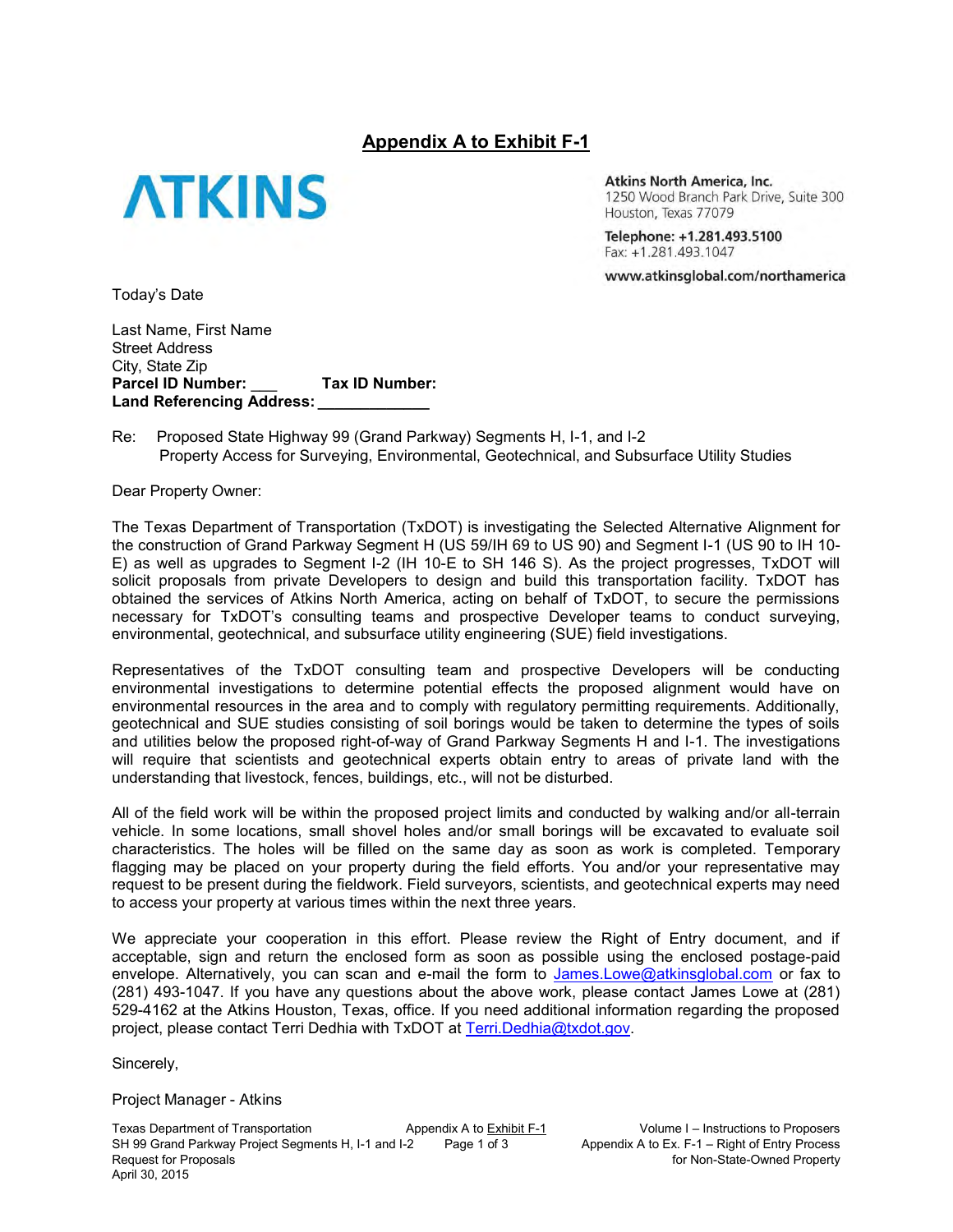

# **SH 99 Grand Parkway Segments H, I-1 and I-2**

**Right of Entry<br>Parcel ID No.** Tax ID I **Parcel ID No. \_\_\_\_\_\_\_ Tax ID No. \_\_\_\_\_\_\_\_** Land Referencing Address: **CSJ No. 3510-07-003, -08-001, -09-002, -10-001 Segment H & I-1** 

The Owner, or authorized representative known to be **\_\_\_\_\_\_\_\_\_\_\_\_\_\_\_\_\_\_\_\_\_**, hereby grants a Right of Entry to TxDOT, its contractors, consultants, agents, and all others TxDOT deems necessary, including prospective design-builders, to perform work necessary for the completion of the design, surveying, geotechnical evaluation, sounding, environmental studies, utility investigation, and other examination required to be performed in anticipation of the final design of the project and/or prior to the acquisition of property necessary for the Project.

- The Owners reserve all rights, title, and interest in and to the property, and this Right of Entry shall in no way prejudice Owner's right to contest the acquisition of the property or to receive full and just compensation as allowed by law for any interest in and to the property that may be needed by the State of Texas, and damages, if any, to the remainder of the Owner's interest to and in the property.
- This Right of Entry shall not prejudice Owner's rights to any relocation benefits for which the Owner would be eligible.
- The Owner, or authorized representative, grants TxDOT, its contractors, consultants, agents, and all others necessary to perform work required, at its own risk and expense, the right of ingress and egress over and across the property for the purpose of accessing the proposed Right of Way ("ROW").
- TxDOT and all others sharing in the Right of Entry granted hereunder will attempt to utilize only nondestructive testing methods but, if necessary, will restore the property to prior condition for any damage or make reimbursement to the owner for any damage to the property.
- The Right of Entry shall be effective the date this document is executed and shall remain in effect until the sooner of (1) the date that this Right of Entry is revoked in writing by Owner, or (2) the date that the proposed ROW is acquired in the name of the State of Texas.
- The Owner, or authorized representative, shall have the right to accompany any or all operations being performed as a result of the use of this document.
- If there are any tenants or lessees on the property who must be contacted, the Owner, or authorized representative, agrees to contact them or to provide TxDOT, and upon request, any party sharing in this Right of Entry, the names and contact numbers so that TxDOT and others sharing in this Right of Entry may give them proper notice prior to entering the property.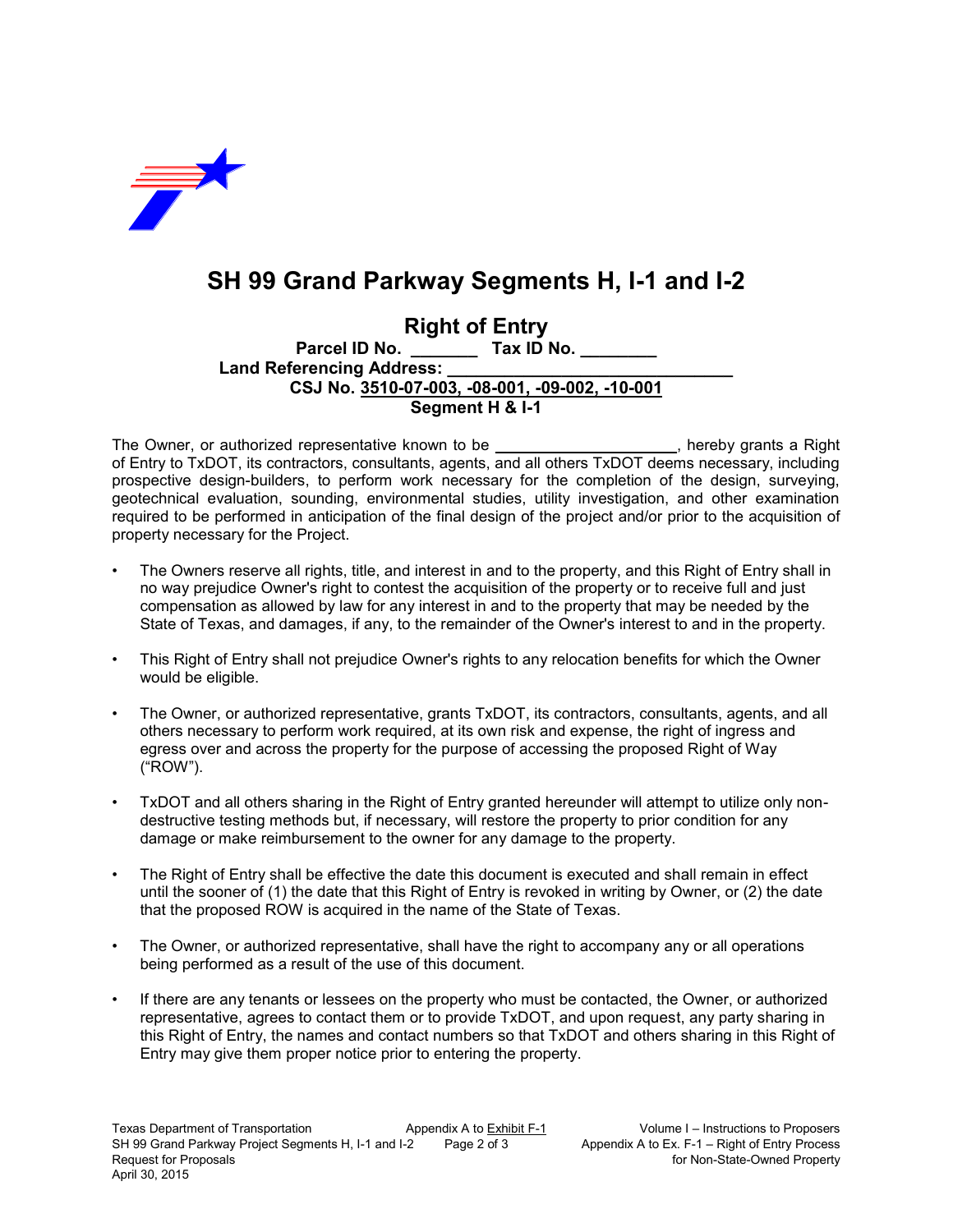- The Right of Entry, unless revoked or terminated, shall extend to and bind the parties, their heirs, executors, administrators, legal representatives, successors, and assigns, including the contractors, consultants, agents and all others TxDOT has deemed necessary to share in this Right of Entry.
- If Owner is other than an individual, the undersigned representative of the Owner warrants and represents that he or she is duly authorized and empowered to enter into and to execute this Right of Entry on behalf of the Owner.

SH 99 Grand Parkway Segments H, I-1 and I-2 is progressing to the next level. TxDOT appreciates previous Rights of Entry but now requires additional access for highway design activities. If there are any questions, please contact James Lowe at [James.Lowe@atkinsglobal.com](mailto:James.Lowe@atkinsglobal.com) (telephone: 281.529.4162) (fax: 281.493.1047).

This Right of Entry is in addition to any prior right of entry granted to TxDOT by the Owner in respect of the parcel identified at the top of page one, is for specific purposes described in the introductory paragraph for the benefit of the persons identified in that paragraph and is subject to the terms of the Owner's grant of this Right of Entry. Should the Owner have any concerns or questions regarding the activities of any person sharing or claiming to share in this Right of Entry, the Owner shall be entitled to enlist the assistance of TxDOT through Terri Dedhia at Terri.Dedhia@txdot.gov.

|  |  | IN WITNESS WHEREFORE, this instrument is executed on and shall be effective as of this |
|--|--|----------------------------------------------------------------------------------------|
|--|--|----------------------------------------------------------------------------------------|

 $day of$ , 2015.

OWNER Telephone Number

\_\_\_\_\_\_\_\_\_\_\_\_\_\_\_\_\_\_\_\_\_\_\_\_\_\_\_\_\_\_ \_\_\_\_\_\_\_\_\_\_\_\_\_\_\_\_\_\_\_\_\_\_\_\_\_\_\_\_\_\_\_

\_\_\_\_\_\_\_\_\_\_\_\_\_\_\_\_\_\_\_\_\_\_\_\_\_\_\_\_\_\_\_ \_\_\_\_\_\_\_\_\_\_\_\_\_\_\_\_\_\_\_\_\_\_\_\_\_\_\_\_\_\_\_

PRINT NAME Cell Number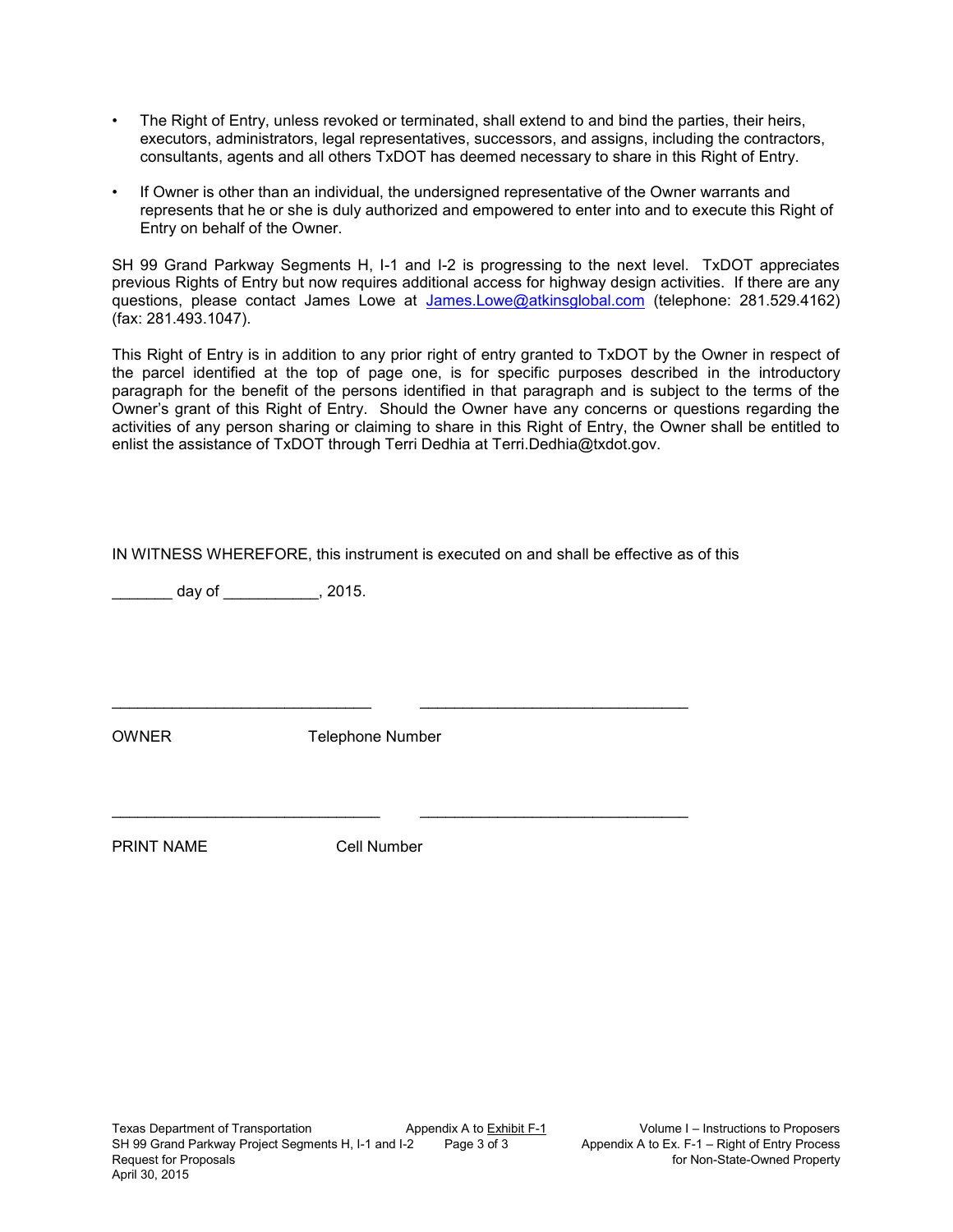## **Exhibit F-2**

## **RIGHT OF ENTRY PROCESS FOR STATE-OWNED ROW**

Proposers must comply with the following steps in order to obtain a right of entry from TxDOT to SH 99 Grand Parkway Segments H, I-1 and I-2 Right of Way ("ROW") at various locations prior to execution of the Design-Build Agreement ("DBA").

- 1. The Proposer shall complete the Agreement for Engineering Investigations on State Highway ROW and forward a signed original agreement and Exhibit B, TxDOT Form 1560, Certificate of Insurance, to Dieter Billek, P.E.
- 2. Exhibit A, DBA Site Investigation on Highway ROW in the Houston and Beaumont Districts, shall be completed by the Proposer for each request for right of entry upon State highway ROW. One Exhibit A can cover a request for multiple days of access. Exhibit A may be turned in with the signed original Agreement for Engineering Investigations on State Highway ROW and Exhibit B, or may be turned in subsequent to the Proposer's receipt of the fully executed copy of the agreement.
- 3. Dependent upon the location of the ROW for which the Proposer seeks entry, the Proposer shall submit Exhibit A to Dieter Billek, P.E.
- 4. Prior to a Proposer's entry onto State Highway ROW, the Proposer must receive Approval from the appropriate area office.
- 5. The Proposer may perform investigations in areas only as requested in each Exhibit A.

\*\*\* Note: Exhibit A may be faxed, e-mailed or submitted in hard copy. Approval of Exhibit A shall occur in written format which may include e-mail.

## \*\*\* Exhibit A preparation:

In addition to location and general description of investigations to be performed, if the investigations require closure of a lane(s) of traffic for any reason, the Proposer shall submit a traffic control plan for TxDOT review and approval with the appropriate Exhibit A.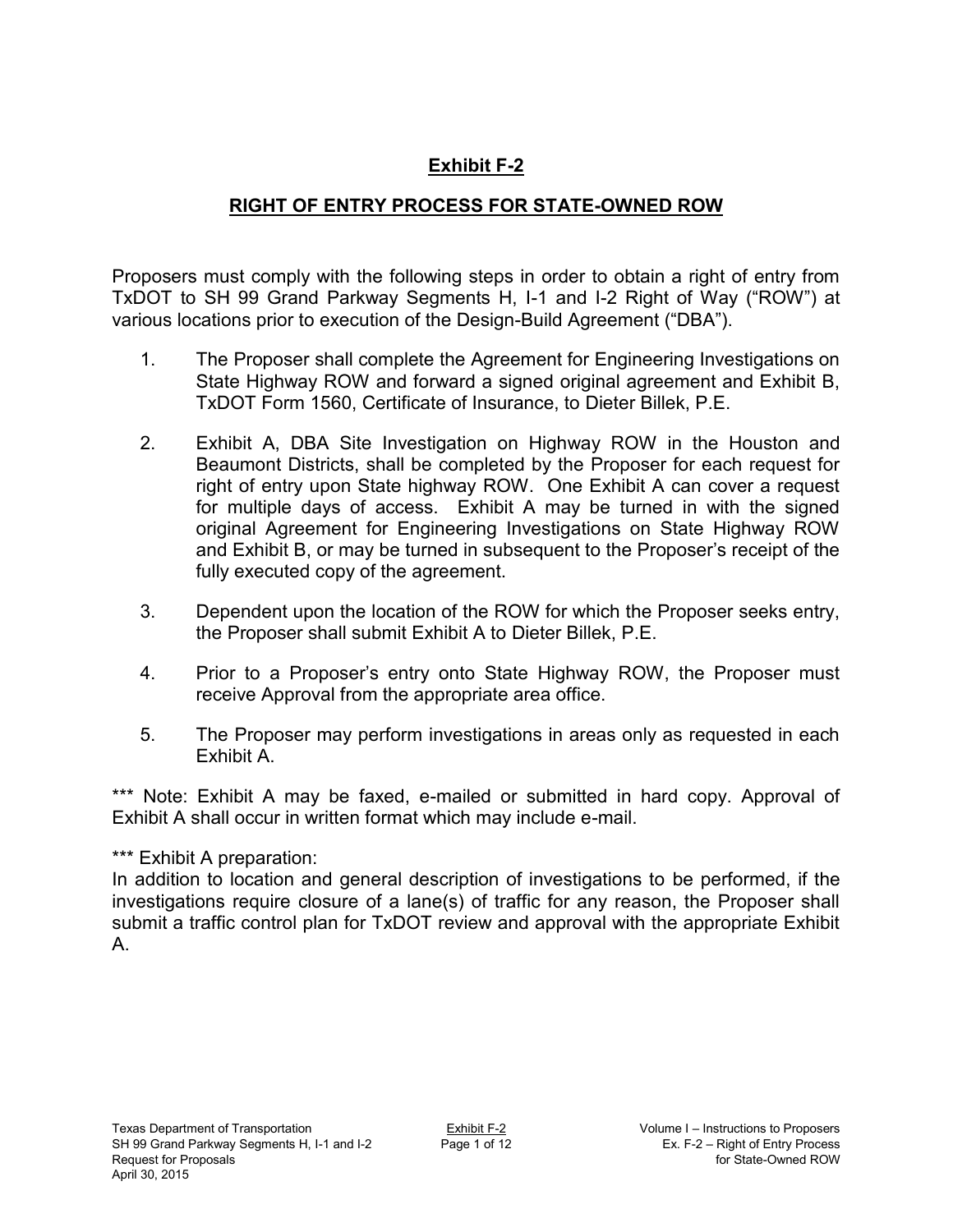#### **AGREEMENT FOR ENGINEERING INVESTIGATIONS ON STATE HIGHWAY RIGHT OF WAY**



| STATE OF TEXAS §                                                                  |  |
|-----------------------------------------------------------------------------------|--|
| COUNTY OF [ <b>willenger</b> ] §                                                  |  |
| by                                                                                |  |
| the State of Texas, acting by and through the Texas Department of Transportation, |  |
| referred to as "TxDOT," party of the first part, and ___________________________  |  |
| hereinafter referred to as the "Requestor," party of the second part.             |  |

## **WITNESSETH**

WHEREAS, TxDOT owns and operates a system of highways for public use and benefit, including SH 99 Grand Parkway Segments H, I-1 and I-2, in Chambers, Harris, Liberty, and Montgomery Counties; and

WHEREAS, the Requestor has requested permission from TxDOT to use SH 99 Grand Parkway Segments H, I-1 and I-2 Right of Way ("ROW") at various locations to be determined based on submittal of Exhibit A for each instance of access requested. Exhibit A is attached hereto and made a part of this Agreement, for the purpose of asset assessment, engineering studies and site investigations; and

WHEREAS, in accordance with Tex. Adm. Code, § 27, TxDOT seeks to enter into a DBA with a private sector partner and desires the private sector partner to have access to the proposed Project limits for performance of due diligence work in preparation of its Proposal; and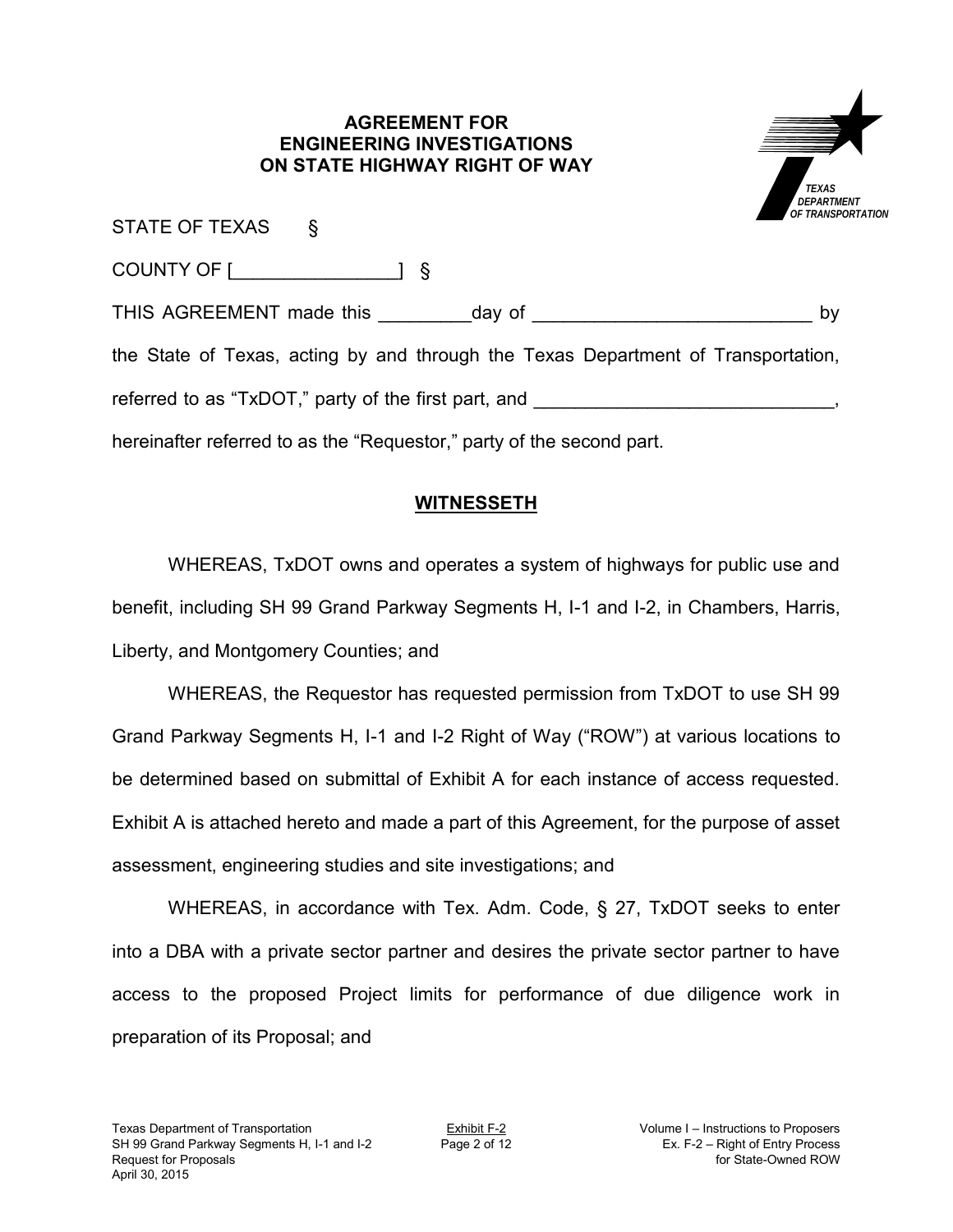WHEREAS, this Agreement is intended to encourage and facilitate access to TxDOT highway facilities and their adjacent ROW for the promotion of that goal while protecting the safety of the traveling public and the integrity of state highway facilities and ROW.

## **AGREEMENT**

- 1. The Requestor's description of the activities, including the placement of people and equipment on TxDOT highway ROW, will be submitted in writing as outlined in Exhibit A and shall be made part of this Agreement upon approval of TxDOT.
- 2. It is expressly understood that TxDOT does not purport hereby to grant any right, claim, title, or easement in or upon its ROW. Furthermore, approval of this Agreement by TxDOT does not constitute approval by any other Texas State agency.
- 3. The Requestor agrees to accept full responsibility for coordinating and making arrangements with the local law enforcement personnel to provide adequate and safe traffic control during the above referenced activity. If, during the activity, the local law enforcement personnel determine that the above referenced use of the ROW is creating a traffic hazard, the ROW will be opened to traffic and the activity will be rescheduled to a time agreeable to TxDOT, the Requestor, and the local law enforcement personnel.
- 4. The Requestor shall provide necessary safeguards to protect the public during the above referenced activity, including adequate insurance for payment of any damages which might result from activities during occupation of the ROW, and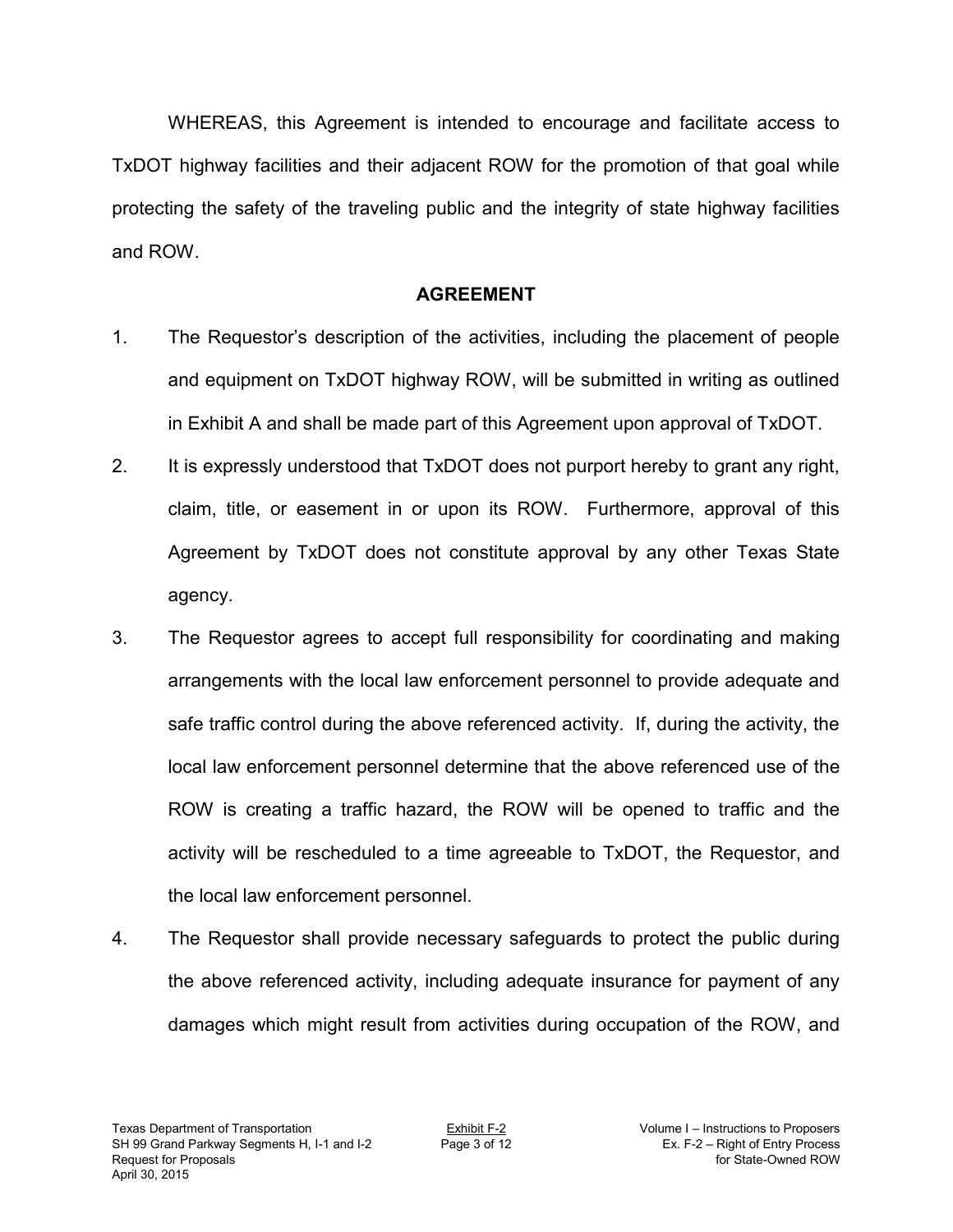shall save TxDOT and the State of Texas harmless from damages, to the extent of said insurance coverage and insofar as it can legally do so.

- 5. The Requestor agrees to indemnify and save harmless TxDOT and the State of Texas and its officers, agents, contractors, and employees from all suits, actions, or claims and from all liability and damages for any and all injuries or damages sustained by any person or property as a consequence of any neglect in the performance of the above referenced activity and any related activity by the Requestor and from any claims or amounts arising or recovered under the "Workers' Compensation Laws"; V.T.C.S., Civil Practice & Remedies Code 101.021, 101.051; or any other laws.
- 6. The Requestor shall further indemnify TxDOT and the State of Texas and accept responsibility for all damages or injury to property of any character occurring during the prosecution of the activity resulting from any act, omission, neglect or misconduct on the part of the Requestor in the manner or method of executing the activity. The Requestor assumes all costs associated with the inspections, investigations and assessments.
- 7. TxDOT, having the legal right to occupy TxDOT highway ROW, will not be responsible or liable for damages to the Requestor's property or operations. The Requestor's attention is directed to the fact that utility installations owned by others exist in the ROW. The Requestor shall save harmless TxDOT and the State of Texas from any and all suits or claims resulting from damage to any utility installation due to the above referenced activity.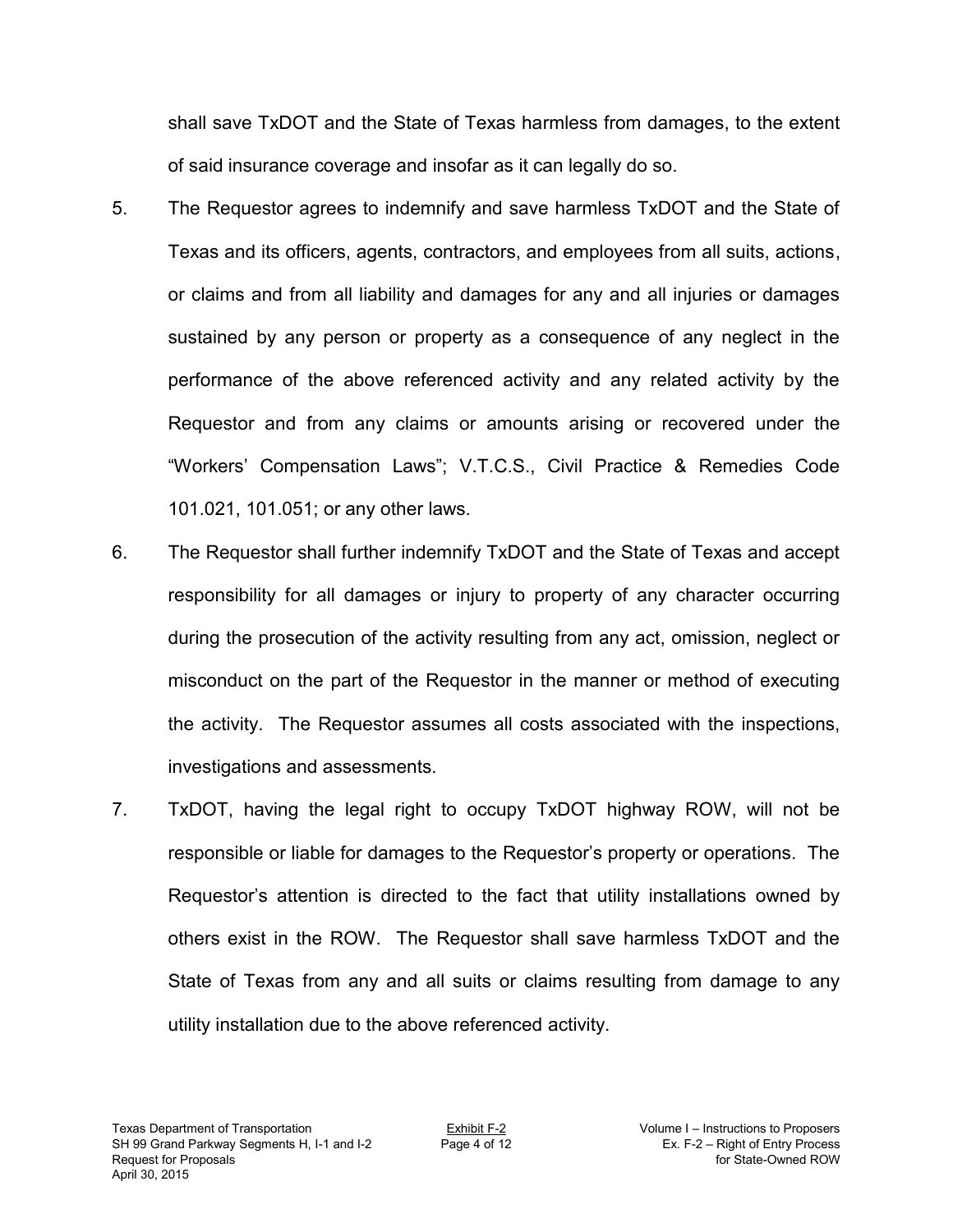- 8. The Requestor shall restore the ROW to its original condition, free of any damage to the roadway and drainage structures, signs, and pavement and, to the extent practicable, restore the natural environment, including landscape features. The Requestor will avoid or minimize damage outside the ROW and will, at its own expense, restore or repair damage outside the ROW. The Requestor's performance shall be in compliance with all federal, State and local laws, ordinances, and regulations including:
	- the Endangered Species Act of 1973, 16 USC § 1531 et seq. and the regulations there under as amended;
	- TxDOT's erosion and sedimentation control standards and TxDOT's Vegetation Management Standards, which may in any way regulate or control the activity;
	- all State and federal environmental laws and any conditions required by TxDOT to protect the environment.

Any costs incurred by TxDOT for repairs to highway facilities, for the removal of debris, or for any other necessary restoration work performed by TxDOT as a result of the activity will be billed to the Requestor at cost. The Requestor shall make full and complete payment to TxDOT within thirty (30) days from receipt of TxDOT's written notification.

9. Any action by the Requestor that indicates a commencing of the activity in the ROW will signify that the Requestor agrees to abide by the above requirements.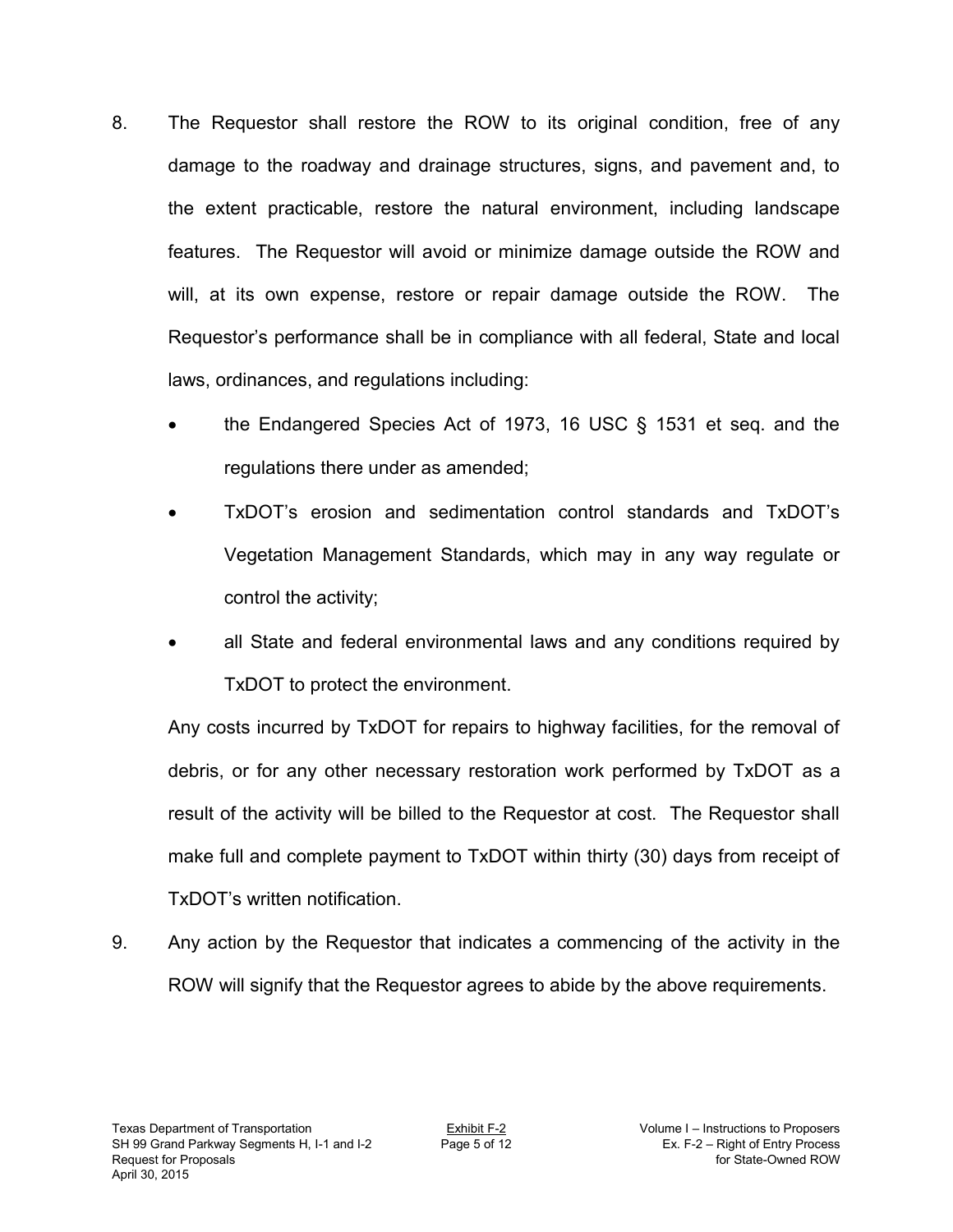- 10. Any changes in the time frame, character, or responsibilities of the parties as outlined on the appropriate previously approved Exhibit A shall be enacted by a written approval by TxDOT.
- 11. It is mutually agreed and understood that if the above referenced section of paved ROW is to be partially or totally temporarily closed, it will be closed in accordance with a "Traffic Control Plan" provided as part of the appropriate Exhibit A and subject to approval by TxDOT. The Requestor hereby agrees to immediately reopen any partially or totally closed section of ROW to emergency vehicles, law enforcement personnel, or others in case of emergency. The traffic control shall be provided by the Requestor through cooperation with the appropriate law enforcement personnel at no cost to TxDOT. Each Traffic Control Plan shall be provided by the Requestor, at no cost to TxDOT, and approved by TxDOT, and shall be in accordance with the Texas Manual on Uniform Traffic Control Devices, latest edition. The Requestor hereby agrees to accept full responsibility for the complete planning, design and implementation of each Traffic Control Plan. Each Traffic Control Plan shall include a traffic enforcement plan, including a letter by mail or facsimile from the law enforcement agency that will be providing the traffic control for the event or a contact name and telephone number of the responsible law enforcement agency. Law enforcement will be present at all times during a closure unless stated otherwise in the Traffic Control Plan.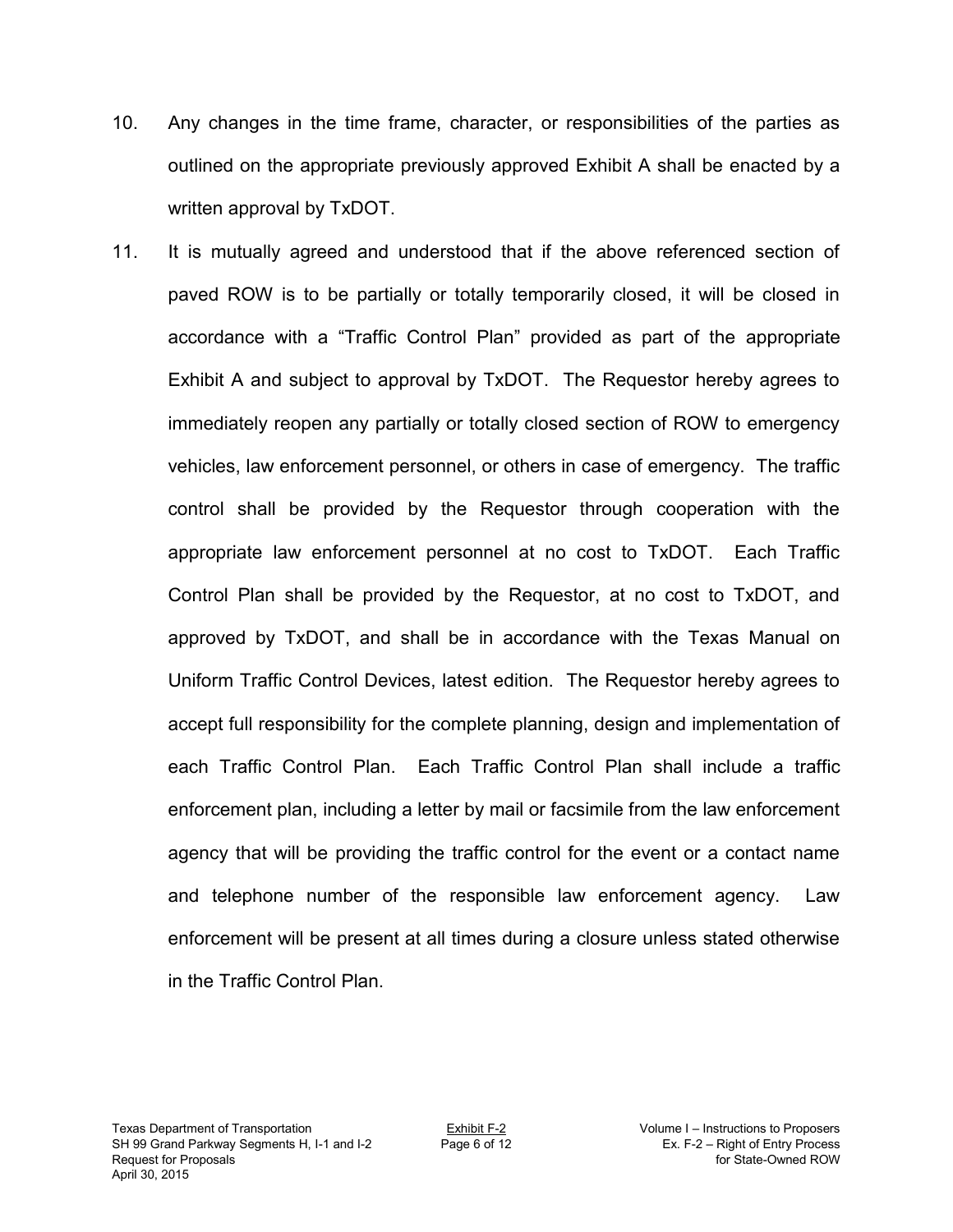- 12. The Requestor has provided TxDOT with Exhibit B, covering the below listed insurance limits for the duration of the activity. Exhibit B is attached hereto and made a part of this Agreement.
	- A. Worker's Compensation Insurance Amount Statutory Endorsed with a Waiver of Subrogation in favor of TxDOT and the State of Texas.
	- B. Comprehensive General Liability Insurance

Amounts –

Bodily Injury \$500,000 each occurrence

Property Damage \$100,000 each occurrence

OR

Commercial General Liability Insurance

Amount - \$600,000 combined single limit each occurrence and in the aggregate which includes Contractual Coverage; and, endorsed with a Waiver of Subrogation in favor of those parties named in paragraph A above, and endorsed with TxDOT and the State of Texas as an additional insured.

C. Comprehensive Automobile Liability

Amounts –

Bodily Injury \$250,000 each person

\$500,000 each occurrence

Property Damage \$100,000 each occurrence

Endorsed with a Waiver of Subrogation in favor of those parties named in paragraph A above, and endorsed with TxDOT and the State of Texas as an additional insured.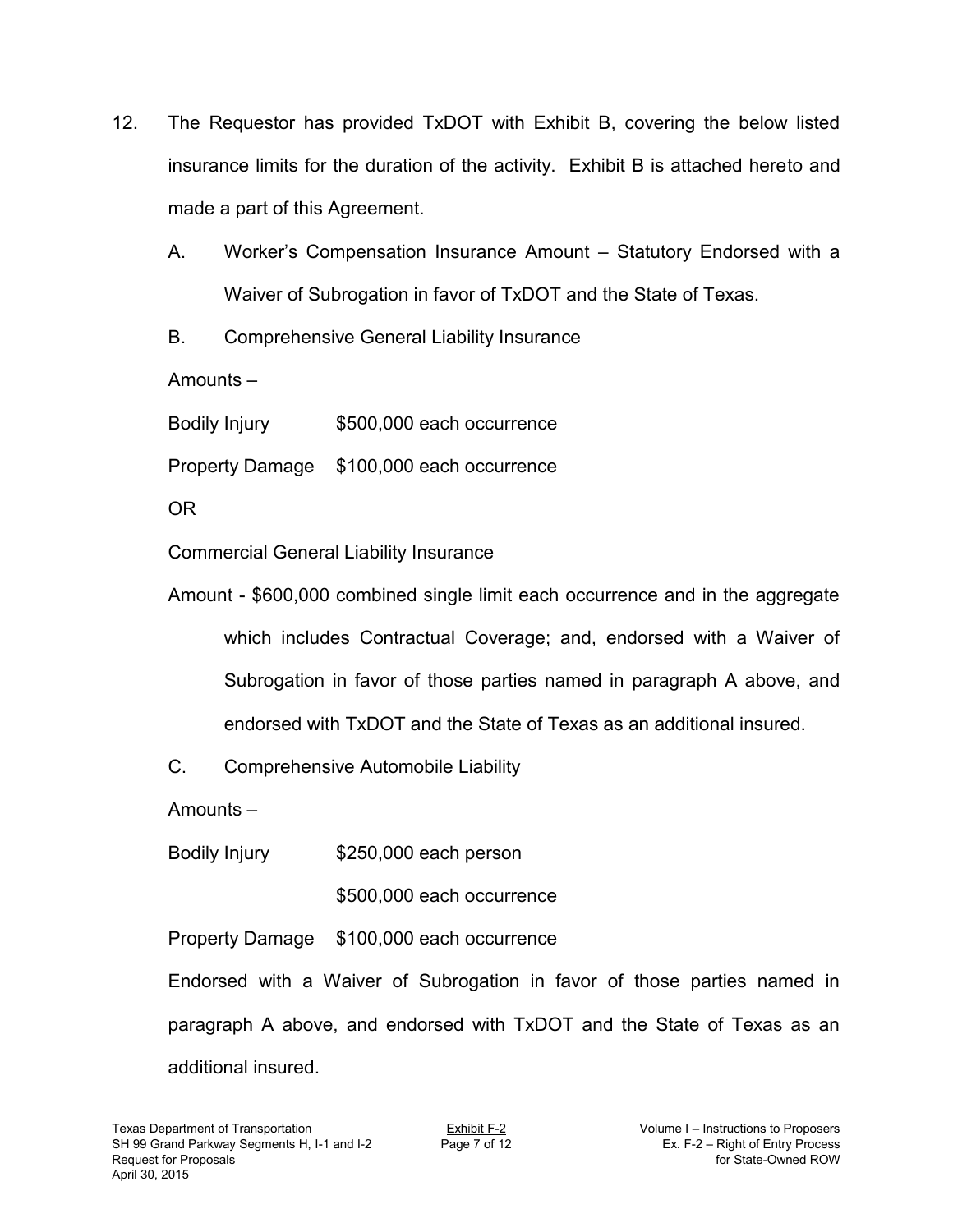- 13. This Agreement shall terminate upon execution of a DBA, unless terminated by:
	- Mutual agreement and written consent of both parties,
	- TxDOT upon written notice to the Requestor as consequence of the Requestor's failure to perform the responsibilities set forth herein (TxDOT may grant allowances for circumstances beyond the control of the Requestor),
	- TxDOT for reasons of its own and not subject to mutual consent of the Requestor upon not less that fifteen (15) days written notice to the Requestor, or
	- By satisfactory completion of the Requestor's temporary use of the highway ROW.

 The termination of this agreement and payment of any amount in settlement as prescribed herein shall extinguish all rights, duties, and obligations of TxDOT and the Requestor. Upon termination of this Agreement, the Requestor shall vacate the highway ROW and restore it to the original condition in a manner described herein within two days from the termination date of this Agreement.

- 14. Should disputes arise between the parties regarding the obligations and responsibilities established herein, TxDOT's decision shall be final and binding.
- 15. In case one or more of the provisions contained in this Agreement shall for any reason be held invalid, illegal or unenforceable in any respect, such invalidity, illegality or unenforceability shall not affect any other provisions hereof and this Agreement shall be construed as if such invalid, illegal, or unenforceable provision had never been contained herein.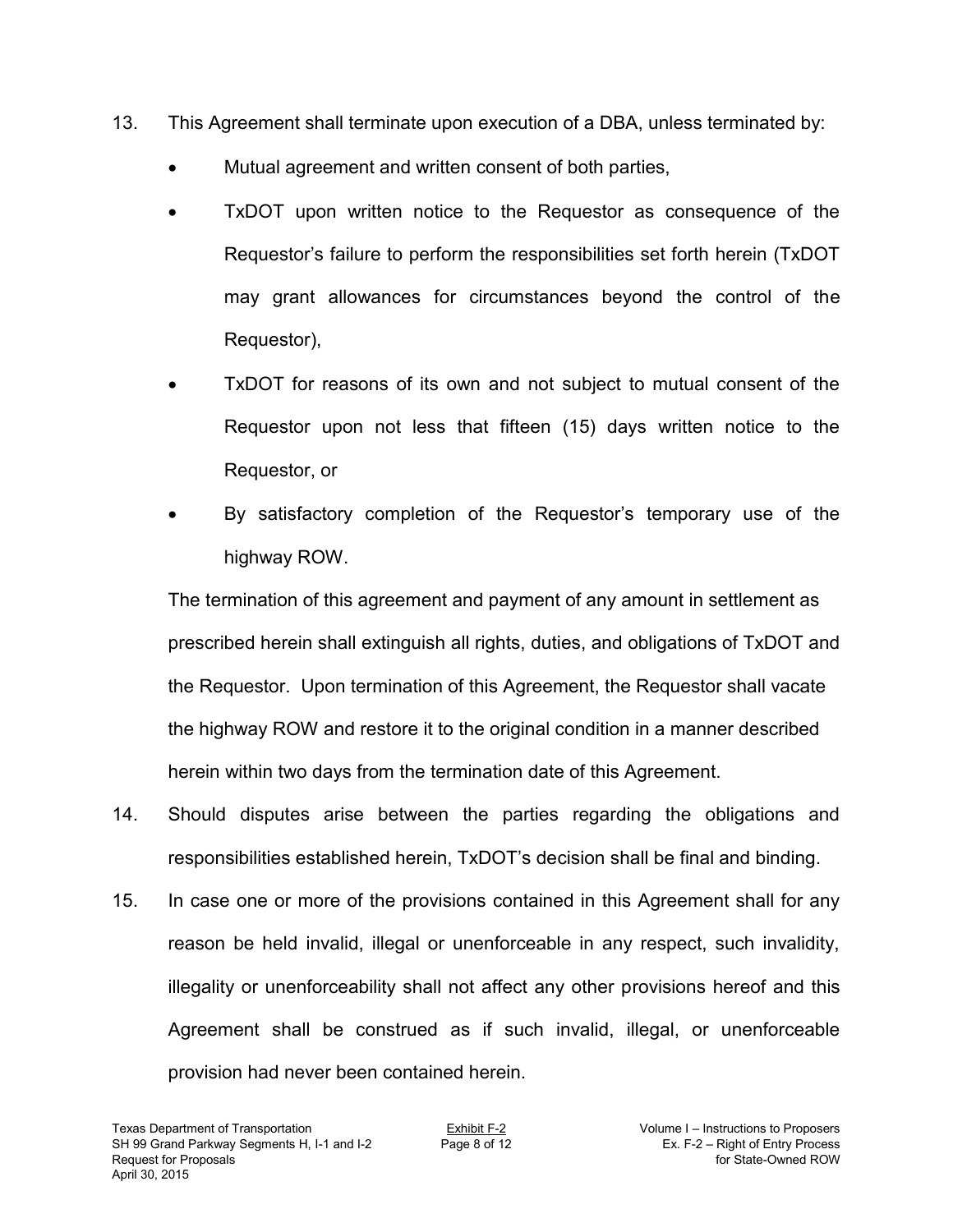- 16. This Agreement constitutes the sole and only agreement between the parties hereto and supersedes any prior understandings and/or written or oral agreements between TxDOT and the Requestor respecting the within subject matter.
- 17. The undersigned for the Requestor represents and warrants that he or she is an officer of the Requestor for which he or she has executed this Agreement and that he or she has the full and complete authority to enter into this Agreement on behalf of the Requestor.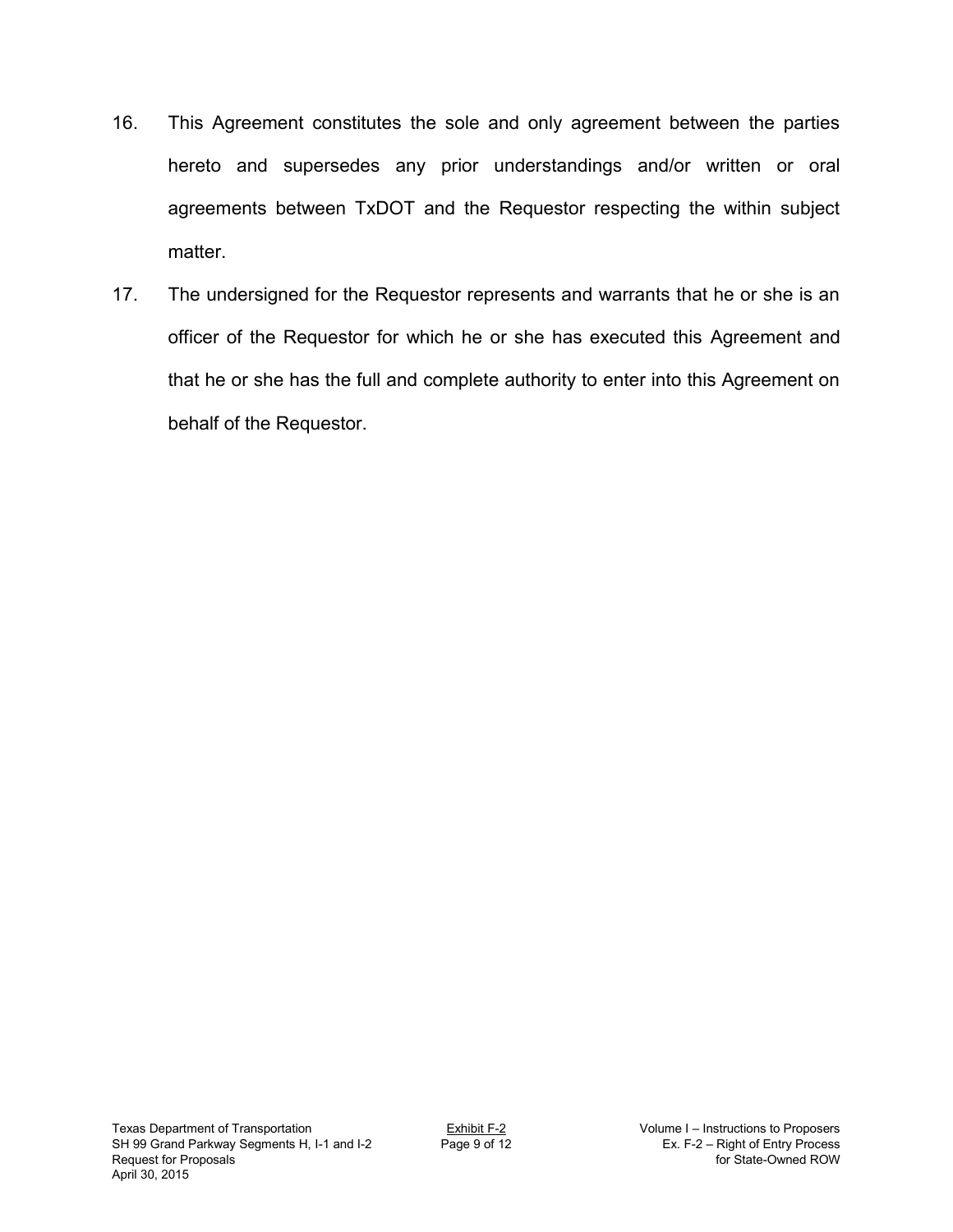IN TESTIMONY WHEREOF, the parties hereto have caused these presents to be executed on the dates shown below stated.

## **REQUESTOR NAME**:

By: \_\_\_\_\_\_\_\_\_\_\_\_\_\_\_\_\_\_\_\_\_\_\_\_\_\_ (Signature)

\_\_\_\_\_\_\_\_\_\_\_\_\_\_\_\_\_\_\_\_\_\_\_\_\_\_\_\_\_

Name: \_\_\_\_\_\_\_\_\_\_\_\_\_\_\_\_\_\_\_\_\_\_\_\_

(Typed)

 $\_$ (Title)

Date: \_\_\_\_\_\_\_\_\_\_\_\_\_\_\_\_\_\_\_\_\_\_\_\_\_

Address: **and a set of the set of the set of the set of the set of the set of the set of the set of the set of the set of the set of the set of the set of the set of the set of the set of the set of the set of the set of t** 

Phone: \_\_\_\_\_\_\_\_\_\_\_\_\_\_\_\_\_\_\_\_\_\_\_

 $\_$  $\_$ \_\_\_\_\_\_\_\_\_\_\_\_\_\_\_\_\_\_\_\_\_\_\_\_\_\_\_\_\_

## **THE STATE OF TEXAS**

Executed by and approved for the Texas Transportation Commission for the purpose and effect of activating and/or carrying out the orders, established policies or work programs heretofore approved and authorized by the Texas Transportation Commission

By: \_\_\_\_\_\_\_\_\_\_\_\_\_\_\_\_\_\_\_\_\_\_\_\_\_\_\_\_\_\_ District Engineer [Houston] [Beaumont] District

Date: \_\_\_\_\_\_\_\_\_\_\_\_\_\_\_\_\_\_\_\_\_\_\_\_\_\_\_\_\_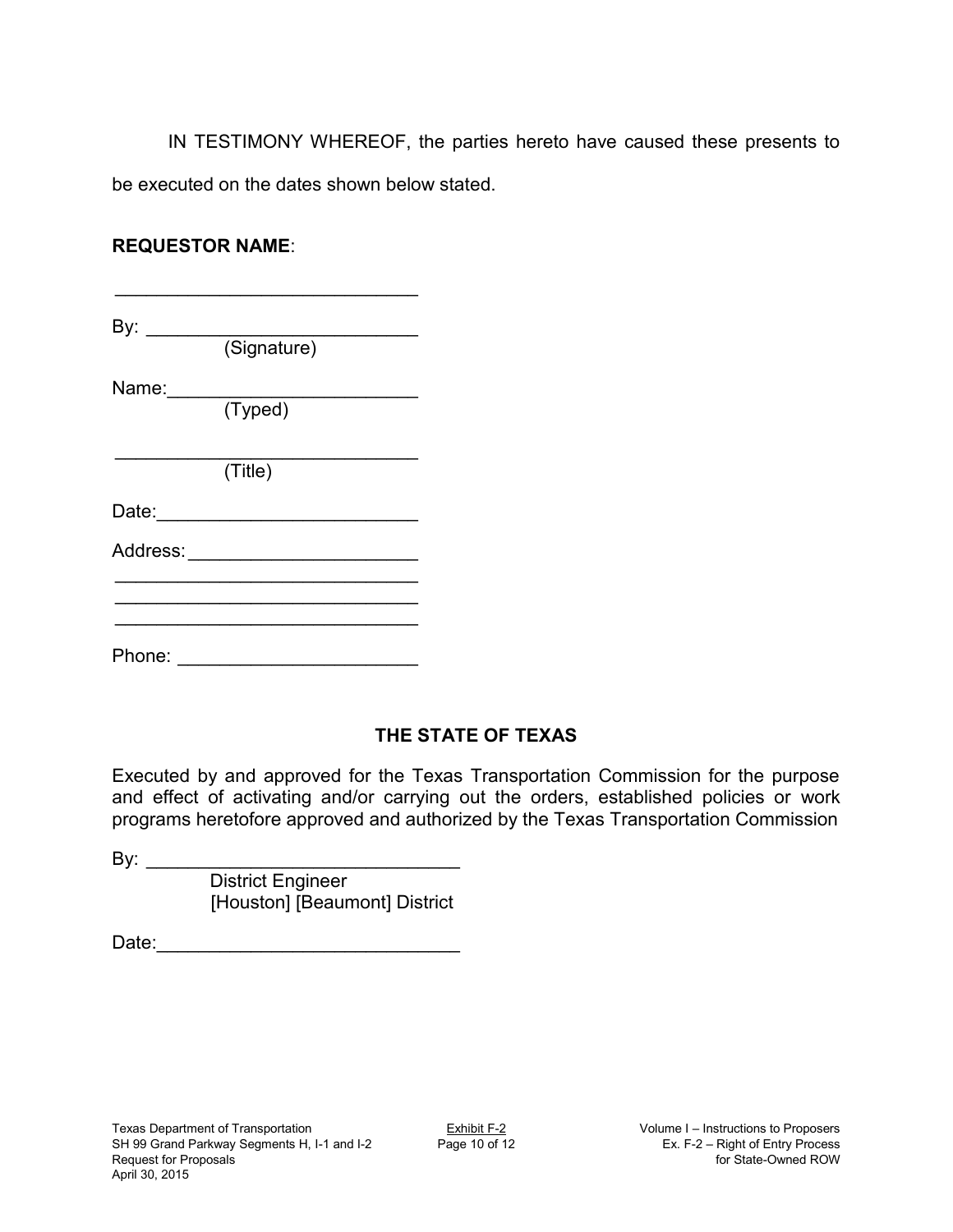## **LIST OF ATTACHED EXHIBITS**



\_\_\_\_\_\_\_\_\_\_\_\_\_\_\_\_\_\_\_\_\_\_\_\_\_\_\_\_\_\_\_\_\_\_\_\_\_\_\_\_ is giving written notice of proposed Work to take place within the Right of Way ("ROW") of SH 99 Grand Parkway Segments H, I-1 and I-2 in Chambers, Harris, Liberty, and Montgomery Counties, TX as follows:

(Give general written description of location and work to take place- Do not write "See Attached")

The Work listed above **is not to include** the following: The destructive testing of any in place pavement or structure, or other work that may be considered harmful to assets already in place. This Work is limited to Site investigations and Engineering Studies for the purposes of preparing a Proposal for the SH 99 Grand Parkway Segments H, I-1 and I-2 Design-Build Agreement ("DBA") and Comprehensive Maintenance Agreement ("COMA"). This may include reviewing in place Work along the Project ROW, gathering pavement condition score information, subsurface soils investigations and other investigations as required in preparation of a Proposal in response to the TxDOT issued Request for Proposals ("RFP").

At no time shall any Work activity that involves digging take place any closer than three feet from the edge of pavement or back of curb.

The Requestor will use best management practices to minimize erosion and sedimentation resulting from the proposed Work, and will revegetate the Work area as indicated under "Revegetation Special Provisions."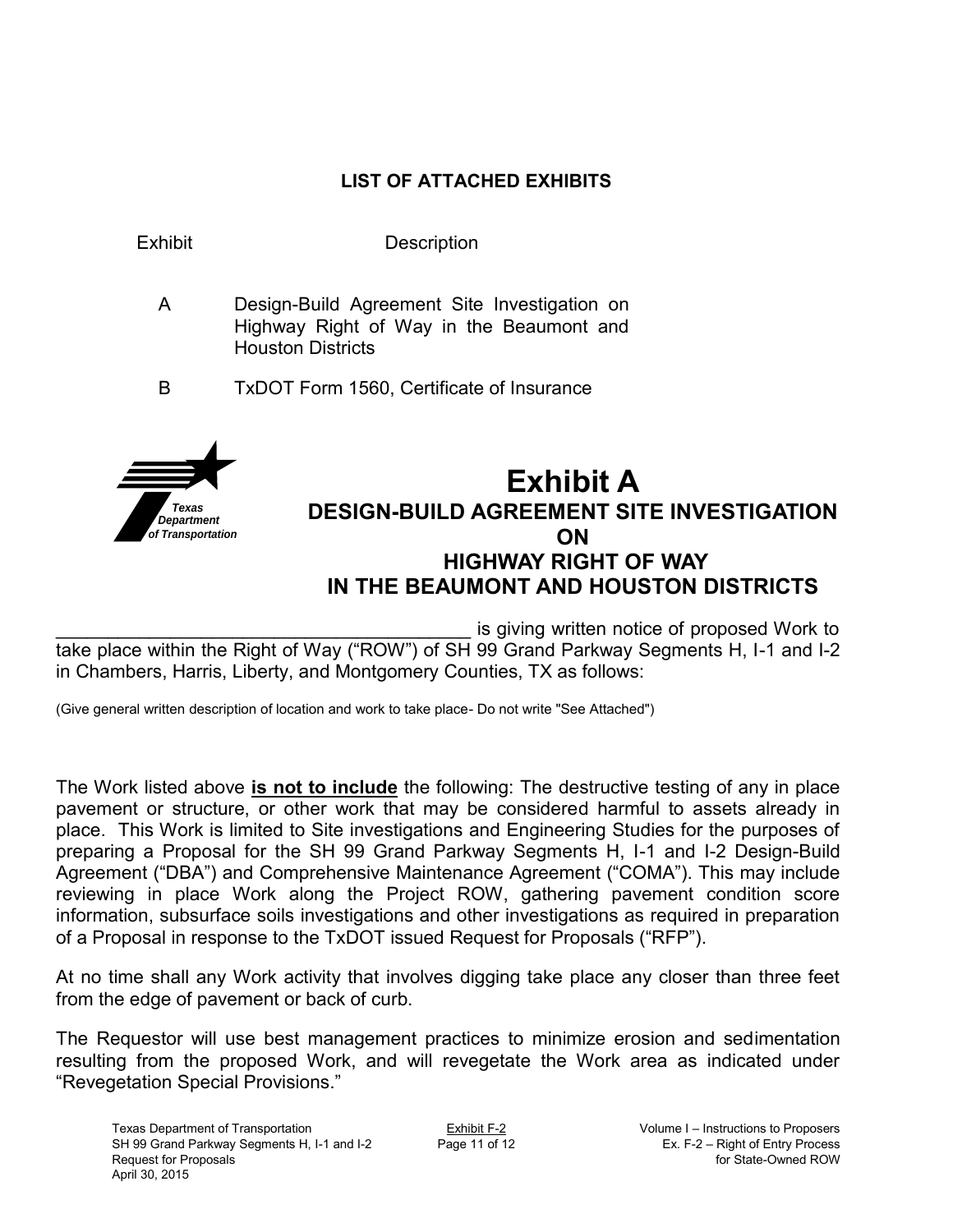The Requestor will ensure that traffic control measures complying with applicable portions of the *Texas Manual on Uniform Traffic Control Devices* will be installed and maintained for the duration of this Work. (Approval of traffic control plans is required by area/maintenance office.)Refer to attached location map and drawing for a more specific location and a description of the Work activity. The undersigned agrees to comply with the terms and conditions set forth in this notice.

| The proposed Work will begin on the day of the state of the state of the state of the state of the state of the |                                                     |
|-----------------------------------------------------------------------------------------------------------------|-----------------------------------------------------|
|                                                                                                                 | <b>Texas Department of Transportation</b>           |
|                                                                                                                 |                                                     |
|                                                                                                                 | Director of Strategic Project Office                |
|                                                                                                                 | Signature: <u>_________________________________</u> |
|                                                                                                                 |                                                     |
| Phone                                                                                                           | Date                                                |

**COPY OF THIS DOCUMENT MUST BE KEPT ON JOBSITE. If approved via e-mail, retain printed copy of email approval on jobsite as well.**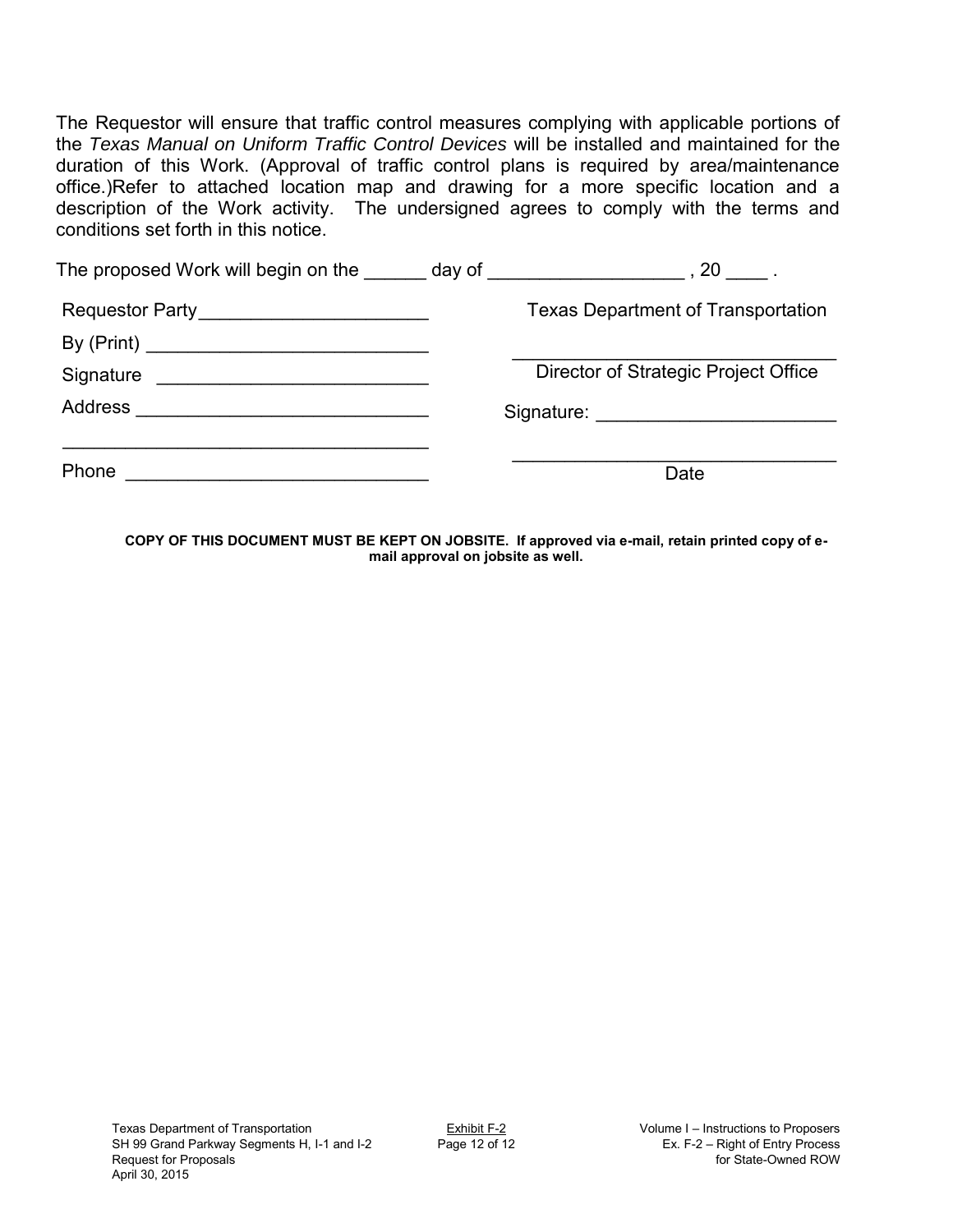#### **Exhibit G**

#### **MINUTE ORDER**

#### TEXAS TRANSPORTATION COMMISSION

#### **VARIOUS** Counties

#### **MINUTE ORDER**

Page 1 of 2

**BEAUMONT** and HOUSTON Districts

Transportation Code, Chapter 223, Subchapter F prescribes the process by which the Texas Department of Transportation (department) may enter into a design-build contract with a private entity that provides for the design, construction, expansion, extension, related capital maintenance, rehabilitation, alteration, or repair of a highway project. Transportation Code, § 223.242 authorizes removements, and each mean or a magnety project. Transportance code,  $\frac{1}{3}$  and the department to enter into, in each fiscal year, up to three design-build contracts for highway projects with estimated construction cos

On June 26, 2014, by Minute Order 113979, the Texas Transportation Commission (commission) authorized the department to issue a request for qualifications (RFQ) for the development, design, construction, and potential maintenance of the SH 99 Grand Parkway Segments H, I-1, and I-2 in Chambers, Harris, Liberty and Montgomery counties (SH 99 H&I project). Maintenance of parts of Segment I-2A in Chambers County, currently in operation as a four-lane controlled-access toll facility extending 8.7 miles from I-10 East to FM 1405, may also be included in the project. The project will increase capacity by providing a new two to four lane controlled-access<br>toll facility as Segments H and I-1 from US 59 North to I-10 East, a new four-lane controlled access toll facility as Segment I-2B from FM 1405 to SH 146, and the addition of connection facilities to the existing Segment I-2A facility.

The department issued the RFQ on July 31, 2014. Four (4) proposer teams responded to the RFQ. Following the department's evaluation of the qualifications statements, a short list of teams were determined to be best qualified to be on the short list of proposer teams that will be requested to submit detailed proposals to develop, design, construct, and maintain the project.

Transportation Code §223.246 and 43 TAC §9.153(d) provide that, if authorized by the commission, the department will issue a request for proposals (RFP) from all private entities qualified<br>for the short list. The department intends to issue an RFP for the SH 99 H&I Project and to request detailed proposals from the short-listed teams to develop, design, construct, and maintain the SH 99 H&I project

Transportation Code § 223.249(a) and 43 TAC § 9.153(f) require the department to pay an cessful private entity that submits a detailed proposal that is responsive to the requirements of the RFP a stipulated amount in exchange for the work product contained in the proposal. The stipend must be a minimum of twenty-five hundredths of one percent of the contract amount, the stipulated amount must be stated in the RFP, and it may not exceed the value of any work product contained in the proposal that can, as determined by the department, be used by the department in the performance of its functions. Payment for this work product would allow the department to use the work product So the benefit of SH 99 H&I Project or other department projects without further payment to the form the benefit of SH 99 H&I Project or other department projects without further payment to the unsuccessful proposer. Tran department to pay a partial stipend in the event that a procurement is terminated before the execution of a design-build contract.

The SH 99 Segment H runs from US 59 North to US 90 East; Segment I-1 from US 90 East to I-10 East; Segment I-2A from I-10 East to FM 1405; and Segment I-2B from FM 1405) to SH 146. The SH 99 Segments H and I-1 were environmentally cleared through the department's receipt of a record of decision for Segments H and I-1 on June 24, 2014. SH 99 Segments I-2A and I-2B were environmentally cleared through the department's receipt of a record of decision on August 13, 1998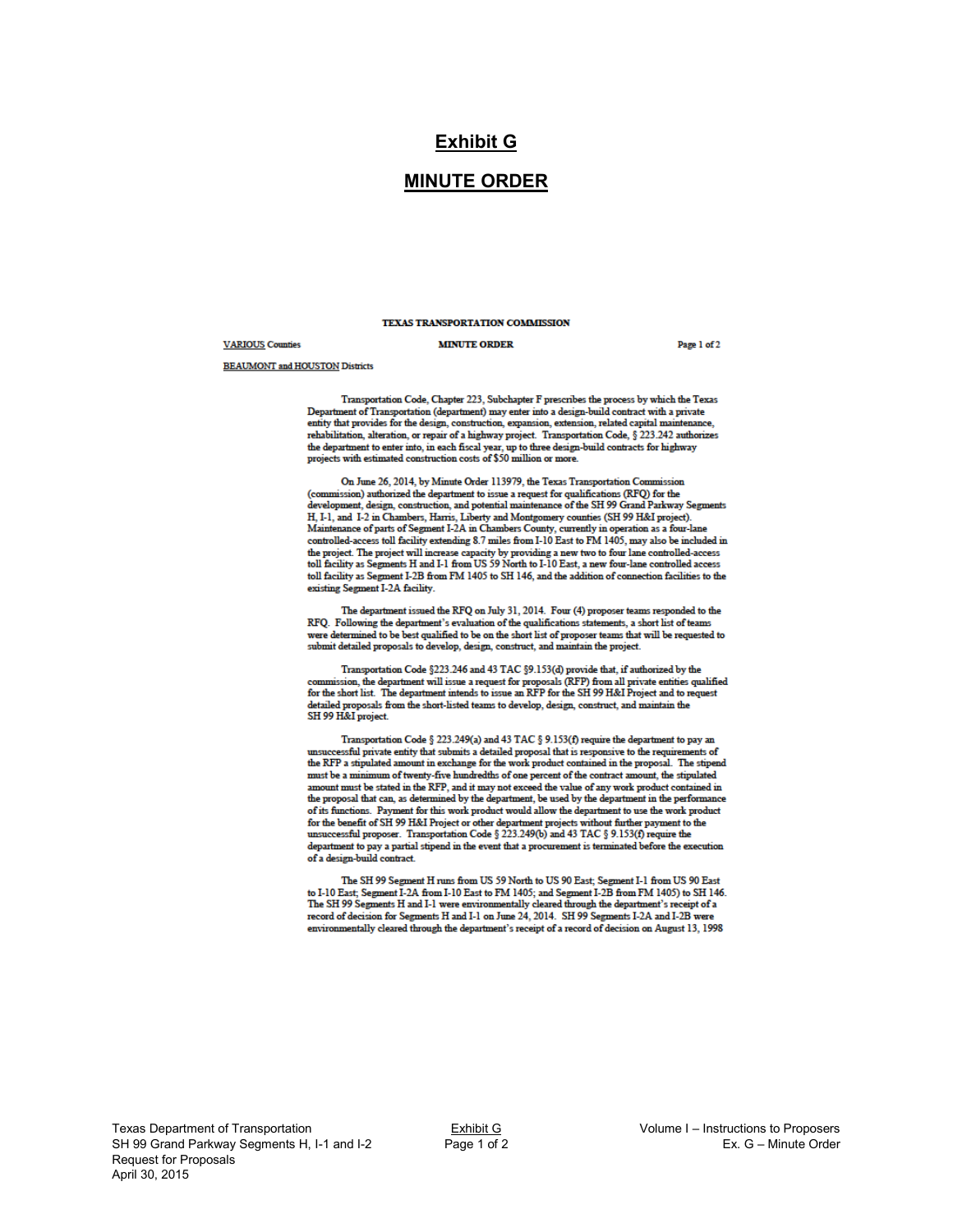#### TEXAS TRANSPORTATION COMMISSION

#### VARIOUS Counties

#### **MINUTE ORDER**

Page 2 of 2

BEAIIMONT and HOUSTON Districts

with two re-evaluations, one in 2002 and one in 2012; and two approved eategorical exclusions, one in 2006 and one in 2008.

Transportation Code, § 228.051 provides that the commission, by order, may designate one or more lanes of a segment of the state highway system as a foll project or system. Minute Order 111167, dated Docember 13, 2007, previously designated Segment I-2A from 1-10 to Fisher Road as a toll project on the state highway system.

IT IS THEREFORK ORDERED that the department is authorized to issue an RFP to develop, design, construct and, potentially, customate SH 99 Grand Parkway Segments H, 1-1 and all or parl ocsigit, construct ann, potentially, elaminon me Sri 99 Grand Parkway Segments H, 1-1 and all of 1-2 in Chambers, Harris, Liberty, and Montgomery counties and, potentially, to maintain the existing Segment I-2A facility in Chambers County.

IT IS FURTHER ORDERED that, after consideration of the criteria in 43 TAC § 9.153(I), the department is authorized to pay each proposer that submits a responsive, but unsuccessful, proposal for the SH 99 H&1 Project an amount based upon the value of the work product provided in the proposal that can, as determined by the department, be used by the department in the performance of its functions, up to a maximum amount per proposer of 0.25% of the successful proposer's price for all work under the design-build agreement.

IT IS FURTHER ORDERED that in the event the procurement is terminated prior to the execution of the design-build agreement, and after consideration of the uniteria in 43 TAC § 9.153(f), the department is authorized to pay each proposer a partial stipend based upon the value of the work<br>product that can, as determined by the department, be used by the department in the performance of its functions, up to a maximum neount per proposer of \$747,000.

IT IS FURTHER ORDERED that payment for work product may only be paid to the extent that the work product submitted meets the minimum criteria and the proposer satisfies the conditions for payment identified by the department in the SH 99 H&I Project procurement documents.

IT IS FURTHER ORDERED that the SH 99 Grand Parkway Segment II from US 59 North to US 90 East; Segment I-1 from US 90 East of I-10 East; and Segment I-2B from FM 1405 to SII 146 in Chambers, Harris, Liberty and Montgomery Counties is designated a full project on the state highway system.

Submitted and reviewed b eneve Director, Strategic Projec

30 M Thate

Passed

Minute Number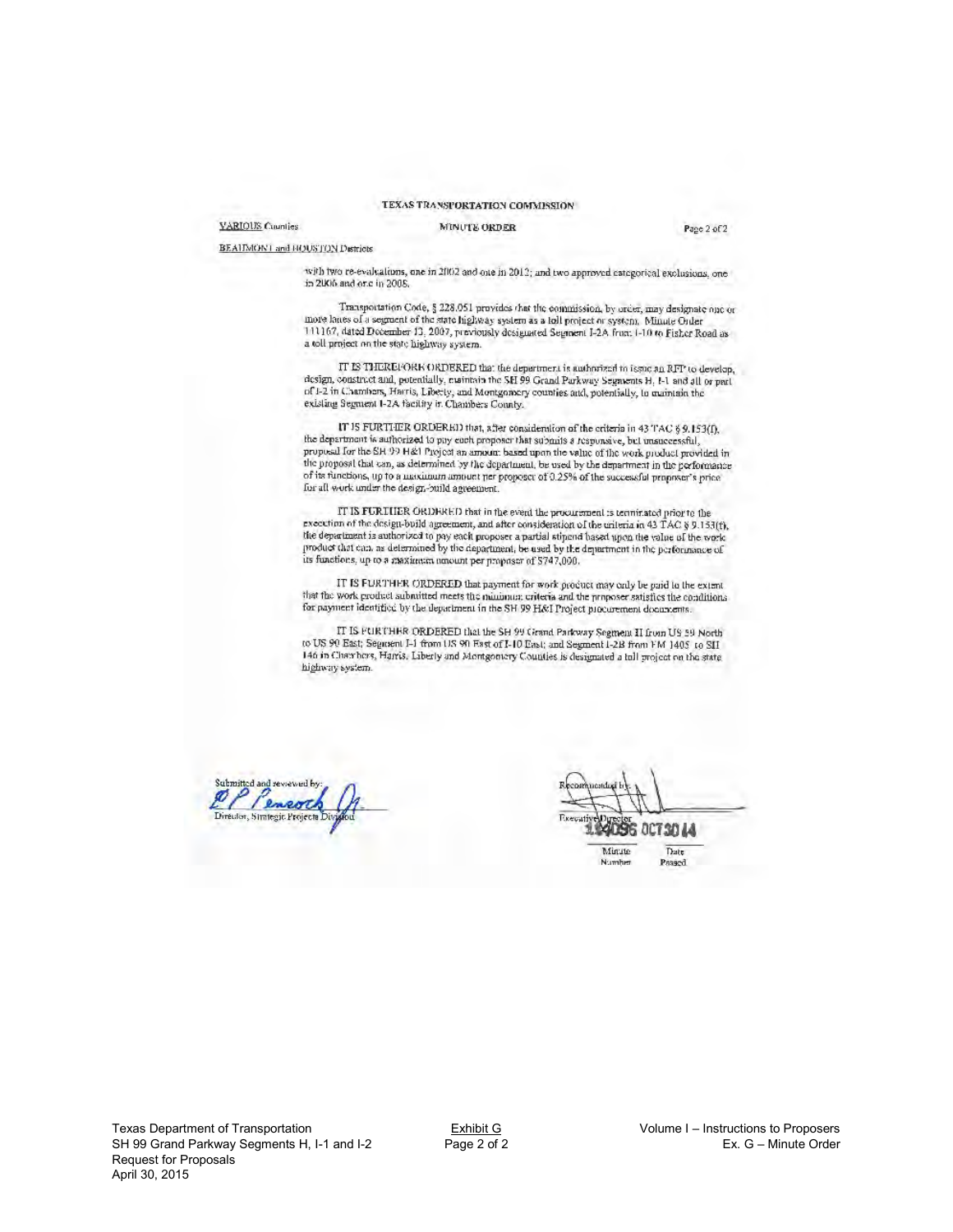# **Exhibit H**

# **FORM OF PAYMENT FOR WORK PRODUCT AGREEMENT**

## **PAYMENT FOR WORK PRODUCT AGREEMENT (SH 99 Grand Parkway Segments H, I-1 and I-2)**

THIS PAYMENT FOR WORK PRODUCT AGREEMENT is made and entered into as of this day of 2015, by and between the Texas Department of Transportation ("TxDOT") and

 $\mathcal{L}_\text{max}$  , and the contribution of the contribution of the contribution of the contribution of the contribution of the contribution of the contribution of the contribution of the contribution of the contribution of t a and the state of the state of the state of the state of the state of the state of the state of the state of the state of the state of the state of the state of the state of the state of the state of the state of the stat business in the State of Texas ("Proposer"), with reference to the following facts:

- A. Proposer is one of the shortlisted proposers eligible to submit Proposals for the SH 99 Grand Parkway Segments H, I-1 and I-2 (the "Project"), and [wishes to submit] [has submitted] a Proposal in response to the Request for Proposals for the Project issued by TxDOT on April 30, 2015, as amended (the "RFP"). Initially capitalized terms not otherwise defined herein shall have the meanings set forth in the RFP.
- B. The RFP requires each shortlisted proposer who elects to receive a stipend to execute and deliver a Payment for Work Product Agreement to TxDOT with the Technical Proposal by the date specified in the RFP, as a condition to the proposer's eligibility to receive a payment for work product in accordance with Section 6.3 of the Instructions to Proposers ("ITP").

NOW, THEREFORE, the Proposer hereby agrees as follows:

## **SECTION 1.0 SERVICES AND PERFORMANCE**

- (a) The Proposer [shall prepare] [has prepared] a responsive Proposal in response to the RFP. A "responsive" Proposal means a Proposal submitted by a shortlisted proposer which conforms in all material respects to the requirements of the RFP, as determined by TxDOT, in its sole discretion, and is timely received by TxDOT.
- (b) Subject to the provisions of the RFP regarding ownership of Escrowed Proposal Documents ("EPDs"), all work performed by Proposer and its team members pursuant to this Payment for Work Product Agreement and in connection with the Proposal shall be considered work for hire, and the products of such work shall become the property of TxDOT without restriction or limitation on their use. Neither Proposer nor any of its team members shall copyright any of the material developed under this Payment for Work Product Agreement.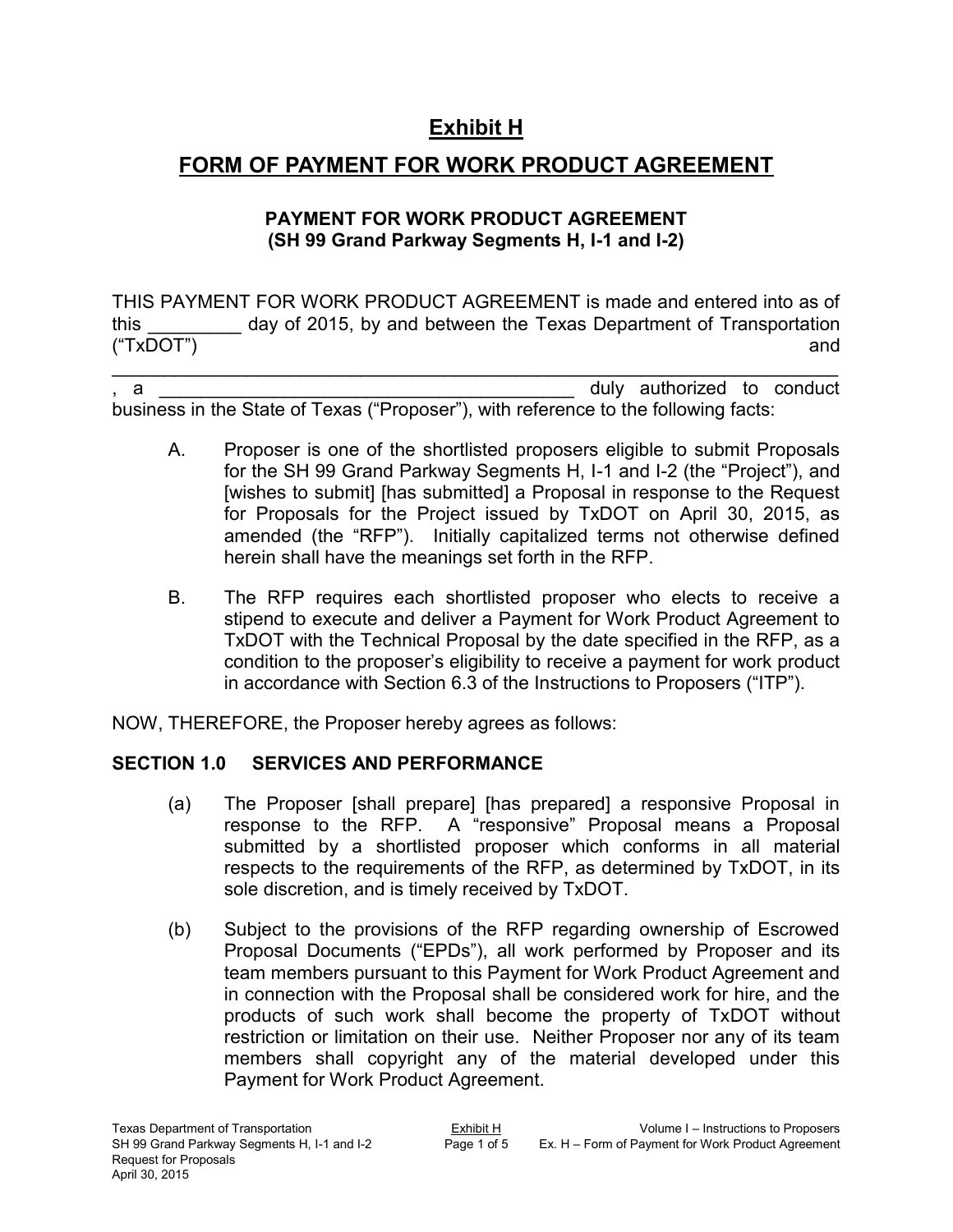## **SECTION 2.0 TERM**

Unless otherwise provided herein, the provisions of this Payment for Work Product Agreement shall remain in full force and effect until the earlier to occur of (a) eighteen (18) months from the date of the execution of this Agreement or (b) the date payment is delivered hereunder. The work product is due no later than the Proposal Due Date.

#### **SECTION 3.0 COMPENSATION AND PAYMENT**

- (a) If, following receipt of Proposals as requested by the RFP, the Design-Build Agreement ("DBA") is awarded by TxDOT to a proposer other than Proposer or the procurement is cancelled, then, subject to the terms of Section 6.3 of the ITP and this Payment for Work Product Agreement (including, without limitation, Proposer's full compliance therewith), TxDOT agrees to pay Proposer for the herein described services a lump sum in an amount equal to the lesser of (i) the value of the work product provided in the Proposal that can, as determined by TxDOT, be used by TxDOT in the performance of its functions and (ii) 0.25% of the successful proposer's Price; provided, however, that in the event the procurement is terminated before execution of the DBA, TxDOT shall pay Proposers a partial lump sum in the amount of \$747,000. Proposer will not be compensated if the Proposal, including, without limitation, the Financial Proposal, is determined by TxDOT to be non-responsive, and/or fails to achieve a passing score on any of the pass/fail criteria in Section 5.3 of the ITP, or if TxDOT withdraws the RFP prior to the due date for Proposals.
- (b) In no event shall any proposer that is selected for award but fails to satisfy the award conditions set forth in Section 6.1 of the ITP be entitled to receive compensation hereunder, including, without limitation, payments under Section 3(a) above. In addition, if TxDOT awards the DBA to Proposer, Proposer will not be entitled to compensation hereunder, including, without limitation, payments under Section 3(a).
- (c) Payment will be made within 30 days after receipt of a proper invoice submitted to TxDOT under this Section 3(c). The invoice may be submitted no earlier than 45 days after notice of final award, including execution of the DBA, is posted on the TxDOT's website, or, if final award is not made, not earlier than 30 days after cancellation of the procurement or expiration of the time period for award stated in the RFP (as such time period may be extended by mutual agreement of the apparent best value Proposer and TxDOT), as applicable. All proposers eligible to receive a payment for work product shall be required to submit an invoice to TxDOT in a form acceptable to TxDOT in order to receive such payment.
- (d) This Payment for Work Product Agreement involves the submission of a Proposal by Proposer that must be received by the due date(s) set forth in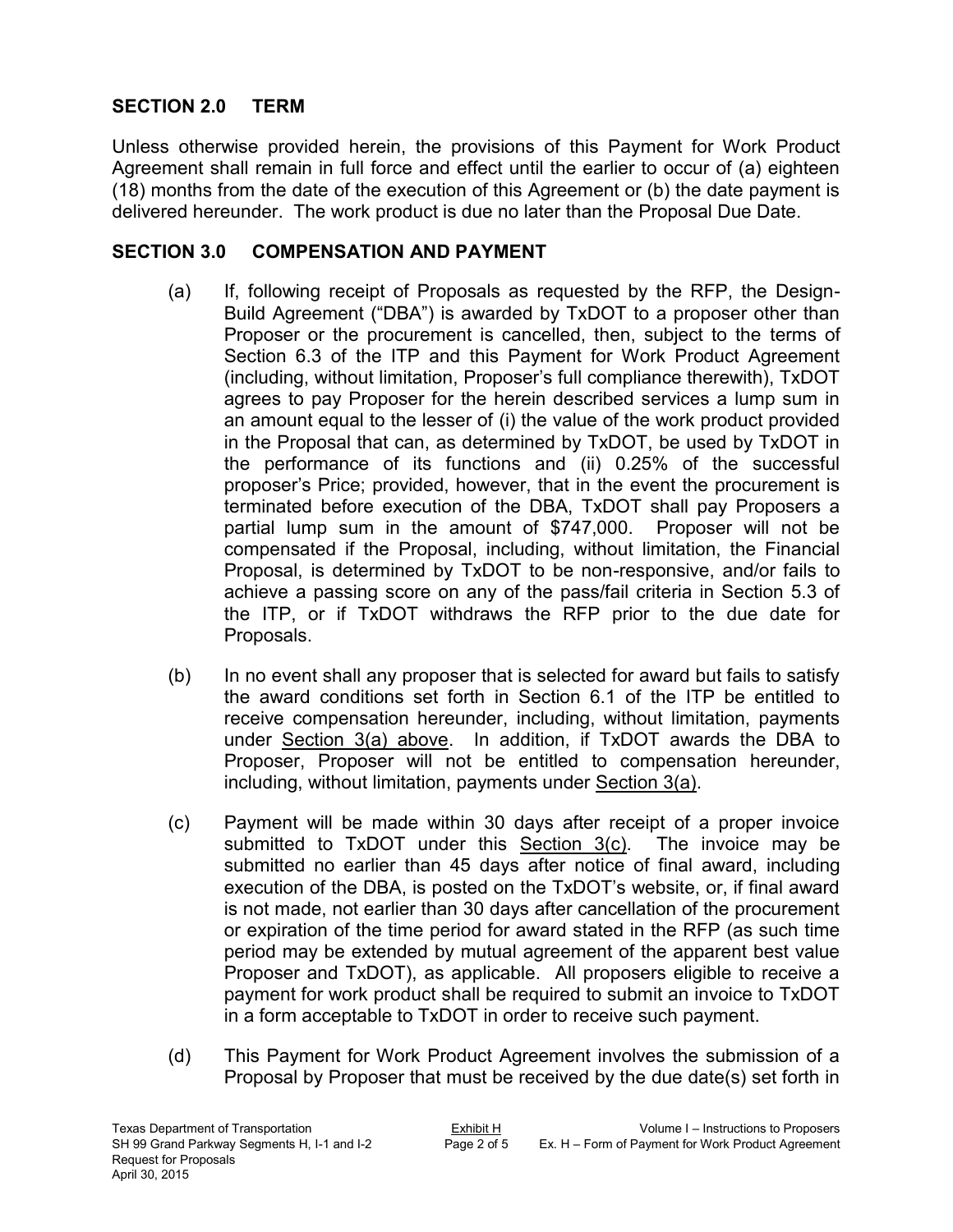the RFP and determined responsive by TxDOT as a condition of Proposer's eligibility for the payment set forth in Section 3(a).

#### **SECTION 4.0 INDEMNITIES AND SURETYSHIP**

- (a) Proposer agrees that it will indemnify, defend, and hold harmless TxDOT and all of TxDOT's commission members, officers, agents, representatives, and employees from any claim, loss, damage, cost, judgment, fee, penalty, charge, or expenses (including attorneys' fees and costs) arising out of any acts, actions, neglect, omissions, fault, willful misconduct, violation of law or breach by Proposer, its agents, employees, or Subcontractors during the performance of this Payment for Work Product Agreement, whether direct or indirect, and whether to any person or property to which TxDOT or said parties may be subject, except that neither Proposer nor any of its Subcontractors will be liable under this section for damages arising out of injury or damage to persons or property directly caused or resulting from the sole negligence of TxDOT or any of its commission members, officers, agents, or employees.
- (b) Proposer's obligation to indemnify, defend, and pay for the defense or, at TxDOT's option, to participate and associate with TxDOT in defense of any claim and any related settlement negotiations, shall be triggered by TxDOT's notice of claim for indemnification to Proposer. Only a final and unappealable adjudication or judgment specifically finding TxDOT solely negligent shall excuse performance of this provision. Proposer shall pay all costs and fees related to this obligation and its enforcement by TxDOT. TxDOT's failure to notify Proposer of a claim shall not release Proposer of the above duty to defend.

## **SECTION 5.0 COMPLIANCE WITH LAWS**

- (a) Proposer acknowledges that all written correspondence, exhibits, photographs, reports, printed material, tapes, electronic disks, and other graphic and visual aids submitted to TxDOT during this procurement process, excluding only the EPDs, are, upon their receipt by TxDOT, the property of TxDOT and are subject to the Public Information Act (Texas Government Code Section 552.001 *et seq.*).
- (b) Proposer shall comply with all federal, state, and local laws; ordinances; rules; and regulations applicable to the work or payment for work thereof, and shall not discriminate on the grounds of race, color, religion, sex, national origin, age, or disability in the performance of work under this Payment for Work Product Agreement.
- (c) Proposer covenants and agrees that it and its employees shall be bound by the standards of conduct provided in applicable laws, ordinances, rules, and regulations as they relate to work performed under this Payment for Work Product Agreement. Proposer agrees to incorporate the provisions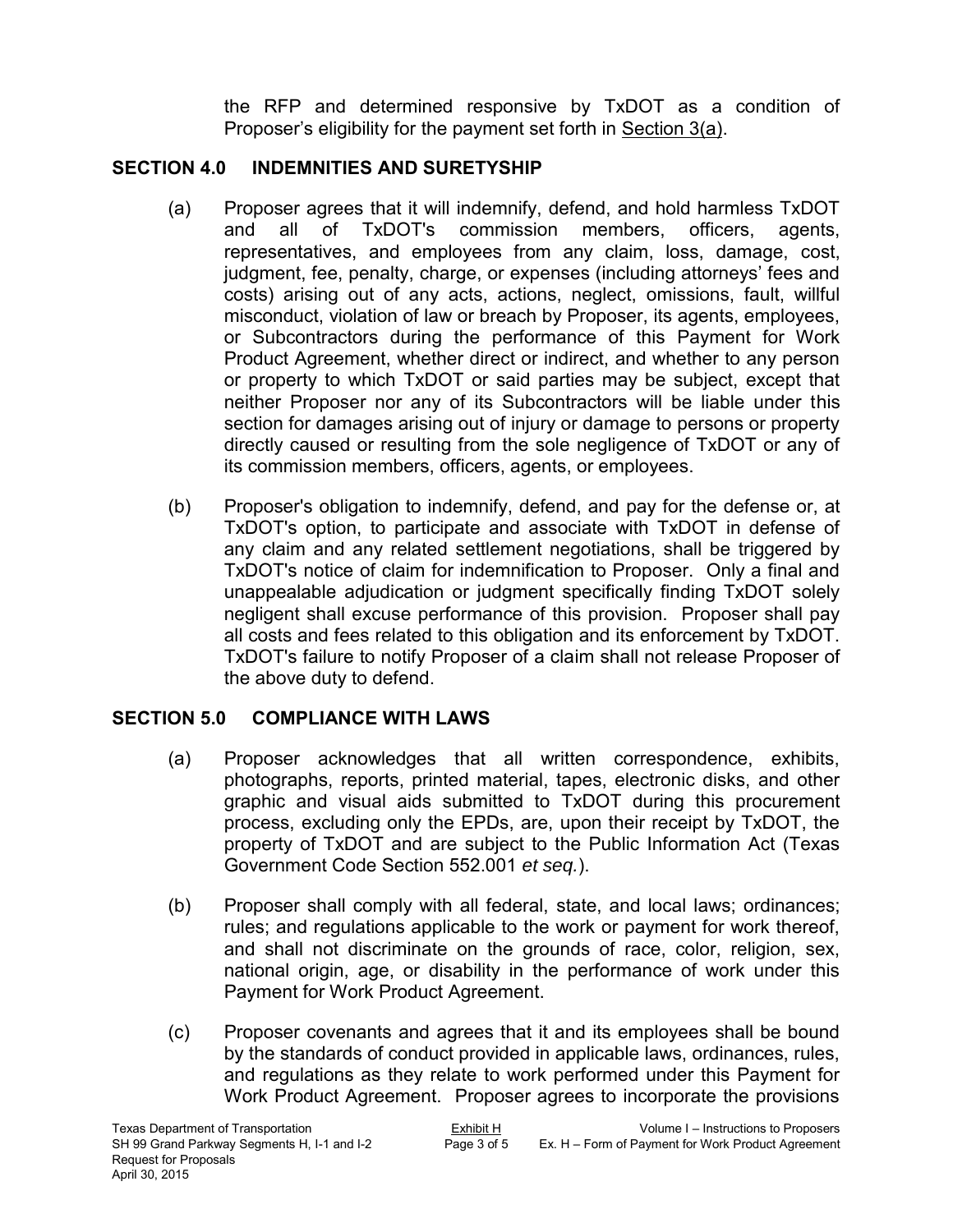of this paragraph in any subcontract into which it might enter with reference to the work performed pursuant to this Payment for Work Product Agreement.

#### **SECTION 6.0 EARLY TERMINATION**

This Payment for Work Product Agreement may be terminated by TxDOT, in its sole discretion, in whole or in part, at any time. In the event of such termination, TxDOT will owe no payment except as provided in Section 3(a), above.

#### **SECTION 7.0 ASSIGNMENT**

Proposer shall not assign, transfer, pledge, sell, or otherwise convey this Payment for Work Product Agreement without TxDOT's prior written consent, in its sole discretion. Any assignment of this Payment for Work Product Agreement without such consent shall be null and void and may, in TxDOT's sole discretion, disqualify Proposer from further consideration for the procurement and Project.

#### **SECTION 8.0 MISCELLANEOUS**

- (a) Proposer and TxDOT agree that Proposer, its equity owners, team members, and their respective employees are not agents or representatives of TxDOT as a result of this Payment for Work Product Agreement.
- (b) All words used herein in the singular form shall extend to and include the plural. All words used in the plural form shall extend to and include the singular. All words used in any gender shall extend to and include all genders.
- (c) This Payment for Work Product Agreement, together with the RFP, embodies the entire agreement of the parties with respect to the subject matter hereof. There are no promises, terms, conditions, or obligations other than those contained herein or in the RFP, and this Payment for Work Product Agreement shall supersede all previous communications, representations, or agreements, either verbal or written, between the parties hereto.
- (d) It is understood and agreed by the parties hereto that if any part, term, or provision of this Payment for Work Product Agreement is by the courts held to be illegal or in conflict with any law of the State of Texas, the validity of the remaining portions or provisions shall not be affected, and the rights and obligations of the parties shall be construed and enforced as if the Payment for Work Product Agreement did not contain the particular part, term, or provisions to be invalid.
- (e) This Payment for Work Product Agreement shall be governed by and construed in accordance with the laws of the State of Texas. The venue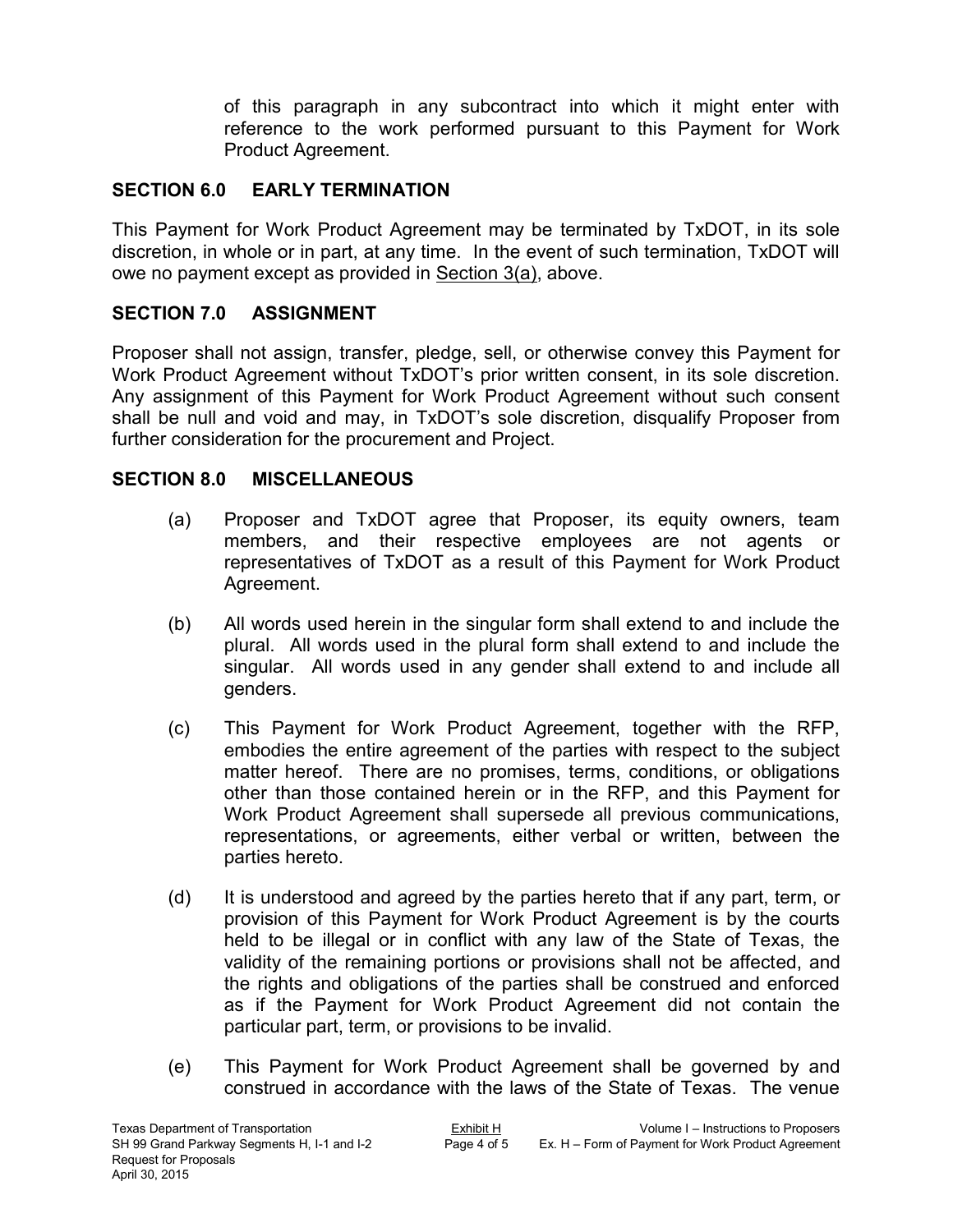for any proceeding relating to this Payment for Work Product Agreement shall be the courts in Travis County, Texas.

(f) This instrument may be executed in one or more counterparts, each of which shall be deemed an original, but all of which, together, shall constitute one and the same instrument.

IN WITNESS WHEREOF, this Payment for Work Product Agreement has been executed and delivered as of the day and year first above written.

> TEXAS DEPARTMENT OF TRANSPORTATION

| By:    |  |
|--------|--|
| Name:  |  |
| Title: |  |

\_\_\_\_\_\_\_\_\_\_\_\_\_\_\_\_\_\_[insert Proposer's name]

| By:    |  |  |  |
|--------|--|--|--|
| Name:  |  |  |  |
| Title: |  |  |  |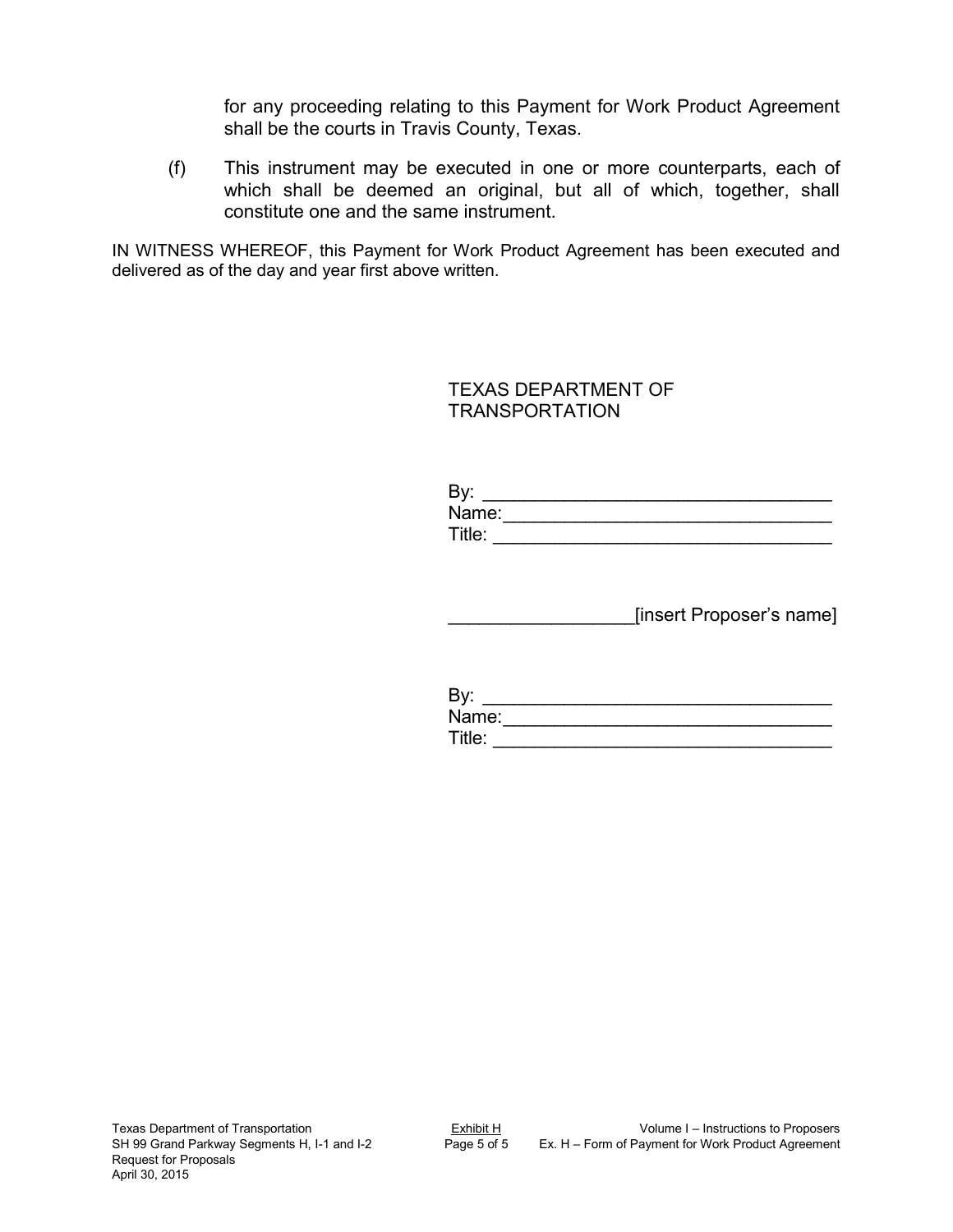**ATC Proposal No. \_\_\_\_\_\_[Proposer's Name] SH 99 Grand Parkway Segments H, I-1 and I-2** 

#### **Exhibit I**

#### **FORM OF ATC PROPOSAL**

**ATC Proposal No. \_\_\_\_\_\_** 

**[Proposer's Name] SH 99 Grand Parkway Segments H, I-1 and I-2** 

*Part A: Sequentially number your proposed Alternative Technical Concept (ATC). Multi-part or multi-option ATCs must be submitted as separate individual ATCs with unique sequential numbers. Provide the required number of copies of your ATC Proposal as stated in the RFP. Complete Part A and attach to the front cover of your ATC Proposal which should provide the more detailed information as requested in Part B of this Exhibit I.* 

- **1. Please provide a brief written description of the proposed ATC.**
- **2. Proposer is requesting a change affecting the following technical requirements of the Request for Proposals (***check all that apply***):**

| Interim Schematic<br>Technical Provision #<br>$\mathsf{L}$<br>Design Standard<br><b>Standard Specification</b><br>Base Scope 1 Work<br>П<br>Base Scope 2 Work<br><b>Option Work</b> | $\Box$ Ultimate Schematic<br>$\Box$ Pavement Design |
|-------------------------------------------------------------------------------------------------------------------------------------------------------------------------------------|-----------------------------------------------------|
| Potential □ Design-Build Price                                                                                                                                                      | 4. Potential price savings are due to               |
| 3.                                                                                                                                                                                  | (check all that apply):                             |
| and/or □Maintenance Price                                                                                                                                                           | Design modification(s)                              |
| savings:                                                                                                                                                                            | Reduction of overall quantities                     |
| None                                                                                                                                                                                | □                                                   |
| П                                                                                                                                                                                   | Materials fabrication/sourcing                      |
| Less than \$50,000                                                                                                                                                                  | ⊔                                                   |
| \$50,000 to \$100,000                                                                                                                                                               | Improved constructability                           |
| \$100,000 to \$500,000                                                                                                                                                              | ш                                                   |
| \$500,000 to \$1,000,000                                                                                                                                                            | <b>Construction sequencing</b>                      |
| П                                                                                                                                                                                   | ⊔                                                   |
| \$1,000,000 to \$3,000,000                                                                                                                                                          | Reduced construction time                           |
| \$3,000,000 to \$5,000,000                                                                                                                                                          | Other (Describe):                                   |
| More than \$5,000,000                                                                                                                                                               | $\Box$                                              |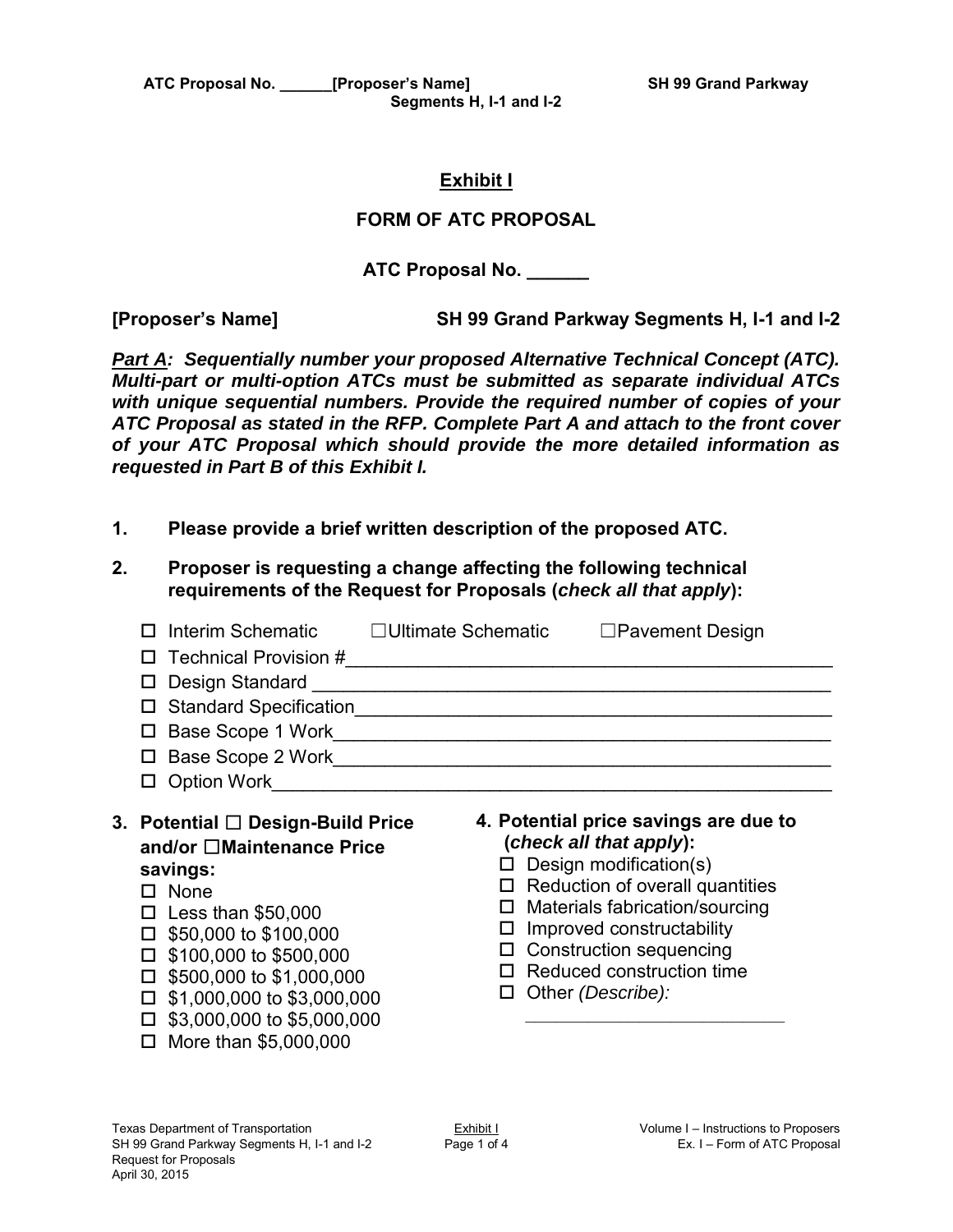#### **5. Potential time savings:**

- $\square$  None
- $\Box$  1 to 10 days
- $\Box$  11 to 30 days
- $\Box$  31 to 60 days
- $\Box$  61 to 100 days
- $\Box$  More than 100 days
- **6. Potential time savings are due to**  *(check all that apply):*
- $\square$  Design modification(s)
- $\Box$  Reduction of overall quantities
- $\Box$  Materials fabrication/sourcing
- $\square$  Improved constructability
- $\square$  Construction sequencing
- Other (*Describe*):
- **7. How will this ATC be applied to the Project?** 
	- □ Location Specific
	- □ Project Wide
- **9. Does the ATC require additional right-of-way?**  $\Box$  No  $\Box$  Yes
- **8. Are there any additional risks to TxDOT or third parties associated with implementing the ATC?**

 $\overline{\phantom{a}}$  , where the contract of the contract of the contract of the contract of the contract of the contract of the contract of the contract of the contract of the contract of the contract of the contract of the contr

- $\Box$  No  $\Box$  Yes
- **10. Are there any future or delayed costs to TxDOT or third-parties with the implementation of this ATC?**

 $\frac{1}{2}$ 

- $\Box$  No
- Yes. *Provide an estimate.*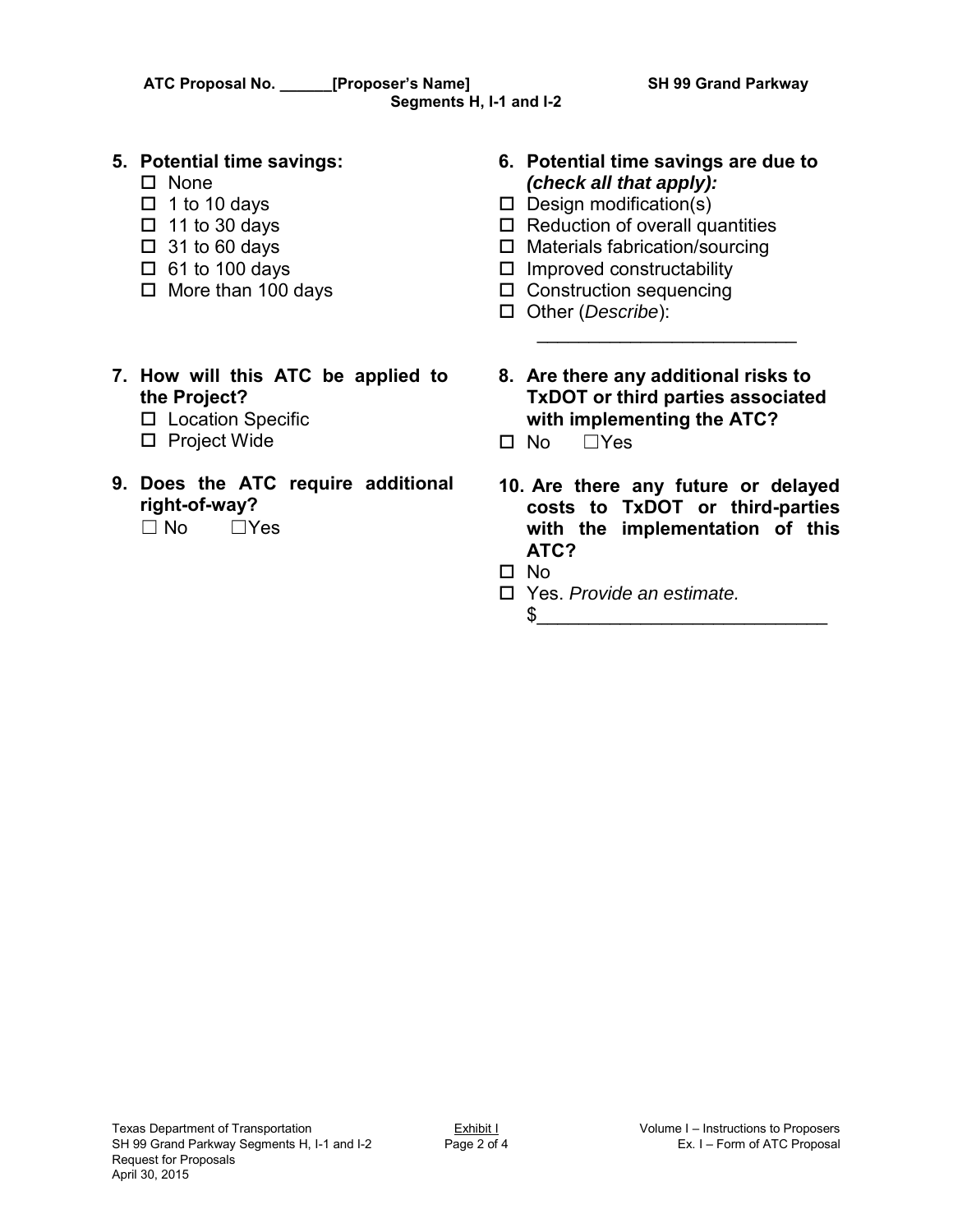#### **Part B: Provide the information requested below as part of your ATC analysis and attach to Part A of this Exhibit I. Include conceptual drawings of the configuration and a traffic operational analysis, if appropriate. Proposer's analysis must use the numbering below and address the following:**

- 1. **Purpose**. Describe the proposed ATC in detail, including its purpose; and where and how it would be used on the Project.
- 2. **Required Deviation(s).** Specify which requirements of the RFP are inconsistent with the proposed ATC? Explain the nature of the inconsistencies, and why a deviation from the RFP provision(s) is required and should be granted? **Explain how the ATC is equal or better in quality and performance than the Design-Build Agreement or COMA Documents, as applicable.**
- 3. **Overall Analysis.** Provide an analysis of the proposed ATC. How would this ATC change the operation and maintenance of the Project? Include the table below, mark the box as appropriate and include a quantitative discussion of potential changes to the following items:

## **Assessment of Potential Changes Related to Proposed ATC**

| Roadway requirements (including ease of operations) $\Box$ No change | $\Box$ Change<br>$\Box$ Change |
|----------------------------------------------------------------------|--------------------------------|
| $\Box$ No change                                                     | $\Box$ Change                  |
| $\square$ No change                                                  | $\Box$ Change                  |
| $\Box$ No change                                                     | $\Box$ Change                  |
| $\square$ No change                                                  | $\Box$ Change                  |
| $\square$ No change                                                  | $\Box$ Change                  |
|                                                                      | $\Box$ No change               |

- 4. **Cost Differences.** Provide a detailed statement of the cost differences associated with the ATC implementation. Include an itemized list of impacted bid items and quantities supporting the cost differences for the ATC. Delineate the cost to TxDOT, the DB Contractor and third parties, if any.
- 5. **Schedule Impact**. Discuss the impact on the Project completion time including design, construction, right of way, utility relocation, Access Justification Report and/or permitting issues. Describe proposed methods and commitments to minimize or eliminate any related impacts.
- 6. **Utilities.** Discuss the utility (public and private) impacts, if any, and potential added costs.
- 7. **Inspections.** Describe and discuss any additional testing and construction inspection requirements.